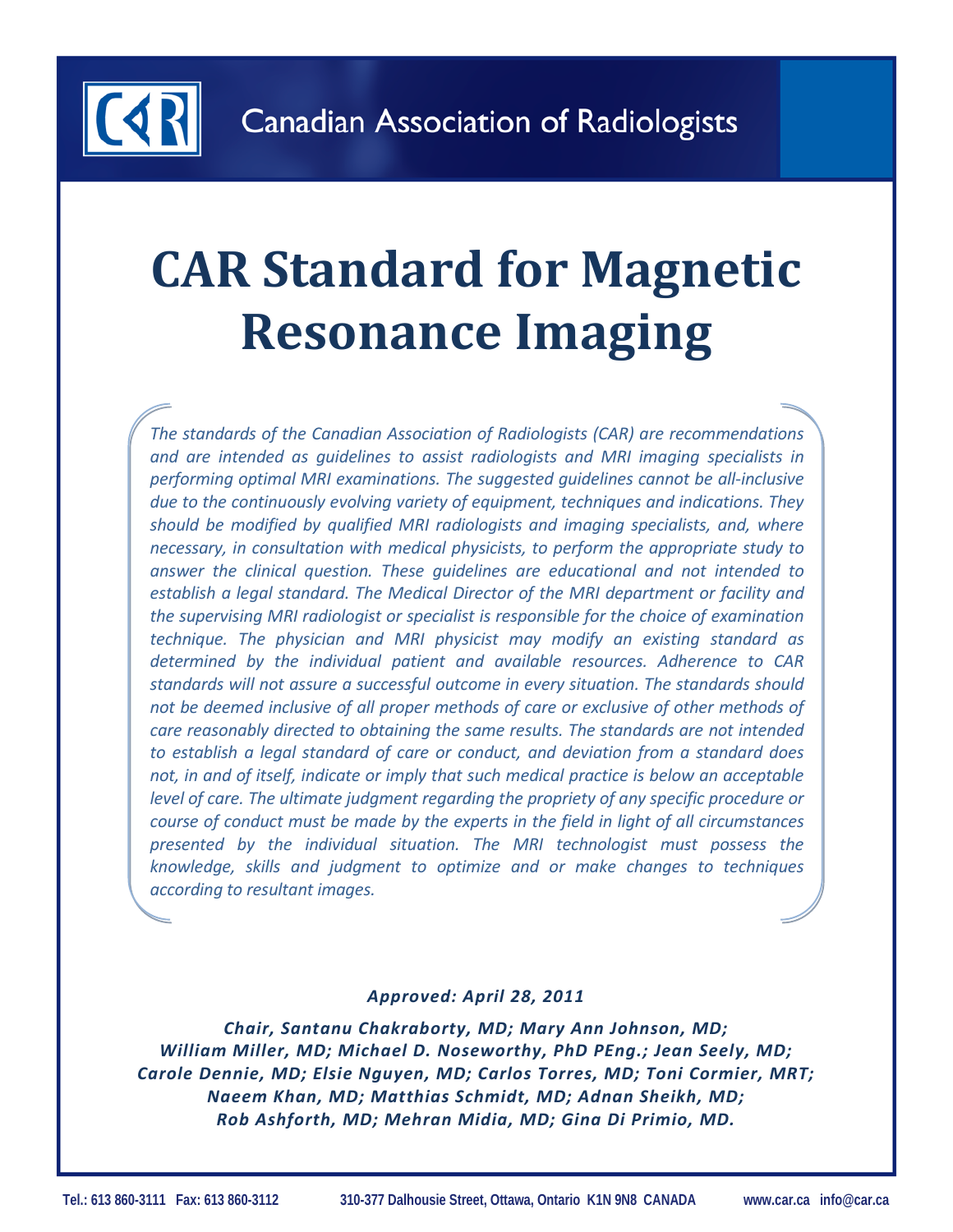# **TABLE OF CONTENTS**

| I.   |                                                                                          |  |
|------|------------------------------------------------------------------------------------------|--|
| II.  |                                                                                          |  |
|      | А.                                                                                       |  |
|      | <b>B.</b>                                                                                |  |
|      | C.                                                                                       |  |
|      | D.                                                                                       |  |
| III. |                                                                                          |  |
|      |                                                                                          |  |
|      |                                                                                          |  |
|      | А.                                                                                       |  |
|      | <b>B.</b>                                                                                |  |
|      |                                                                                          |  |
|      |                                                                                          |  |
|      |                                                                                          |  |
|      |                                                                                          |  |
|      |                                                                                          |  |
|      |                                                                                          |  |
|      |                                                                                          |  |
|      | А.                                                                                       |  |
|      |                                                                                          |  |
|      |                                                                                          |  |
|      |                                                                                          |  |
|      |                                                                                          |  |
|      | <b>B.</b>                                                                                |  |
|      |                                                                                          |  |
|      |                                                                                          |  |
|      | $C_{\cdot}$                                                                              |  |
|      |                                                                                          |  |
|      |                                                                                          |  |
|      | D.                                                                                       |  |
|      |                                                                                          |  |
|      |                                                                                          |  |
|      |                                                                                          |  |
|      | DETECTION, EVALUATION, AND/OR CHARACTERIZATION OF THE BILE DUCTS AND GALLBLADDER 20      |  |
|      |                                                                                          |  |
|      | DETECTION, EVALUATION, AND /OR CHARACTERIZATION OF THE KIDNEYS AND URINARY TRACT 20      |  |
|      |                                                                                          |  |
|      | DETECTION, EVALUATION, AND/OR CHARACTERIZATION OF THE PELVIS: SOFT TISSUE COMPONENTS  21 |  |
|      |                                                                                          |  |
|      |                                                                                          |  |
|      | Е.                                                                                       |  |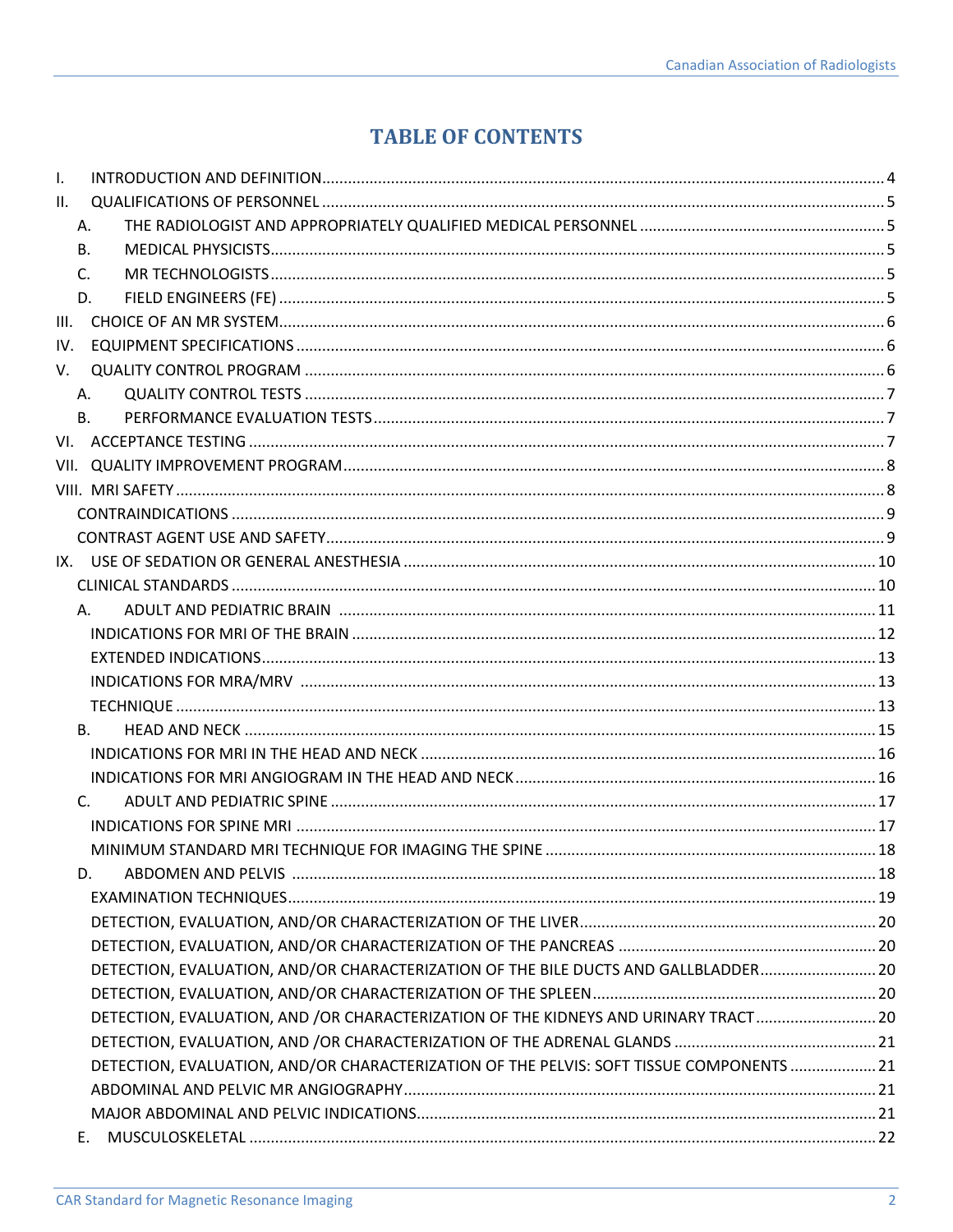| G. |  |
|----|--|
|    |  |
|    |  |
|    |  |
| H. |  |
|    |  |
|    |  |
|    |  |
|    |  |
|    |  |
|    |  |
|    |  |
|    |  |
|    |  |
|    |  |
|    |  |
|    |  |
|    |  |
|    |  |
|    |  |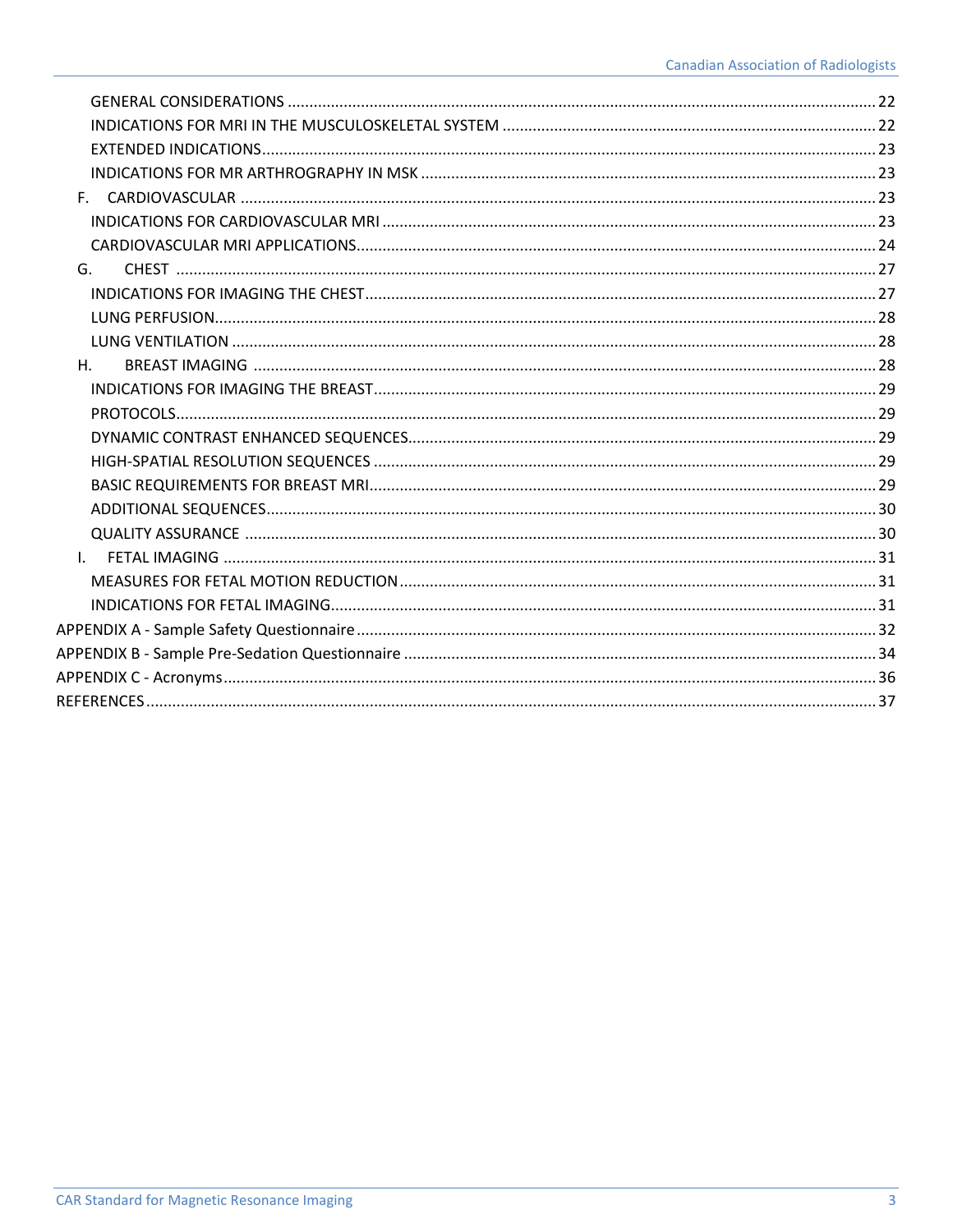# <span id="page-3-0"></span>**I. INTRODUCTION AND DEFINITION**

Magnetic resonance imaging (MRI) is a cross sectional imaging technique that uses a large magnetic field, rapidly fluctuating orthogonal magnetic field gradients, and electromagnetic radiation in the form of radiowaves (i.e. radiofrequency (RF) energy). The interaction between the RF energy at characteristic frequencies and specific nuclear species (atoms) in the tissues, while in the presence of a local magnetic field is the basis behind MRI function. In essence nuclei (predominantly the hydrogen <sup>1</sup>H nucleus, also referred to as a proton due to its nuclear structure being comprised of 1 proton and no neutrons) will absorb RF energy at a specific frequency after the body has been placed in a strong magnetic field. The larger the magnetic field  $(B_0)$ , the greater the signal to noise ratio (SNR) and will require greater frequency of RF irradiation. Clinical MRI scanners are most often 1.5 Tesla (1.5T). However, there has been a recent surge in the popularity of 3T clinical systems due to their superior SNR, reduced requirement for contrast agent dose, and improved spatial and spectral resolution. Overall, MRI provides excellent differentiation of normal tissues and exceptional sensitivity to disease. This sensitivity is based on the high degree of inherent contrast due to variations in tissue magnetic relaxation properties (i.e.  $T_1$  and  $T_2$ ) and variations in proton density, the large spectrum of MRI pulse sequences that allow various kinds of contrast, and the wide control of tissue acquisition parameters.

There is a plethora of MRI pulse sequences available that can be used to obtain, not only spectacular anatomic details, but also information relating fine structure, metabolism, and function. For example, magnetic resonance angiography (MRA) uses selected MRI pulse sequences in order to visualize the blood vessels. There are three major families of MRA techniques: time of flight (TOF) or inflow angiography, phase contrast (PC) angiography (related to the phase shift of the flowing proton spins) and dynamic gadolinium-enhanced (DGE) MRA. Quantification of flow is also possible using phase contrast acquisitions.

A contrast based perfusion study uses bolus injection of gadolinium and rapid acquisition of multiple organ volumes. Perfusion studies are usually done to determine regional blood flow and blood volume in patients presenting with tumor and acute stroke.

Diffusion weighted pulse sequences which enable study of proton motion with the use of powerful gradients. The most common clinical indication is for detection of acute ischemic stroke. This is also helpful in assessment of abscess and tumors, and there is a growing list of potential applications in many body systems.

In addition to anatomical based acquisitions, newer MRI methods have evolved and are now reaching clinical utility. Examples include diffusion tensor imaging (DTI), functional MRI (fMRI) and magnetic resonance spectroscopy (MRS).

*In pediatrics*, MRI is well established as the imaging modality of choice for most conditions affecting the brain and spinal cord of infants and children. MRI is valuable in the evaluation of complex congenital heart disease, as well as vascular malformations and neoplasms involving the head and neck, chest, abdomen, pelvis and extremities. MRI can elucidate complex congenital malformations of the urogenital tract. MR urography is an emerging application that may one day replace techniques based on x-rays and radioisotopes at some institutions. MRI is considered superior to CT in many applications, because it avoids ionizing radiation, and also because it offers superior soft tissue discrimination. The information provided by MRI may, in other cases, be complementary to that provided by CT, US and/or nuclear medicine tests.

For health professionals consulting this document, please note that a list of vendor technical descriptions, comparisons and specifications can be accessed on the Siemens Global Website. A Link to the MRI Acronyms document produced by Siemens Medical can also be found in Appendix C.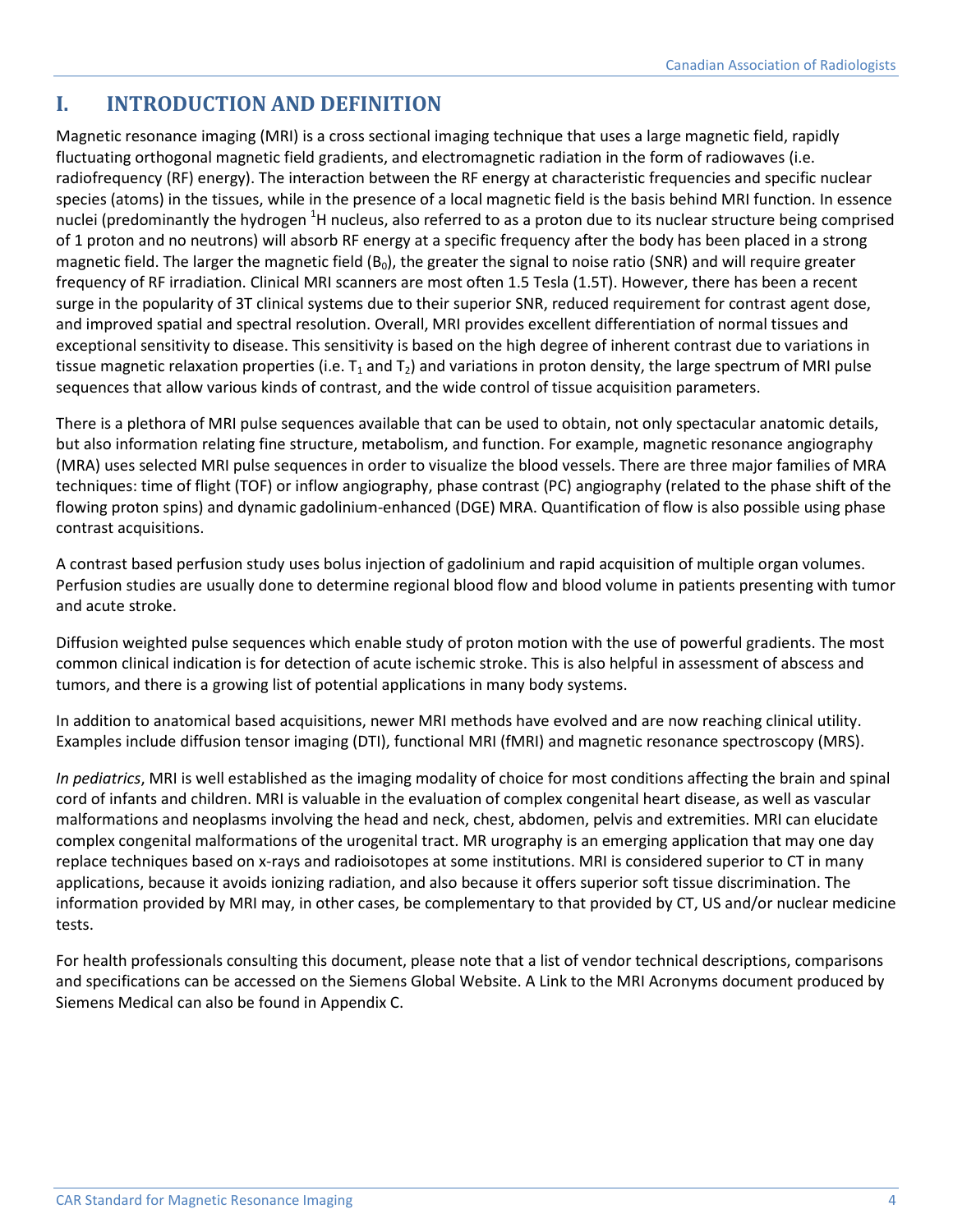# <span id="page-4-0"></span>**II. QUALIFICATIONS OF PERSONNEL**

# <span id="page-4-1"></span>**A. THE RADIOLOGIST AND APPROPRIATELY QUALIFIED MEDICAL PERSONNEL**

Physicians involved in the performance, supervision and interpretation of magnetic resonance imaging should be Diagnostic Radiologists and must have documented experience or Fellowship or Certification in Diagnostic Radiology with the Royal College of Physicians and Surgeons of Canada and/or the Collège des médecins du Québec or equivalent. Also acceptable are appropriate imaging fellowship-trained physicians, as well as foreign Specialist qualifications if the physician so qualified holds an appointment in Radiology with a Canadian University or appropriate licensing authority.

As new imaging modalities and interventional techniques are developed, additional clinical training, under supervision and with proper documentation, should be obtained before radiologists interpret or perform such examinations or procedures independently. Such additional training must meet with pertinent provincial/regional regulations. Continuing professional development must meet with the requirements of the Maintenance of Certification Program of the Royal College of Physicians and Surgeons of Canada.

## <span id="page-4-2"></span>**B. MEDICAL PHYSICISTS**

An MRI physicist should perform initial acceptance testing of the MRI system immediately following installation, and prior to any clinical scanning. The medical physicist is preferably someone on-site, but they can also be contracted to perform the testing. The credentials of the medical physicist should include a PhD in MRI physics (or other related MRI technology). Furthermore they should also be accredited by either the Canadian College of Physicists in Medicine (CCPM) or one of the affiliated professional engineering societies in Canada (i.e. P.Eng) and shall have specific training and experience in MRI. Training and experience shall include detailed knowledge of the physics of MRI, system components and performance, safety procedures, acceptance testing, and quality control testing. Acceptance testing may be done by a team of medical physicists as long as at least one of the group members has the aforementioned credentials and can vouch for the testing quality of the team.

## <span id="page-4-3"></span>**C. MR TECHNOLOGISTS**

The medical radiation technologist must be certified by the Canadian Association of Medical Radiation Technologists (CAMRT) in the discipline of magnetic resonance (RTMR) or be registered with the provincial regulatory body and authorized to work in the discipline of magnetic resonance.

The technologist is primarily responsible for performing the MRI scans and maintaining the overall safety of patients, staff and equipment within the MR environment. This includes careful screening and preparation of patients, ensuring patient comfort, adjustment of protocols (if required) to produce high quality, diagnostic scans, technical and quality evaluation of images and relevant quality assurance. MR technologists are also responsible for the MRI room safety and ensuring that no maintenance staff enters the room without direct supervision. All personnel have to be screened and educated about MRI by the MR technologist. MR technologists, if adequately trained, could also perform intravenous gadolinium injections requested by the responsible physician. Continued education of technologists is encouraged by the CAMRT and should meet pertinent provincial regulations.

# <span id="page-4-4"></span>**D. FIELD ENGINEERS (FE)**

The MRI field engineer (aka, service engineer) shall be responsible for system installation, calibration, and preventive maintenance (PM) at regularly scheduled intervals. The schedule is to be dictated by the specific vendor and clearly described prior to MRI purchase. The service engineer's qualification will be ensured by the corporation responsible for service and the manufacturer of the MR equipment used at the site. It is highly recommended the site use a FE who is employed by the manufacturer of the MRI system. The FE should be in routine communication with the site MRI charge technologist and physicist. Preventive maintenance shall be scheduled, performed and documented by a qualified service engineer on a regular basis. Service performed to correct system deficiencies shall also be documented and service records maintained by the MR site.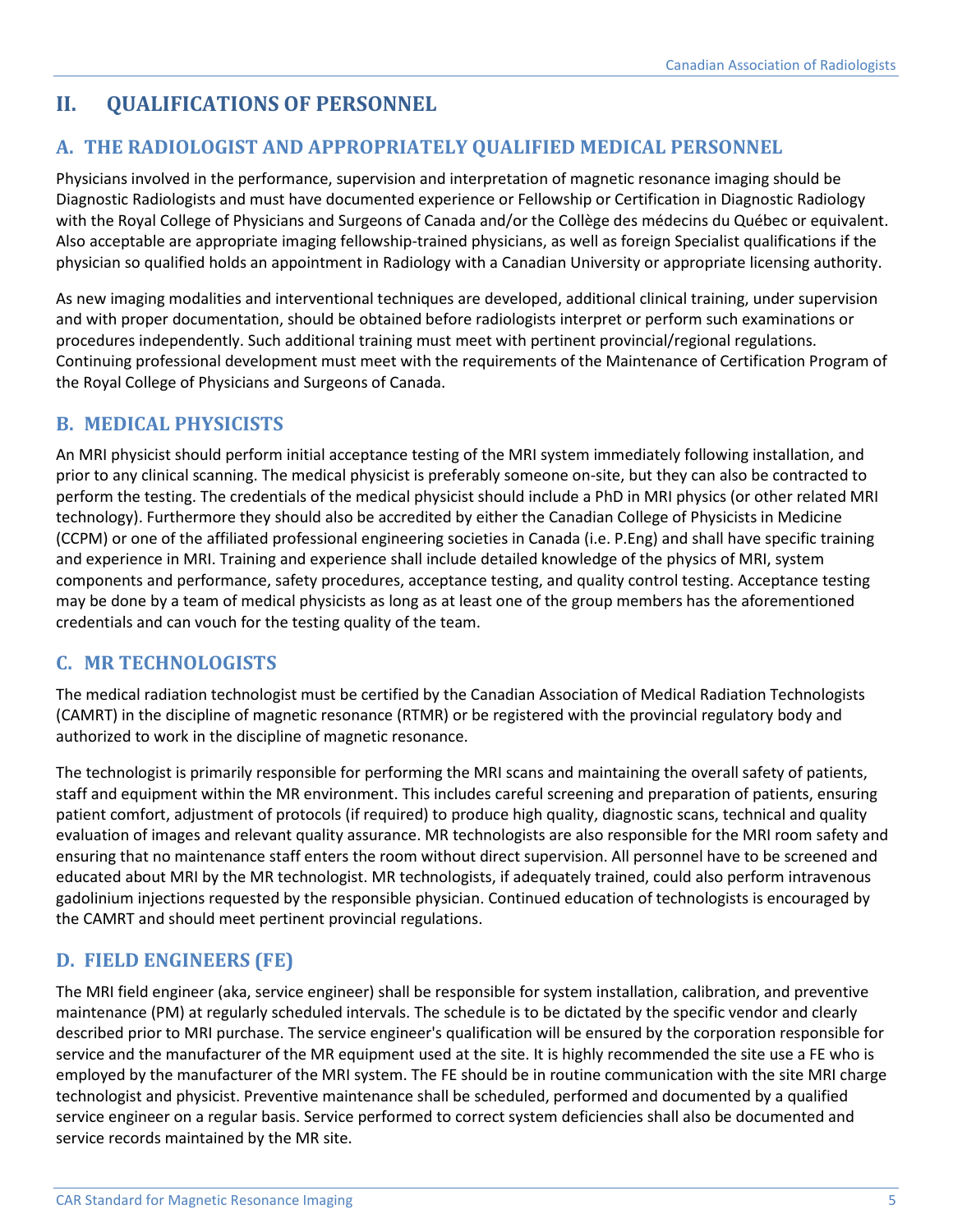# <span id="page-5-0"></span>**III. CHOICE OF AN MR SYSTEM**

Many systems are available on the market with different magnetic field and gradient strengths. The most prevalent magnetic fields currently in the Canadian install base are 1.5 Tesla and 3 Tesla, although there are a few 1.0 Tesla systems (mainly specialized such as peripheral MRI systems). In addition, closed (i.e. tube) and open configurations are offered. The magnetic field gradients will directly influence image resolution and partly the acquisition speed. Also, when purchasing a system there are a plethora of RF coils and pulse sequences available for purchase. Purchase of a system is obviously subject to financial and site considerations. However, knowledge of the referral base and clinical needs is also necessary and will help dictate the appropriate choice. Before purchasing a system, it is highly recommended that a team be set up which will include a radiologist with previous MR experience, a medical physicist with previous MR experience, MRI technologist and administrators. In addition to the MRI system the team who will be responsible for the MRI purchase must also consider all ancillary equipment that will also be required in the MRI facility. For example power injector, and MRI compatible physiological monitoring and anesthesia systems. Prior to MRI purchase it is essential for the purchasing team to meet and discuss all needs and wants prior to various site visits. This will make site visits highly efficient and thorough.

# <span id="page-5-1"></span>**IV. EQUIPMENT SPECIFICATIONS**

The MR equipment specifications and performance shall meet all provincial and federal guidelines, including Health Canada guidelines. Health Canada approval is required prior to the scanning of the first patient. It is recommended a system be purchased that is either already approved or in the process of being 510k approved. The guidelines include, but are not limited to, specifications of maximum static magnetic field strength maximum rate of change of magnetic field gradients (dB/dt), maximum radiofrequency (RF) power deposition (specific absorption rate; SAR), and maximum auditory noise levels.

It is recommended that purchase and upgrade specifications be written by the medical physicist in consultation with the supervising MR physician and the MR technologist.

# <span id="page-5-2"></span>**V. QUALITY CONTROL PROGRAM**

The objective of an MR quality control (QC) program is to provide a series of tests and measurements which may be performed on a regular basis to determine if the MR system is performing in a reproducible and predictable manner. Protocols for routine system performance testing are still evolving. Quality control test should be conducted under the supervision of the medical physicist (if present on site), with review at least every six months by the supervising radiologist. A preventive maintenance program is recommended as a mean to minimize unscheduled down time.

Following acceptance testing each MRI site will be required to maintain their level of scan quality through the performance and assessment of weekly quality assurance / quality control (QA/QC) testing where appropriate. Acquisition of the test data can be done by a MRI technologist (all MRI technologists should be trained to run and assess basic QA/QC scans) who has been trained by the MRI physicist in the QA/QC acquisition procedure. Testing is best done on a routine schedule, first thing in the morning, prior to clinical scanning. It is highly recommended the site follow the American College of Radiology (ACR) guidelines for this procedure. This requires an ACR phantom and MRI physicist. In absence of ACR accreditation other weekly QA/QC procedures can be followed as recommended by the specific MRI vendor. As with acceptance testing an MRI physicist, certified either through the Canadian College of Physicists in Medicine, or one of the Canadian Professional Engineering societies, and having specific training and experience in MRI is required to analyze and maintain a record of the QA/QC data.

A quality control program with written procedures and logs shall be maintained at the MR site. The ongoing quality control program assesses relative changes in system performance as determined by a technologist and medical physicist (if present on site). It is highly recommended a qualified MRI physicist (see above for qualifications) be consulted at least once per year to assess QA/QC results and provide recommendations (if any).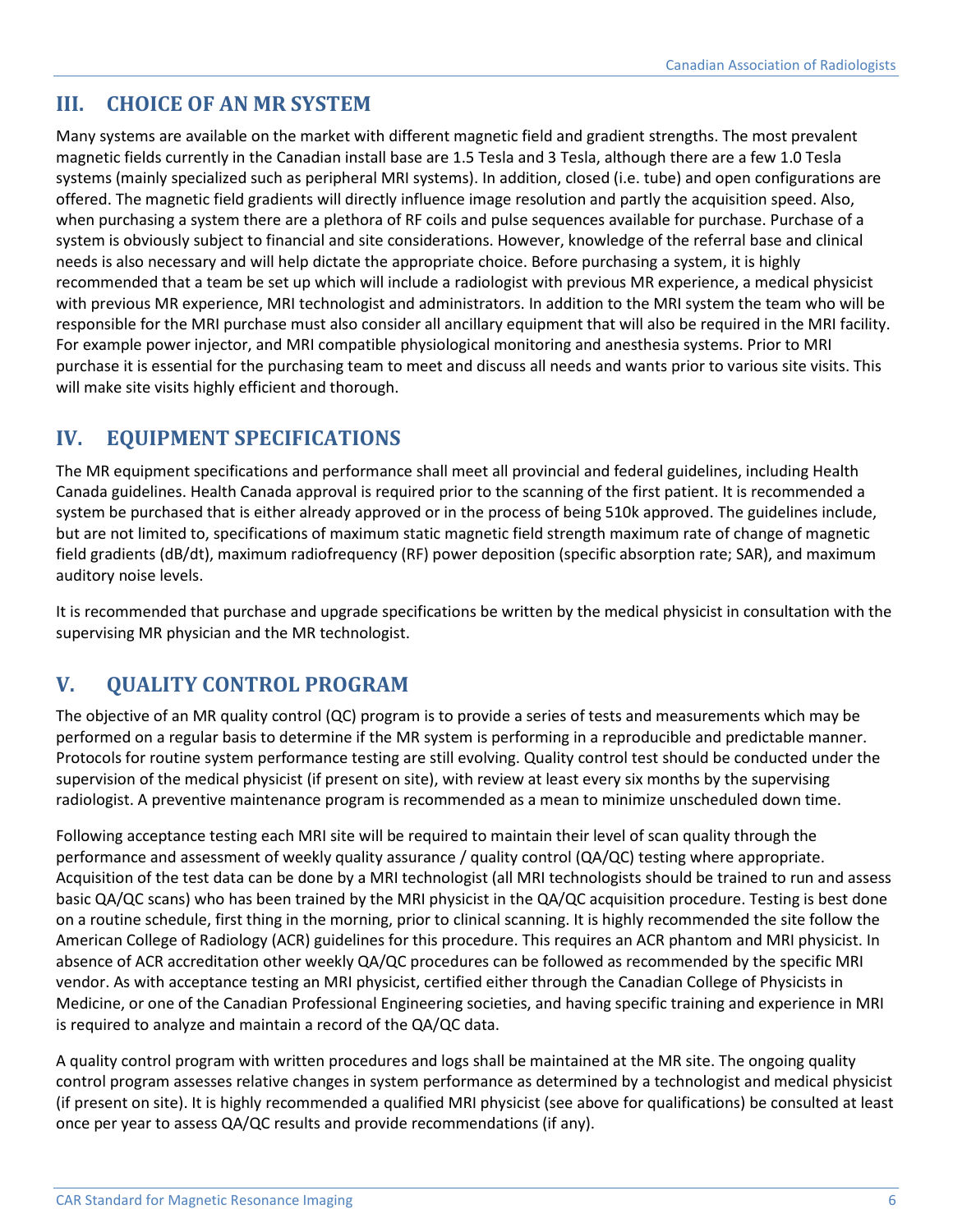# <span id="page-6-0"></span>**A. QUALITY CONTROL TESTS**

The following quality control tests shall be performed and documented:

- a. measurement of central frequency
- b. measurement of system signal-to-noise ratio on a standard head or body coil
- c. table positioning
- d. geometric accuracy
- e. high and low contrast resolution
- f. artifact analysis

## <span id="page-6-1"></span>**B. PERFORMANCE EVALUATION TESTS**

The following quality control tests shall be reviewed by the medical physicist annually, and after any major upgrade or major change in equipment:

- a. review of daily quality control testing records
- b. measurement of image uniformity
- c. measurement of spatial linearity
- d. measurement of high contrast spatial resolution
- e. measurement of slice thickness, locations and separations
- f. assessment of image quality and image artifacts
- g. eddy current compensation
- h. system shim

All quality control testing shall be carried out in accordance with specific procedures and methods.

Preventive maintenance shall be scheduled, performed and documented by a qualified service engineer on a regular basis. Service performed to correct system deficiencies shall also be documented and service records maintained by the MR site.

# <span id="page-6-2"></span>**VI. ACCEPTANCE TESTING**

Acceptance testing is intended to measure quantifiable system parameters which may then be compared to the manufacturer's specifications. A complete evaluation of the system performance shall be conducted by a medical physicist after completion of installation and prior to regular patient imaging'.

The acceptance testing should include a detailed description and inspection of the entire MRI site. This should include assessment of the MRI equipment room, control room, magnet room, patient prep area, and patient waiting area. This general assessment should be done for construction irregularities and incomplete features, locations and functionality of lighting and safety switches, patient/staff flow, safety features (MRI compatible fire extinguishers, emergency off switches, patient monitoring, security, etc.), Faraday shield grounding and integrity, installation neatness and completion. The fringe field of the MRI also needs to be detailed by the physicist (even though a similar document may have been provided by the vendor). Field lines should be measured using a tri-directional Hall effect magnetometer, and reported on a site drawing.

System performance tests should be repeated as a routine part of the acceptance test. All vendors will do these during their install process. They need to be repeated with the independent physicist present. There are overall vendor specific system tests and also tests for shim, eddy currents, stability, quadrature ghosting, system performance, SNR, white pixel, coherent noise, geometric distortion, slice cross talk, slice position/thickness accuracy, low contrast object detectability and high contrast spatial resolution tests, ghosting tests, and RF linearity. A general evaluation of specialized pulse sequences (i.e. sequences that are not routinely on all MRI scanners) is required. Testing of all pulse sequences is not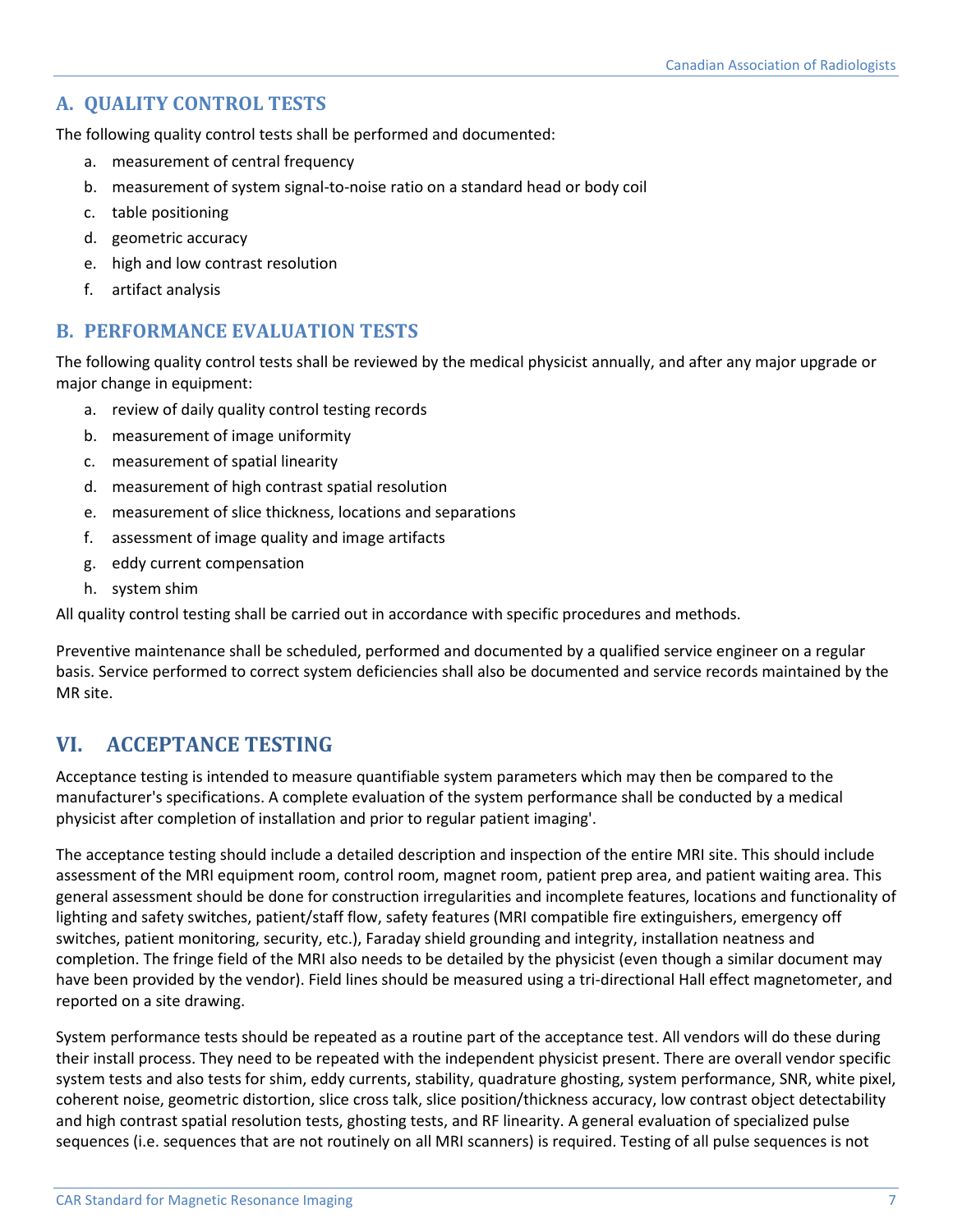possible, nor practical, and as such would be part of clinical acceptance testing which is done after the scanner has been "handed over" by the vendor and physicists to the clinical MRI facility. Sequences that should be assessed include MR spectroscopy (1H MRS, be it PRESS or STEAM), multi-nuclear spectroscopy (MNS, e.g. <sup>31</sup>P, <sup>23</sup>Na, etc.). Spectroscopy, as a very sensitive technique, provides a telltale signature of system health. In addition to specialized sequences parallel imaging and acceleration (in both phase encode directions) should be verified and tested for speed, SNR and artifacts. Lastly patient monitoring associated with the scanner (i.e. pulsed oximeter and respiratory bellows) should be verified for functionality and sensitivity. If the physicist has access to it a portable waveform generator can be used to test ECG functionality.

All RF coils need to be tested for functionality and have SNR measurement performed as a baseline. Individual elements of multichannel RF coils also need testing to verify each element. These scans provide a valuable baseline measurement for future comparisons of system health.

Hard copies of the acceptance report should include tests and measured values, data evaluation graphs, and photographs showing deficiencies described in the text. Hard copies of the report should be provided to the MRI facility (one for the MRI control room and one for the managing director of the diagnostic imaging department), and one to the MRI vendor. The physicist should also provide a digital copy of the report on a CD, with all baseline data acquired in the tests and any vendor specific reports from the MRI system. The written report should include a list of recommendations and suggested changes. It is the responsibility of the vendor to ensure all hardware/software and technical deficiencies defined in the deficiency list are addressed immediately and prior to clinical usage. It is the responsibility of the hospital to address all other aspects of the recommendations. The report should be evaluated and discussed by representative(s) of the vendor (e.g. the field engineer), the managing director of MRI in the diagnostic imaging department, the MRI charge technologist, and the lead physician of the MRI unit.

# <span id="page-7-0"></span>**VII. QUALITY IMPROVEMENT PROGRAM[i](#page-36-1)**

A documented, systematic quality improvement program should be established under the direction of the supervising physician radiologist in order to monitor and evaluate such problems as claustrophobia, sedation, administration of contrast agents, equipment malfunctions and accidents (such as metallic objects entering the scan room) endangering patients or workers. Monitoring should include the evaluation of the accuracy of radiologic interpretations as well as the appropriateness of examinations. Incidence of complications and adverse events should be recorded and periodically reviewed in order to identify opportunities to improve patient care.

Data should be collected in a manner that complies with statutory and regulatory peer review procedures in order to protect the confidentiality of the peer review data.

# <span id="page-7-1"></span>**VIII. MRI SAFETY**

Safety guidelines, practices, and policies shall be written, enforced, documented, and reviewed at least annually by the supervising radiologist and the MR charge technologist. All technologists and other supporting staffs working in the MRI department are expected to review safety policies annually. It must be understood that these safety practices are important not only for the patients but also for others who will be accompanying the patient or enter in the magnetic fields of MRI scanners. All MRI safety incidents or 'near incidents' must be reported to the lead physician of the MRI unit in a timely fashion and should be analyzed and used in future quality improvement process.

These guidelines take into consideration potential interactions of the strong static magnetic field with ferromagnetic objects in the environment of the scanner that might result in projectiles leading to injuries or damages. MRI compatibility or safety information about any external device should never be assumed if it is not clearly documented in writing and all necessary information must be obtained before bringing it into the scanner room.

The risks to the patient could be related to strong static magnetic field (especially patients with metallic implants or retained wires) or radiofrequency (RF) exposure or due to the gradient induced time varying magnetic field. Implant and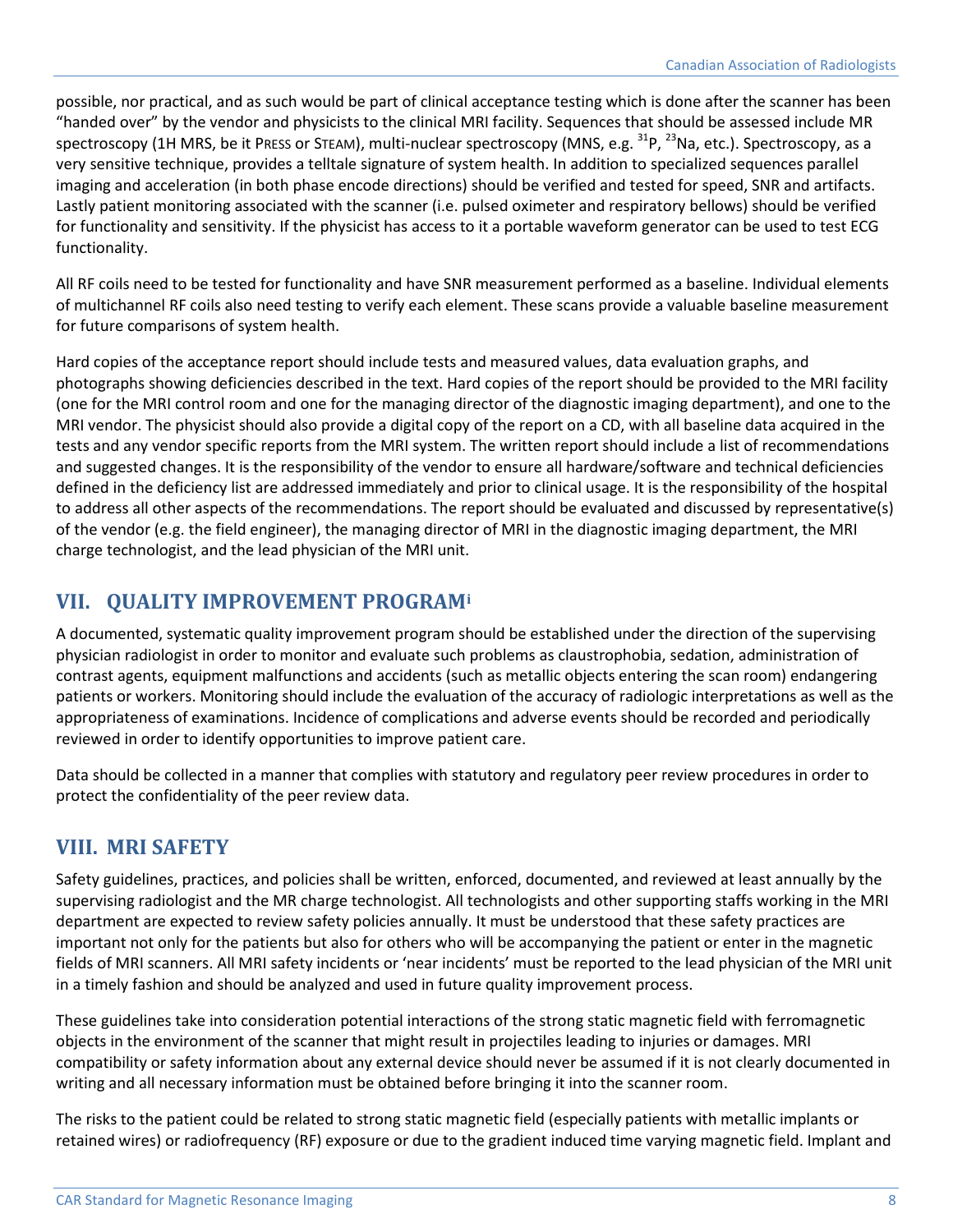devices must be screened thoroughly as detailed below. It is important to note that practices should be in place to decrease the possibility of patient burns while scanning. This includes optimization of scanning protocol not to exceed the recommended Specific Absorption Rate (SAR) limit, proper padding, positioning and proper placement of patient monitoring devices. Extra care must be taken with sedated patients and those who are unable to maintain communication with the technologist.

#### <span id="page-8-0"></span>**CONTRAINDICATIONS**

Contraindications include, but are not limited to, the presence of ferromagnetic cardiac pacemakers, certain heart valves, ferromagnetic intracranial aneurysm clips, implanted neuro-stimulators, certain otic implants and ferromagnetic foreign bodies in critical locations, e.g., the eye. Relative contraindications include claustrophobia and obesity.

The safety of MRI scanning during pregnancy has not been established. The decision to scan during pregnancy should be made on an individual basis after consideration of medical necessity and alternate imaging methods. This particularly applies to scanning during the first trimester.

MRI compatibility of implants and devices was previously listed as "MRI Safe" and "MRI Unsafe". These two terms still apply, however there is now an exhaustive list of "MRI Conditional" items, where conditional levels go from 1 to 8 (the highest value being least likely to be MRI safe). MRI conditional levels have been established based on gradient spatial field, degree of ferromagnetic material, degree of RF associated heating. All these items are also related to the strength of the magnetic field. As there are more 3T clinical systems now available conditional levels are becoming more important for consideration. A table showing specific specs for the MRI system should be posted for all MRI technologists to visualize. Each system will differ in these and all employees on the MRI environment should be well aware of this.

Patients need thorough screening prior to scanning (see sample Safety Questionnaire in Appendix A). It is recommended that referring physicians be aware of screening protocols. Screening should be done at the referring physician's office, upon registration in a clinical MRI facility, and again by the MRI technologist who will scan the patient. Screening should also be noted and reviewed at the booking office of the Diagnostic Imaging Department. Even with 4 levels of screening it is well known that patients will either forget to mention something, or not mention anything at all for fear of losing their scan slot. Patients must be educated as to the importance of the screening process.

Patient implant or devices must be carefully screened and followed to determine the exact type which may or may not be safe. It is the responsibility of the radiologist to confirm the exact type of device in consultation with the referring physician. It is suggested screening should be done using the assistance of "Shellock FG. REFERENCE MANUAL FOR MAGNETIC RESONANCE SAFETY, IMPLANTS AND DEVICES: Most updated edition. Biomedical Research Publishing Company, Los Angeles, CA". If not present in this book devices/implants can also be searched online at [www.mrisafety.com.](http://www.mrisafety.com/) As a last resort, MR technologists should contact the manufacturer of the device/implant to obtain information on MRI safety for that product. It is absolutely essential for MRI centers to have internet access to be able to research these devices and implants. Lack of internet access seriously jeopardizes patient safety.

## <span id="page-8-1"></span>**CONTRAST AGENT USE AND SAFETY**

There are many potential indications for the injection of contrast agents. In general, contrast agents are used for both intra- and extra-vascular compartments to achieve the following:

- a. Lesion detection,
- b. Lesion characterization including assessment of perfusion, and
- c. To assess luminal patency or to better visualize the endothelial or intramural abnormalities.

In general, it is desirable to acquire T1-weighted images (either spin echo (SE), turbo spin echo (TSE), or gradient echo (GE)) using the same technique both before and after the administration of gadolinium chelates.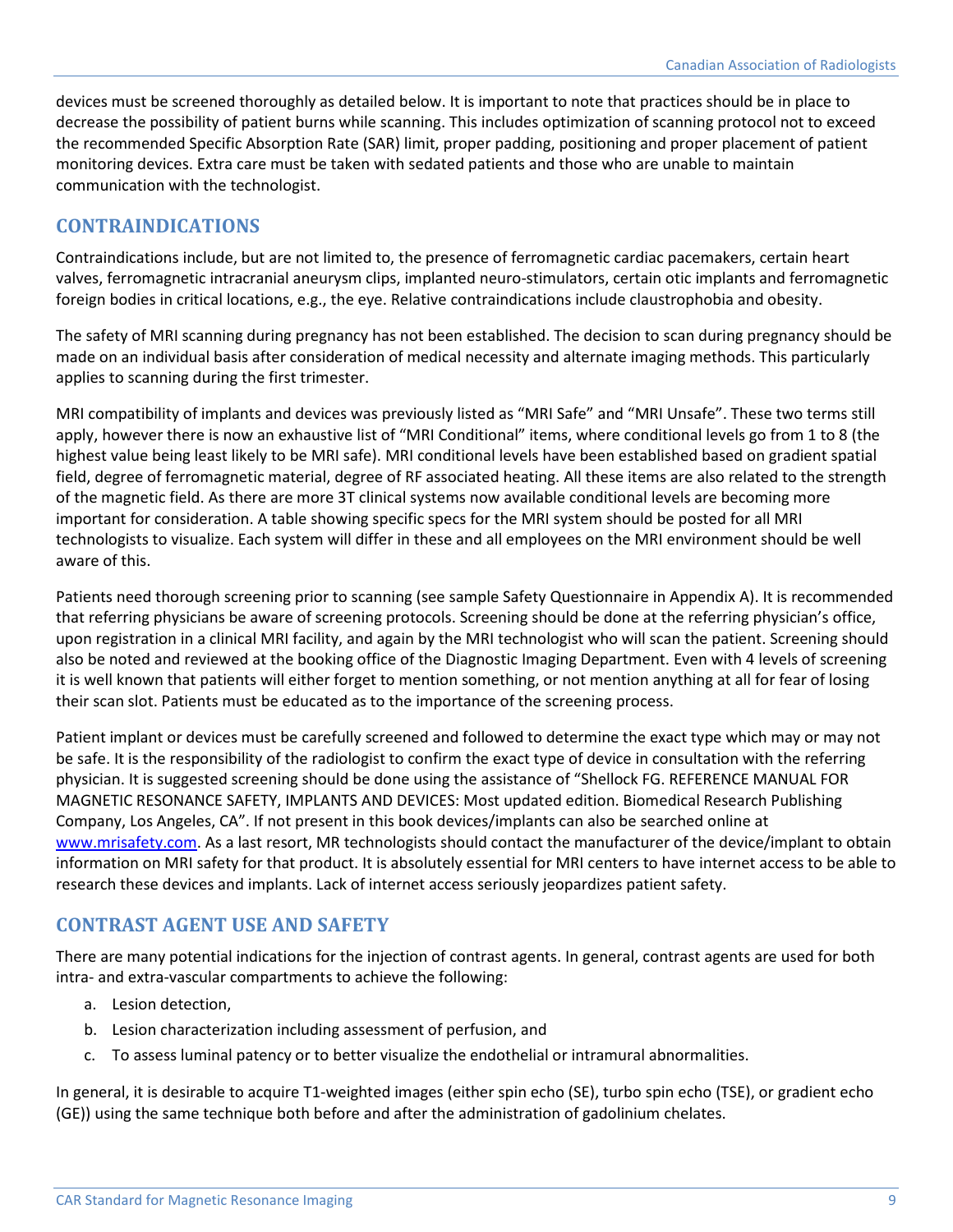Tissue specific contrast, combined contrast and delayed imaging are strategies that that could enhance the yield of contrast enhanced studies.

Gadolinium chelates should not be administered to patients with known or suspected hypersensitivity to the product or with severe hepatic or renal insufficiency. Nephrogenic systemic fibrosis (NSF) is a fibrosing disease, primarily involving the skin and subcutaneous tissues but also known to involve other internal organs. This is associated with gadolinium use in patients with severe renal insufficiency. For further safety recommendation, please refer to the Canadian Association of Radiologists (CAR) National Advisory on Gadolinium Administration and Nephrogenic Systemic Fibrosis, September 2008.

The same concerns regarding allergic reactions and nephrogenic systemic fibrosis (NSF) exist in children as they do in adults, and pediatric cases of NSF have been reported [1]. It should be noted that serum creatinine as a marker of renal function may be unreliable in infants. There are hypothetical concerns regarding the safety of gadolinium in neonates and infants less than one year of age, due to their immature renal function. Therefore, the risks and benefits of contrast enhancement must be weighed carefully in this population, and consideration should be given to nephrology consultation before making the decision to proceed with enhancement.

# <span id="page-9-0"></span>**IX. USE OF SEDATION OR GENERAL ANESTHESIA**

The technique of MRI puts significant demand on patients who are required to remain more or less immobile in a confined space for 20 - 60 minutes. The long tunnel configuration of the scanner could be frightening and claustrophobia is not uncommon. To address this issue, anxiolytics or conscious sedation is commonly used. Some facilities may use anesthesia. All facilities should have policies and procedures for administering sedation with proper monitoring, resuscitation facilities with designated trained staff, for appropriate patient monitoring post sedation and for the use of anesthesia. Non-Hospital facilities administering general sedation, or sedation requiring the monitoring of vital signs, should meet the standards of their provincial College for administering sedation.

In children, MRI frequently requires conscious sedation or general anesthesia due to the long imaging times and motion sensitivity inherent in the technique. Whenever possible, sedation should be avoided by using fast sequences (e.g. single shot fast spin echo), distraction (e.g. in-bore entertainment systems) and gentle coaching. A parent/caregiver should be allowed to accompany a non-sedated pediatric patient into the scanner suite. Specially trained pediatric nurses provide conscious sedation under the supervision of pediatric radiologists at many institutions. Pediatric anesthesiologists and intensive care specialists may also provide conscious sedation and are always required for general anesthetic. Conscious sedation is safer and more efficient when it is provided by a dedicated team [2]. Knowledge of pediatric cardiac life support and availability of the drugs and equipment needed for resuscitation of children of all ages/sizes are essential [3].

Prior to any sedation methods being used on a patient, screening must be done to identify possible health concerns (see sample Sedation Questionnaire in Appendix B). Patients should be interviewed to determine if they have any conditions that may lead to complications while undergoing treatment. A patient with a condition must be evaluated further to minimize the risk of patient injury due to the sedation method.

# <span id="page-9-1"></span>**CLINICAL STANDARDS**

The committee has attempted to enumerate the currently accepted techniques for MRI based on clinical experience, as summarized in peer-reviewed literature. Because the clinical application of MRI is still under development, it is not intended that the enumerated techniques (and indications in the reference document) be all-inclusive. It is very important that each site offering MRI have documented procedures for the indications and technical factors for each anatomic site. These procedures will need to be reviewed frequently. The final judgment regarding appropriateness of a given examination for a particular patient is the responsibility of the radiologist.

The indications for scanning could include any part of the human body, depending on the MRI software and hardware available and the efficacy and availability of competing imaging methods.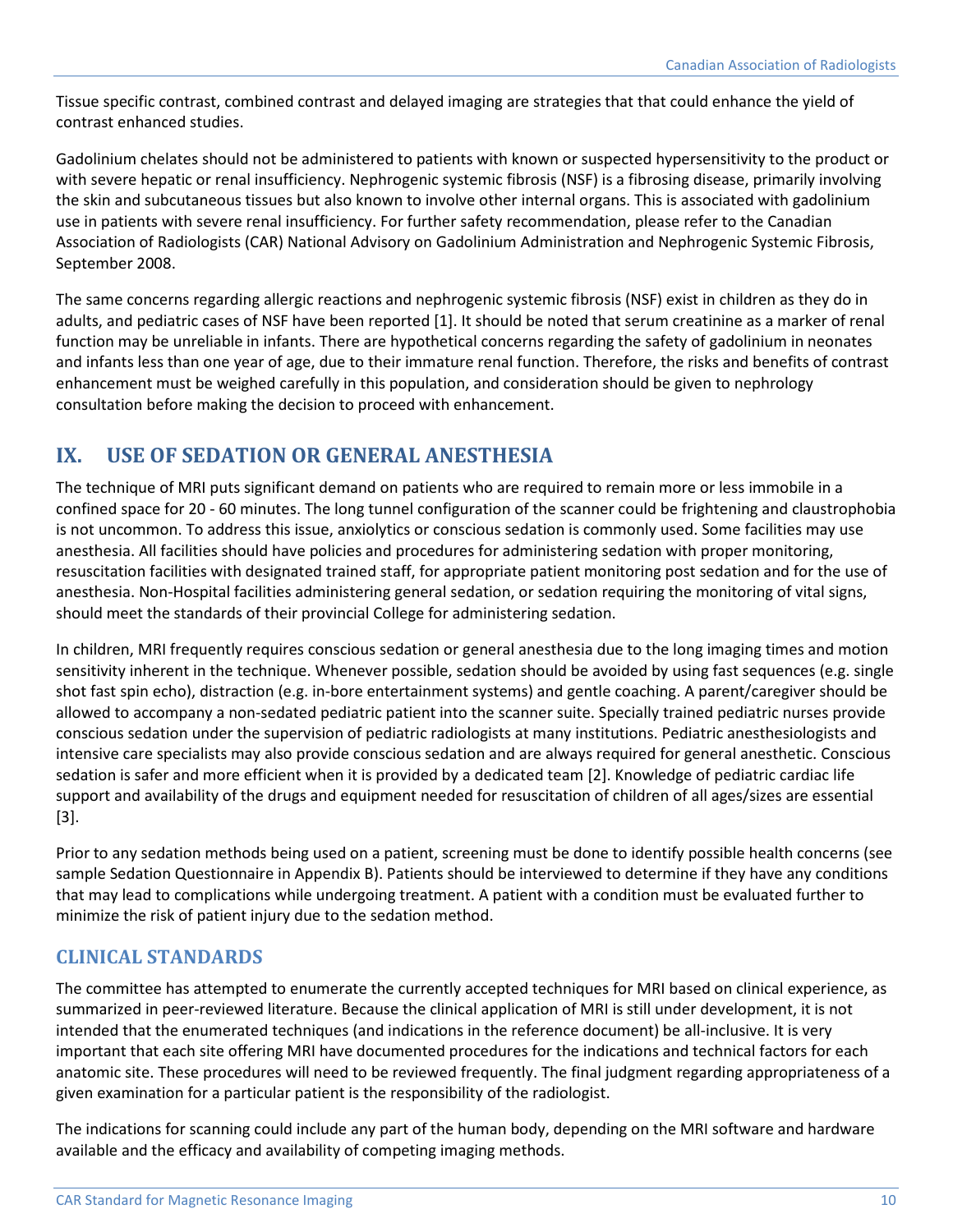To accomplish its clinical purposes, MRI must be performed with adequate attention to technical abilities of the MRI scanner.

Spatial resolution, slice thickness, signal-to-noise (SNR), and acquisition time are all inter-related sequence parameters which have a major influence on the quality of the images, and thus the detectability of disease. In the performance of any MRI examination, major decisions have to be made regarding the appropriate coil, the imaging plane(s), the field of view (FOV), the slice thickness and slice gap, the imaging matrix, the number of excitations, band width selection, the pulse sequence parameters which maximize signal and contrast to noise and the requirement for ECG gating and respiratory compensation.

The purpose of these guidelines is not to prescribe the details of individual techniques, but rather to address the spectrum of recognized MRI applications and to outline the minimum requirements necessary to undertake these, and to which the radiologist, in conjunction with ancillary staff should aspire.

When necessary, gadolinium contrast agents and sedation shall be administered in accordance with institutional policy and provincial and federal law by a physician, who has trained in cardiopulmonary resuscitation (CPR) with respect to contrast induced adverse events. MR technologists, if adequately trained, could also perform intravenous gadolinium injections supervised by the responsible physician. An appropriately equipped emergency cart and designated trained staff must be immediately available to treat serious adverse reactions.

MRI compatible ventilators, and appropriate patient monitoring should be available at those sites undertaking general anesthesia and sedation studies.

Sedation is an issue of particular concern in pediatric imaging, where sedation is often required to achieve immobility during long imaging sessions. It is essential that members of the team providing sedation are trained in pediatric cardiac life support, and that drugs and equipment necessary for resuscitation of children of all ages/sizes are readily available. Gadolinium-based contrast agents should be used judiciously in neonates and infants less than one year of age, due to theoretical concerns based on their immature renal function.

#### **RECOGNIZED CLINICAL APPLICATIONS OF MRI:**

- A. ADULT AND PEDIATRIC BRAIN
- B. HEAD AND NECK
- C. ADULT AND PEDIATRIC SPINE
- D. ABDOMEN AND PELVIS (MALE AND FEMALE GENITOURINARY SYSTEM)
- E. MUSCULOSKELETAL SYSTEM
- F. CARDIOVASCULAR
- G. CHEST
- H. BREAST IMAGING
- <span id="page-10-0"></span>I. FETAL IMAGING

#### **A. ADULT AND PEDIATRIC BRAIN [ii](#page-36-2)**

Magnetic resonance imaging (MRI) of the brain is an excellent imaging modality for the evaluation and assessment of the anatomy and abnormal conditions of the brain, in adult and pediatric patients. MRI of the brain is the most sensitive technique available due to its direct multiplanar imaging capability and superior soft tissue resolution. This is particularly true in the posterior fossa [2, 3] where beam-hardening artifacts arising from the bone tend to degrade CT images.

MRI is a rapidly changing technology. The continuous improvements in technology will maintain this imaging modality at the forefront of the diagnosis of brain disorders.

Since the advent of magnetic resonance imaging, systems with a magnetic field of 1.5tesla (T) have been recognized as gold standard for different clinical applications. Ongoing advances in hardware and software have made these MRI systems increasingly compact, powerful and versatile leading to the development of higher magnetic field strength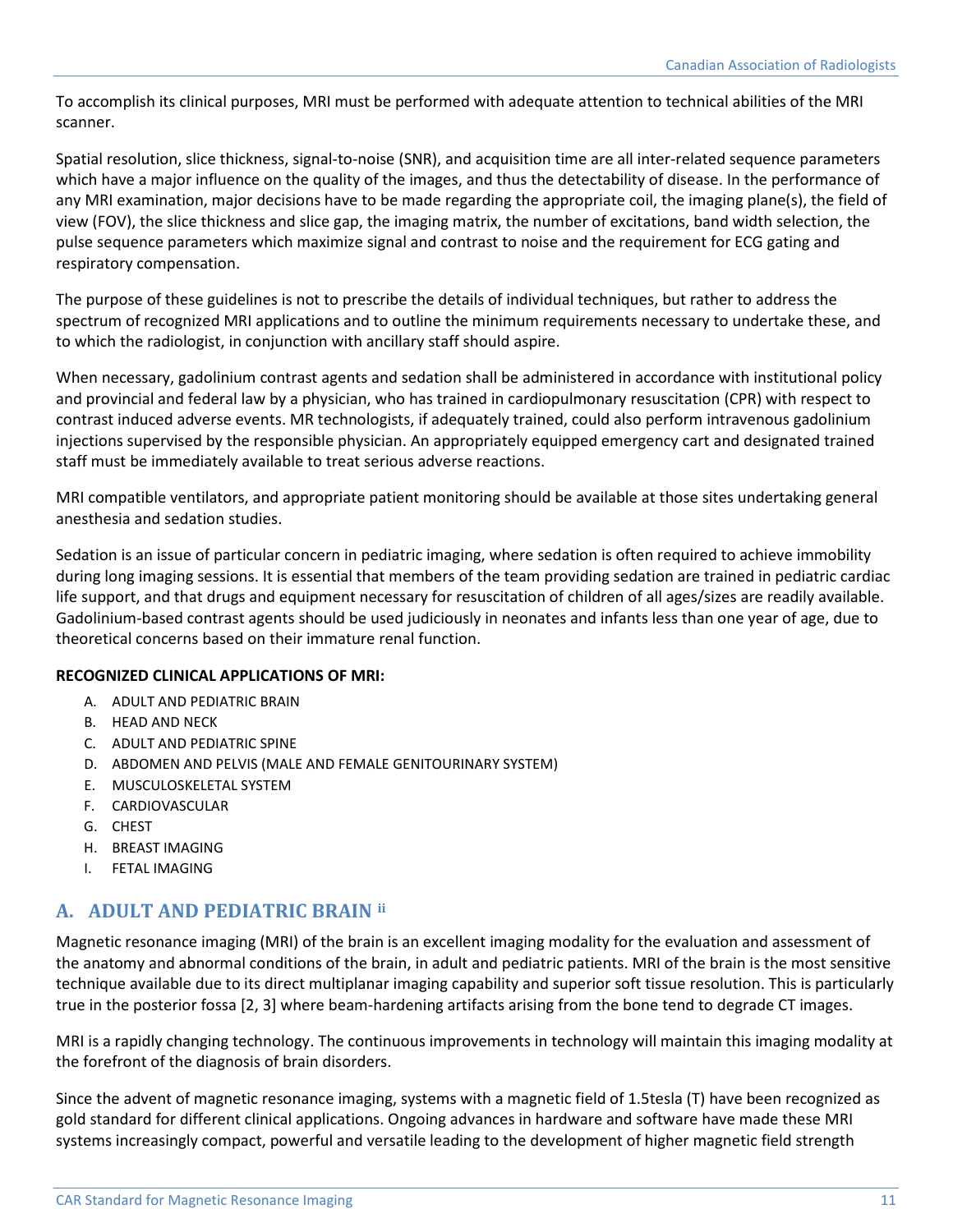systems (3.0T) for use in clinical practice and research purposes. Although 1.5T magnets are more readily available now, 3T imaging offers advantages such as higher signal, higher resolution, higher signal to noise ratio (SNR), higher sensitivity and potentially shorter imaging times.

In infants, the water content of the brain is much higher than in adults. The excess water present in the newborn is gradually lost from both the grey and white matter during the first two years of life. In order to optimally visualize pathology and differentiate grey and white matter on T2W images during this time period it is often useful to prolong the TE and TR values. TR times of 3000 msec or more and TE times of 120 msec or more are useful. It is also useful to obtain axial TIW sequences. This may be helpful to evaluate malformations of cortical development. The combination of T1- and T2 weighted imaging is also essential to evaluate the progress of myelination. In diffusion weighted imaging, it should be borne in mind that the greater water content of the infant brain, compared to the adult brain, translates into higher apparent diffusion coefficients in both grey matter and white matter.

#### <span id="page-11-0"></span>**INDICATIONS FOR MRI OF THE BRAIN**

#### **Primary indications include but are not limited to:**

- a. Acute and chronic neurological deficits
- b. Aneurysm
- c. Arterial or venous/dural sinus abnormalities
- d. Ataxia
- e. Change in mental status
- f. Cortical dysplasia and migrational disorders
- g. Cranial nerve abnormalities
- h. Decreased level of consciousness in trauma patients not explained by CT findings (Diffuse axonal injury)
- i. Demyelination and dysmyelination disorders
- j. Encephalitis
- k. Headache
- l. Hydrocephalus (in pediatric patients MRI is preferred over CT for assessment of shunt malfunction)
- m. Inflammatory and infectious processes of the brain or meninges, and their complications
- n. Neurodegenerative disease
- o. Pituitary dysfunction/tumor
- p. Posterior reversible encephalopathy syndrome (PRES)
- q. Postoperative evaluation
- r. Primary tumors and metastasis
- s. Seizures
- t. Stroke and cerebrovascular disease
- u. Vascular malformations
- v. Vasculitis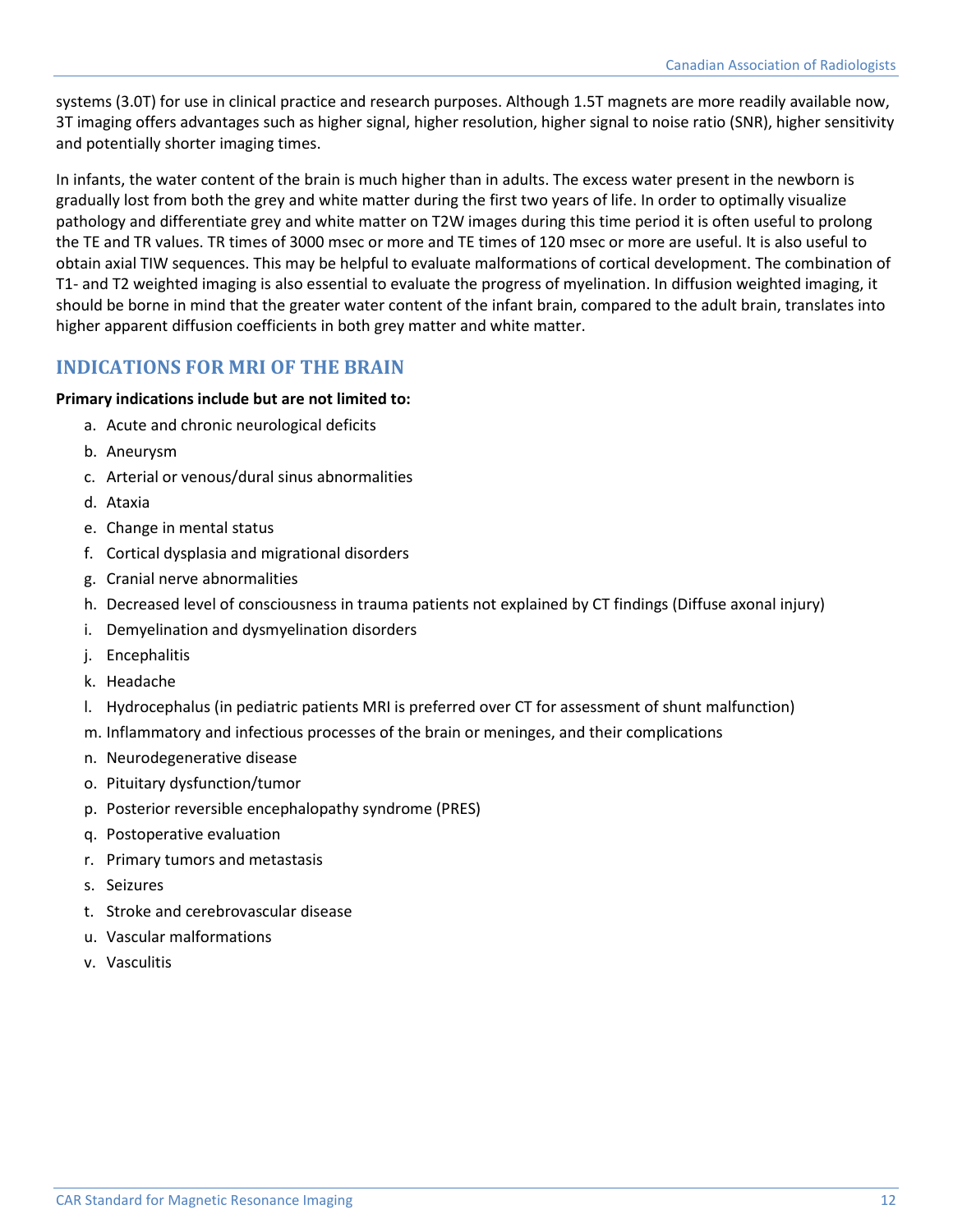## <span id="page-12-0"></span>**EXTENDED INDICATIONS**

- a. Blood flow and brain perfusion study
- b. Evaluation of chronic hemorrhage
- c. Functional imaging
- d. Image guidance for intervention or treatment planning
- e. Spectroscopy (including evaluation of brain tumor, infectious processes and ischemic conditions)
- f. Tractography
- g. Volumetry

## <span id="page-12-1"></span>**INDICATIONS FOR MRA/MRV [iii](#page-36-3)**

#### **Indications include, but are not limited to:**

- a. Congenital( developmental) vascular abnormality
- b. Dural sinus thrombosis and intracranial venous occlusive disease.
- c. Etiology of intracranial and spinal hemorrhage.
- d. Posttraumatic injury to cervico-cerebral vessels for evaluation of presence, nature, and extent, including dissection
- e. Presence and extent of atherosclerotic occlusive disease and thromboembolic phenomena.
- f. Presence and extent of dissection.
- g. Presence, location, and anatomy of extracranial and intracranial aneurysms and vascular malformations.
- h. Relevant vascular anatomy for preprocedural evaluation, determining the effect of therapeutic measures, including post-treatment evaluation of endovascular treatment of aneurysm and arteriovenous malformation (AVM) ablation.
- i. Staging of brain neoplasms contiguous to intracranial venous sinuses
- j. Vascular diseases, such as vasculitis, and moyamoya disease
- k. Vascular status following extracorporeal membrane oxygenation (ECMO)
- l. Vascular supply to tumors.

## <span id="page-12-2"></span>**TECHNIQUE**

MRI examination of the brain can be performed with a wide array of pulse sequences. The radiologist should protocol each study using the appropriate pulse sequences in order to address the clinical question based on the information provided by the referring physician. The most commonly accepted basic imaging protocols for MRI of the brain currently include a T1-weighted sequence in the sagittal plane, a T2-weighted fluid-attenuated inversion recovery (FLAIR) in the axial plane, a T2 fast-spin-echo or turbo-spin-echo (or equivalent) sequence as well as diffusion weighted imaging (DWI) in the axial plane are also obtained. Echo planar (EPI) gradient echo imaging is an additional sequence that is being used routinely in many centers as part of the basic protocol given its short acquisition time (10 seconds). This sequence is useful to detect calcification or hemosiderin deposition in the context of chronic hemorrhage.

Slice thickness, spatial resolution, signal-to-noise ratio, acquisition time, and contrast are all interrelated. To optimize spatial resolution, imaging of the brain should be performed with a slice thickness of no greater than 5 mm and an interslice gap of no greater than 2.5 mm. For certain pathologies in the posterior fossa, a high resolution heavily T2 weighted sequence with 3D reconstruction could be obtained (CISS, SPACE, or FIESTA depending on the vendor). Thinner slices are currently being used in the 3T magnets.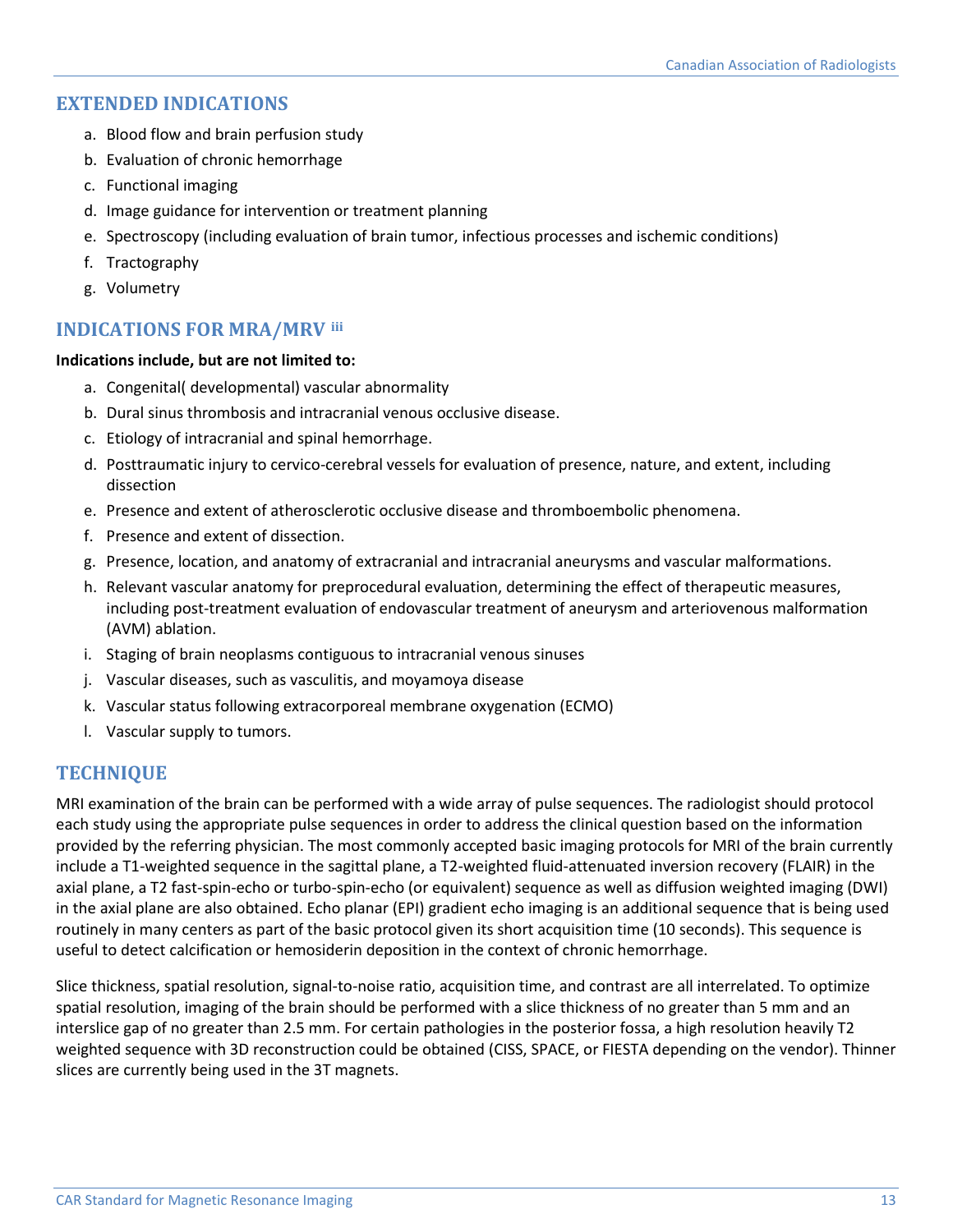In the context of trauma, MRI is preferred for suspected shearing lesions and diffuse axonal injury (DAI) in closed head trauma, as well as for the subacute and chronic sequelae of head injuries.

The absence of ionizing radiation makes MRI a preferred modality for follow-up of intracranial shunt in the pediatric population.

Gadolinium-enhanced studies are performed when lesion diagnosis and improved conspicuity are required or when there is suspicion of breakdown of the blood-brain barrier. If flow compensation is available, it has been found to be useful in the evaluation of gadolinium-enhanced images in the posterior fossa which are otherwise degraded by flow artifacts arising from the transverse and sigmoid sinuses.

There are several additional techniques that may be used in the proper clinical context which include 3-dimensional imaging techniques, neuronavigation and intraoperative MRI, magnetization transfer imaging and cerebral spinal fluid (CSF) flow study using phase-contrast pulse sequences.

Magnetic resonance angiography (MRA) uses selected MRI pulse sequences in order to visualize the blood vessels (arteries). There are three major families of MRA techniques: time of flight (TOF) or inflow angiography, phase contrast (PC) angiography (related to the phase shift of the flowing proton spins) and dynamic gadolinium-enhanced (DGE) MRA. Quantification of flow is also possible using phase contrast acquisitions.

Similarly several methods are available to image the deep and superficial venous sinuses with MRI, including contrastenhanced and non-contrast enhanced pulse sequences. The most common non contrast-enhanced technique is Time-offlight (TOF) which relies on inflowing blood to provide vascular signal. TOF pulse sequences could be gradient echo (GRE) or spoiled gradient recalled (SPGR) acquisitions. To avoid in plane artifacts, coronal or sagittal oblique acquisitions are helpful. Contrast-enhanced MR venogram (CE-MRV) is a widely used technique that uses a 3D spoiled gradient echo sequence in conjunction with a bolus of gadolinium. The vascular contrast results from the T1 shortening effect and has relatively little dependence on inflow effects.

Diffusion weighted pulse sequences enable the study of proton motion with the use of powerful gradients. The most common clinical indication is for detection of acute ischemic stroke. Diffusion weighted images are acquired along 3 orthogonal axis (X, Y and Z) with respect to the magnet. A non-diffusion weighted image (which is a T2-weighted image) is also acquired with which to calculate the apparent diffusion coefficient (ADC). Diffusion tensor imaging (DTI) involves the acquisition of at least 6 diffusion encoding direction (e.g. X, Y, X, and XY, XZ, YZ). 3D information produces 3D virtual trajectory of white matter bundles called tractography. DTI is rotationally invariant which means the position of the head within the magnet bore does not influence the resulting DWI and ADC values as is true for simple DWI. Recent advances in diffusion sequences now include a family of motion and susceptibility insensitive sequences. These provide reasonable diffusion weighting in the presence of metallic implants and also during some degree of non-complex motion.

DWI is useful to characterize acute ischemic stroke, abscess, epidermoid cysts, highly cellular tumors including lymphoma and medulloblastoma, as well as active demyelination.

Perfusion studies use bolus injection of gadolinium and rapid acquisition of multiple brain volumes. Perfusion studies are usually done to determine regional cerebral blood flow and blood volume in patients presenting with acute ischemic stroke. In combination with diffusion imaging, perfusion/diffusion mismatch can be a powerful tool for assessment of potentially recoverable brain tissue with appropriate thrombolytic treatment.

The stroke protocols vary depending on the Institution and the available imaging resources, Head CT, CTA of the head and neck and if available CT perfusion (CTP) are usually the imaging modalities most commonly used. The diagnostic role of conventional MR is confined mostly to the subacute and chronic phases, and also to problem solving in acute cases. However, the introduction of thrombolytic therapies for acute stroke has changed the neuroimaging protocols, leading to the use of MR also in the emergency workup of these patients. Recent technological advances in hardware (magnet, gradients, coils) and software (ultrafast sequences, post processing) allow morphological and functional studies to be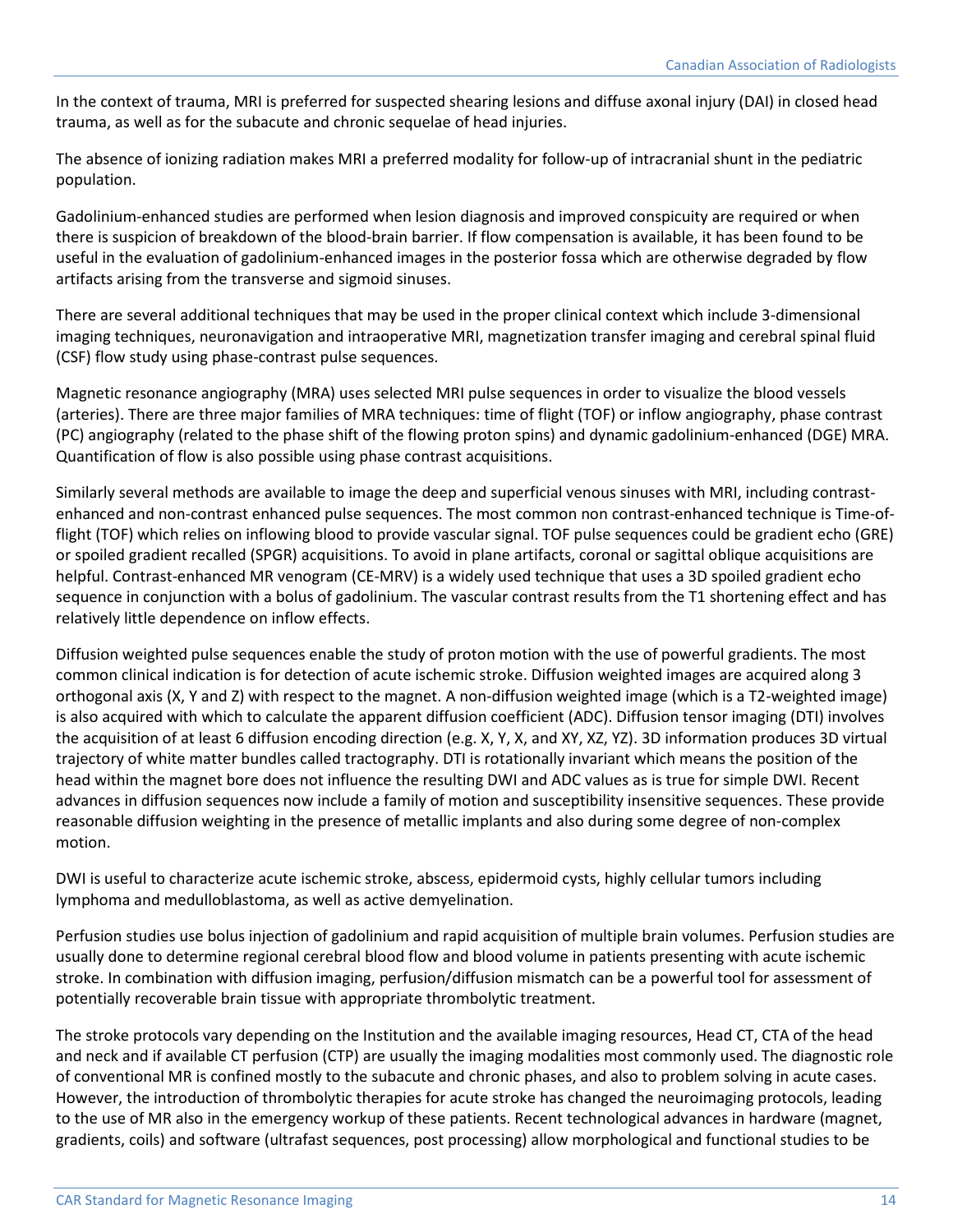performed with very short times of acquisition. In clinical practice, functional studies including diffusion weighted imaging (DWI) and perfusion weighted imaging (PWI) are increasingly being performed in combination with standard MRI. This is particularly true in symptomatic patients with normal head CT in whom brain stem, lacunar and deep white matter infarcts are suspected.

Perfusion imaging is also used for the evaluation of brain tumors. The increase in vascularity of certain cerebral neoplasms (high grade gliomas) could be quantified with relative cerebral blood volume (rCBV). Perfusion is an indirect measurement of angiogenesis and permeability within a neoplasm and both are important biological markers of malignancy, grade and prognosis, in particular in gliomas. Perfusion imaging is also helpful to differentiate between recurrent tumors and radiation necrosis in post therapy follow-up.

Magnetic Resonance Spectroscopy (MRS) can be used to evaluate dominant brain metabolites such as N-acetyl aspartate (NAA; a marker of neuron health, choline (a metabolite in cell membranes), creatine (involved in energy metabolism), and lactate (visible as the result of anaerobic metabolism). Some minor metabolites can sometimes also be visualized such as myo-inositol, glutamate/glutamine, and taurine, to name a few. However whether these will be visualized depends on the pulse sequence, parameters, SNR, and location.

MRS sequences may be point resolved spectroscopy sequence (PRESS) or stimulated echo acquisition mode (STEAM). PRESS is most often used, using variable echo times. The longer echo time removes short T2 species leaving only dominant peaks of choline, creatine, NAA, and lactate (if present). It should be noted that lactate will exhibit an inversion of the methyl doublet at 1.30ppm, as it undergoes J-modulation. However a number of other metabolites (e.g. glycine) and pharmaceuticals (e.g propylene glycol) also have methyl doublets near to 1.30ppm that will likewise invert. Hence care in positive identification of lactate is essential.

MRS has been used in a wide array of brain pathologies however it is mainly used clinically to investigate brain tumors.

While a detailed discussion of all the evolving advanced imaging techniques is beyond the scope of this standard, it should be noted that rapid pulse sequences and other advanced imaging techniques may provide added utility for MRI of the brain. These can include, but are not limited to: echo planar imaging, parallel imaging, rapid gradient-echo pulse sequences (capable of providing T1 or T2 information), susceptibility weighted imaging, functional imaging, and volumetric, morphometric, and other quantitative applications.

It is the responsibility of the supervising radiologist to determine whether additional pulse sequences or nonconventional pulse sequences and imaging techniques confer added benefit for the diagnosis and management of the patient.

## <span id="page-14-0"></span>**B. HEAD AND NECK**

With the advance of hardware and faster sequences including improved fat suppression technique MRI is being used as the primary method of head and neck imaging in many departments. However, CT could alternatively be used in preliminary assessment, especially assessment of lymph node size, bony detail and calcification. MRI definitely trumps CT regarding the outstanding soft tissue contrast, differentiating mucus / fluid from the tumor and evidence of perineural spread. Diffusion weighted imaging technique might be useful in differentiating abscess from necrotic tumor and is increasingly being used.

The drawbacks of MRI include the insensitivity to calcification, degradation of the images, especially in the lower neck, caused by motion artifacts (swallowing or respiratory movements) or by the presence of metallic dental appliances/fillings in the mouth. CT could also be a better choice in cases of fulminant infection, patient's inability to cooperate due to claustrophobia, altered mentation or medical condition such as congestive failure or a breathing disorder that makes lying flat difficult.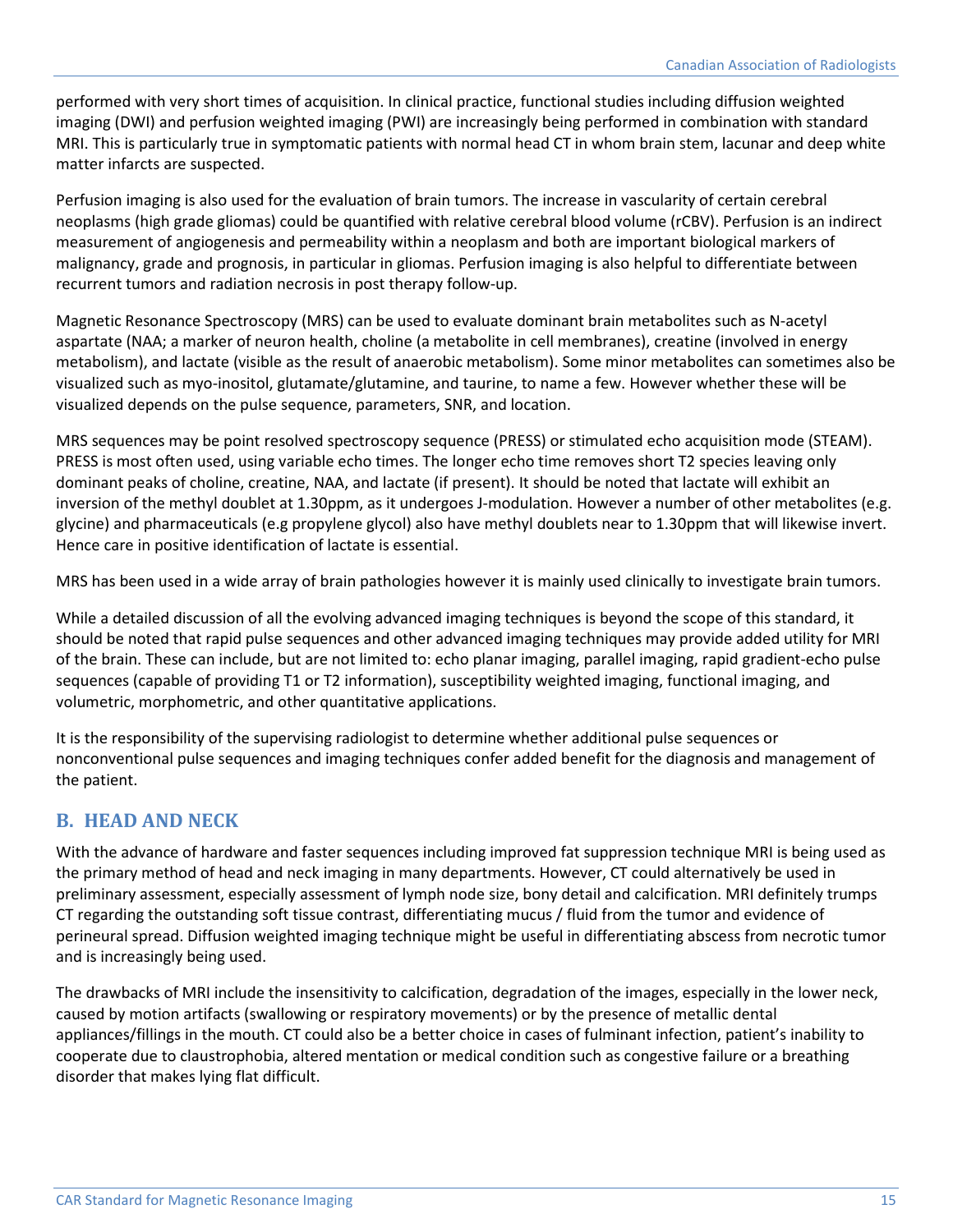## <span id="page-15-0"></span>**INDICATIONS FOR MRI IN THE HEAD AND NECK**

#### **Indications include, but are not limited to:**

- a. Arterial dissection
- b. Brachial plexus pathology
- c. Evaluation of neck mass
- d. Nasopharyngeal and oral malignancy
- e. Orbital tumors
- f. Parathyroid adenoma
- g. Retrocochlear pathology
- h. Sinonasal malignancy
- i. Temporomandibular joint disorder

## <span id="page-15-1"></span>**INDICATIONS FOR MRI ANGIOGRAM IN THE HEAD AND NECK**

- a. Atherosclerotic and other occlusive arterial disease
- b. Thoracic outlet syndrome
- c. Vascular malformations in the neck

The supervising radiologist should have complete understanding of the indications, risks and benefits of the examination, as well as alternative imaging procedures, backed by proper clinical history and detailed clinical examination findings of the patient as well as the diagnostic question(s) to be answered.

The radiologist must also understand the pulse sequences used in regards to the appearance of different tissues and potential artifacts. The standard protocols should be tuned for each patient to improve image quality.

Patients, in whom neurological findings are present, in addition to the head and neck symptoms, often require a complete examination of the brain.

The MRI technique for scanning the head and neck should endeavor to maximize SNR and spatial resolution within a reasonable scan time. This is an evolving technology, with pulse sequences, protocols, contrast agents, techniques and indications continuously being modified and improved. Detailed and specific imaging protocols are thus not included here, as these vary with equipment, field strength, gradient strength, range of options and motion compensation techniques and may become obsolete during the tenure of the guideline. Instead, general concepts are included to aid in development of optimized protocols for evaluation of different anatomic areas and pathological conditions.

A dedicated head coil should be used in suprahyoid applications, a dedicated neck coil for infrahyoid applications. Dedicated surface coils may be helpful for the temporomandibular joint (TMJ).

T1-weighted images are the best for delineating fine anatomic detail when the structure in question is surrounded by soft tissue. For structures surrounded by cerebrospinal fluid, such as the cranial nerves in the cisterns and internal auditory canals, thin, 3D T2-weighted images provide excellent delineation of detail. A combination of T1-weighted and T2-weighted images in sagittal, axial and coronal planes is needed. For most head and neck lesions, axial and coronal imaging may suffice, although sagittal images are useful for tongue base, palate, nasopharynx, and larynx.

Fast imaging techniques are helpful to reduce physiological movements and to improve image quality. Fat suppression in T2 weighted images and post-gadolinium images are very helpful to highlight pathology. Fat suppressed axial T1 images are very helpful to diagnose wall hematoma in vascular dissection.

3D imaging techniques are becoming faster and may be utilized more frequently, especially in brachial plexus imaging. For brachial plexus imaging extra time should be spent to generate a better resolution scout image to visualize and prescribe the high resolution imaging along and across the plexus.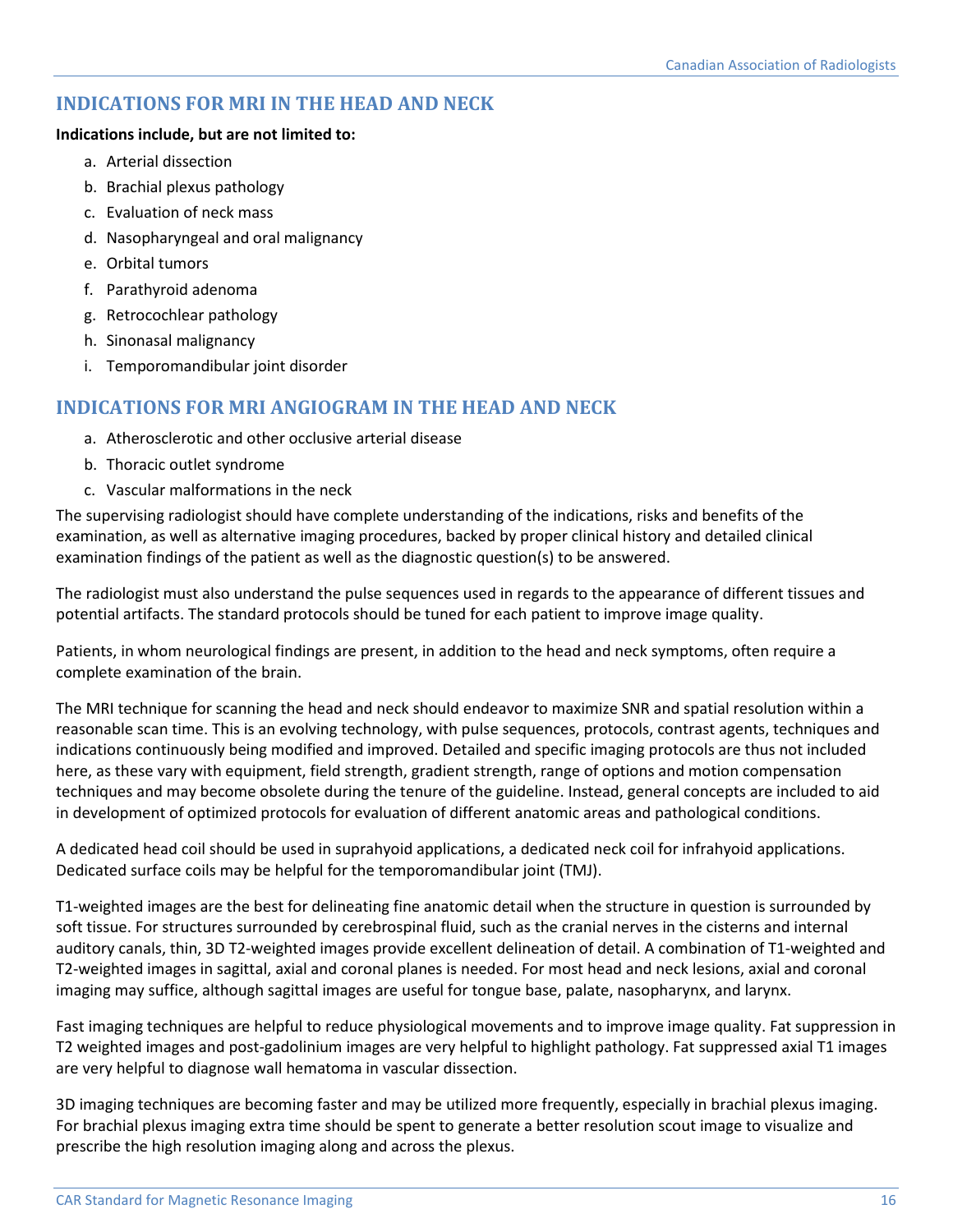Gadolinium-enhanced studies are performed when lesion diagnosis and improved conspicuity are required, i.e. tumor characterization including assessment of perineural spread, aggressive inflammatory process or vascular anomalies. Fat saturation sequences are desirable in order to differentiate a subtle enhancing lesion from surrounding fat.

Though gadolinium enhanced MRI angiogram images generate excellent images of the neck arteries without flow artifacts and with possibility of dynamic flow information; there is ongoing improvement in time of flight (TOF) technology that might be adequate to assess neck arteries in most instances. Indirect flow information from TOF angiogram could be very helpful in identifying reverse flow in cases of vertebral steal phenomenon.

## <span id="page-16-0"></span>**C. ADULT AND PEDIATRIC SPINE**

The role of MRI in the spine has been well established by comparative studies with conventional imaging methods using surgical correlation as an objective measure of accuracy. The areas of greatest proven value include degenerative diseases involving the cervical and lumbar spine, vertebral inflammatory lesions, congenital malformations and intramedullary lesions such as syringomyelia and neoplasms. Equally useful are the applications of MRI in evaluating extradural, intradural and extramedullary neoplasms, trauma, and patients with signs and symptoms of cord compression. MRI is helpful to assess bone marrow, intervertebral discs, spinal canal, neural foramina and the neural element including spinal cord and nerves. Diffusion MRI, dedicated high resolution MRA of the spine and MR neurography are newer techniques that allows for detailed assessment of these structures in the spinal column.

# <span id="page-16-1"></span>**INDICATIONS FOR SPINE MRI [iv](#page-36-4)**

#### **Indications include, but are not limited to, the evaluation of:**

- a. Arachnoiditis
- b. Congenital spinal abnormalities
- c. Degenerative disk disease and its sequelae in the lumbar, thoracic, and cervical spine
- d. Extradural soft tissue and bony neoplasms
- e. Intradural extramedullary masses
- f. Intradural leptomeningeal disease
- g. Intramedullary tumors
- h. Intrinsic spinal cord pathology, including demyelinating and inflammatory conditions
- i. Meningeal abnormalities
- j. Nature and extent of bony malalignment
- k. Nature and extent of injury to spinal cord, vertebral column, ligaments, and intraspinal and paraspinal soft tissues following trauma
- l. Postoperative intraspinal fluid collections
- m. Postoperative intraspinal soft tissue changes
- n. Preprocedure assessment for vertebroplasty and kyphoplasty
- o. Spinal abnormalities associated with scoliosis
- p. Spinal cord herniation syndrome
- q. Spinal infection, including disk space infection, vertebral osteomyelitis, and epidural abscess
- r. Spinal vascular malformations and/or the cause of occult subarachnoid hemorrhage
- s. Syringohydromyelia
- t. Treatment fields for radiation therapy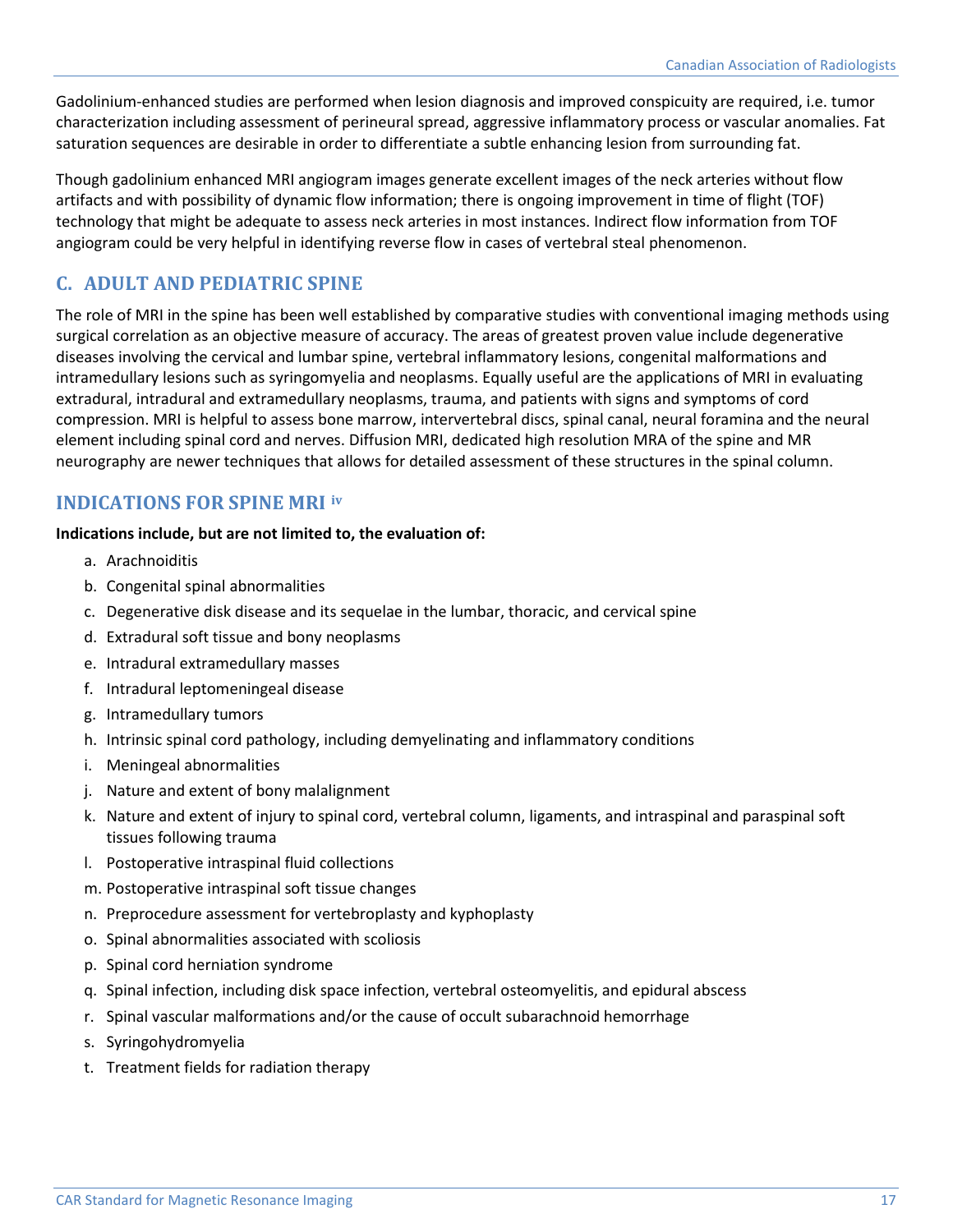## <span id="page-17-0"></span>**MINIMUM STANDARD MRI TECHNIQUE FOR IMAGING THE SPINE**

- a. A dedicated neck coil (either posterior alone or in combination with an anterior neck coil) for the cervical spine and a dedicated spine surface coil or phased-array surface coils for the thoracic and lumbar spines.
- b. A combination of sagittal Tl-weighted, T2-weighted and STIR might be obtained. Again, protocols should be tailored to answer specific clinical questions. For example, when evaluating nerve roots, axial T2- or occasionally T1-weighted images should be added. For pediatric scoliosis, congenital malformations of the spine and suspected tethered cord, it is advisable to image the whole spinal column. Coronal sequences may be helpful.
- c. A maximum slice thickness of between 3-5 mm and 1.5-2 mm for cervical spine and corresponding nerve roots.
- d. Slice gap should be kept to the minimum.
- e. Matrix and slice profile selection resulting is an in plane spatial resolution in the order of 1-2 mm.
- f. Depending on the indication, either the combination of gradient moment nulling, cardiac gating, and saturation pulses for spin echo imaging (conventional or fast spin echo), or gradient moment nulling, with or without cardiac gating and saturation pulses for gradient echo imaging, should be used. Sagittal or axial gradient echo proton density-weighted sequences may be used as substitutes for T2-weighted sequences, especially for cervical and thoracic spinal bio-mechanical clinical problems.
- g. Gadolinium chelates should be used in evaluation of intramedullary and leptomeningeal diseases especially in tumor involvement. For pediatric brain tumors known to metastasize by subarachnoid seeding, it is essential that gadolinium enhanced imaging of the whole neuraxis, down to the bottom of the thecal sac, be performed before surgery. Contrast should also be routinely utilized for the differentiation of scar from disk, especially in a recent post-operative failed back following discectomy.

## <span id="page-17-1"></span>**D. ABDOMEN AND PELVIS [v](#page-36-5)**

Magnetic resonance imaging (MRI) of the abdomen and pelvis is a useful tool for initial diagnosis and assessment of disease severity, clarification of abnormalities demonstrated on other imaging modalities, staging evaluation of certain malignancies, and follow-up evaluation of a variety of disease processes MRI of the abdomen and pelvis is an evolving technology, with pulse sequences, protocols, contrast agents, techniques and indications continuously being modified and improved. Detailed and specific imaging protocols are not included here, as these vary with equipment, field strength, gradient strength, range of options and motion compensation techniques, and may become obsolete during the tenure of the guideline. Instead, general concepts are included to aid in development of optimized protocols for evaluation of different anatomic areas and pathological conditions. MRI facilities should develop specific MRI protocols for each abdominal and pelvic area to be evaluated and for a variety of common pathologies. Protocols should be based on selecting technical factors to achieve an appropriate balance of spatial resolution, anatomic area coverage, signal to noise ratio (SNR), contrast and scan time. For optimal imaging, selection of the appropriate coil, field of view (FOV), imaging matrix, slice thickness, slice gap, number of signal averages, imaging planes and use of motion compensation or breathhold techniques must be made. Choice of phase encoding to allow partial FOV should be considered to reduce scan times. The need for intravenous or intracavitary contrast and post-contrast pulse sequences must be considered, either routinely for certain protocols or as needed, based on precontrast study evaluation. Abdominal and pelvic imaging protocols need to be developed for each abdominal organ, e.g. liver, kidney, pancreas, etc., and for common pathological entities in these areas, and general screening protocols for larger areas should also be available. Protocols may need to be adapted for specific groups of patients, e.g. pediatric, obese, uncooperative patients. Sedation may be required for extremely anxious or claustrophobic patients.

MRI systems operating at 1.5 Tesla are the main clinical workhorse for body MRI, but continuing developments in 3.0 T systems are giving promise for increasing variety of clinical indications.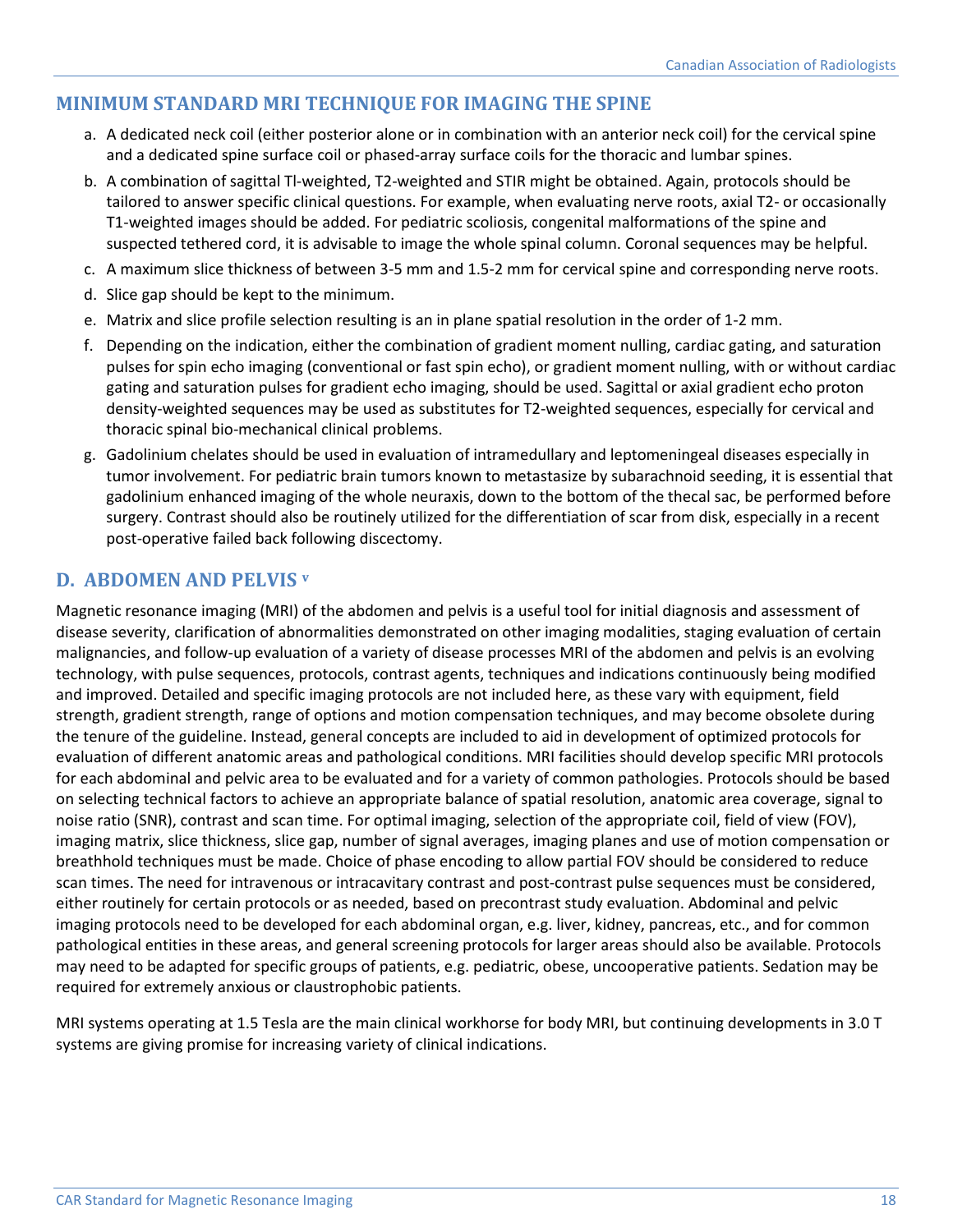Abdominal and pelvic MRI should be performed upon request from the patient's attending physician or licensed health care provider, for an appropriate indication. For each request received, the MRI radiologist or imaging specialist should assess the indication and determine that MR is the appropriate test and if so, prescribe the appropriate protocol and indicate the area for coverage and the need for IV or intracavitary contrast. If available, previous imaging test results should be reviewed and be evaluated at the time of reporting.

#### <span id="page-18-0"></span>**EXAMINATION TECHNIQUES**

- a. Use of a phased array surface coil(s) where possible unless precluded by patient body habitus or condition. Arms should be positioned comfortably depending on imaging plane and direction of phase encoding utilized. For certain examinations such as rectum, prostate or female pelvis, intracavitary coils may be considered if available.
- b. Imaging matrix, FOV and slice thickness should be selected and appropriate to fully cover the anatomic area of interest, and optimized to produce a balance between area coverage and resolution. Generally, slice thickness should not exceed 1.0 cm, with 5 to 7 mm generally achievable. An axial in-plane spatial resolution of 3 to 5 mm is recommended for most protocols. An interslice gap of 20% is generally used, and should not exceed 30%.
- c. Protocols for most anatomic areas should include T1, T2, fat suppressed T2 or STIR (short-tau-inversion recovery) in opposed state sequences, generally in the axial plane. Imaging in the sagittal and coronal plane can be useful for further evaluation of complex anatomy and delineation of pathology. For pelvic imaging, sagittal and axial imaging planes are generally most helpful. For evaluation of uterine lesions, ideal imaging planes are along the long- and short axis of the uterine corpus.
- d. T1- and T2-weighted images may be obtained using conventional spin-echo (SE), echo train spin-echo (TSE or FSE) or gradient echo (GRE) sequences. TSE and GRE sequences may be obtained using breath-hold (BH) techniques. If non-breath-hold sequences are used, appropriate respiratory motion reduction techniques should be utilized. Fat suppression is often useful for T2-weighted imaging, using STIR or SPIR (spectral presatuation inversion recovery) and for precontrast T1-weighted imaging, generally using SPIR technique. A bowel peristalsis reduction agent such as buscopan or glucagon should be considered for certain examinations. Positive or negative oral contrast agents can be useful for gastrointestinal imaging, and negative oral contrast agents can be useful to suppress signal and decrease artefact from bowel contents when imaging other organs.
- e. For liver, renal and adrenal imaging, In-phase and Out-of –phase chemical shift imaging may be helpful for lesion characterization, as it is an effective technique for hepatic steatosis and detection of intracellular lipid in certain adrenal (adenoma) and renal (angiomyolipoma) lesions. Diffusion weighted imaging may have some utility in oncologic imaging assessment and treatment monitoring and is being evaluated.
- f. Where no contraindication exists, intravenous injection of gadolinium chelates (or newer tissue specific agents) can assist in enhancing lesion detectability, characterization, and staging, for direct assessment of the vascular system and the vascularity and vascular supply of organs and pathological lesions. Dynamic acquisition of images following contrast injection in arterial, portal venous, equilibrium and for renal lesions, nephrographic and pyelographic phases, and for suspected cholangiocarcinomas, delayed phase imaging, assists in lesion characterization. Fat-saturation techniques are recommended. 2D and 3D techniques may be utilized, and 3D techniques can be acquired with isotropic or near-isotropic resolution, and used for multiplanar reconstructions. Subtraction techniques may be helpful to detect subtle enhancements.
- g. For evaluation of the biliary ductal system and pancreatic duct (MRCP), and dilated renal collecting system, heavily T2-weighted sequences, are helpful. Thick slab acquisition in multiple planes or multiple thin slices in a single plane can be utilized.
- h. The use of vitamin E capsules to mark the skin and localise palpable soft tissue masses is helpful to confirm that these are included in the area of concern.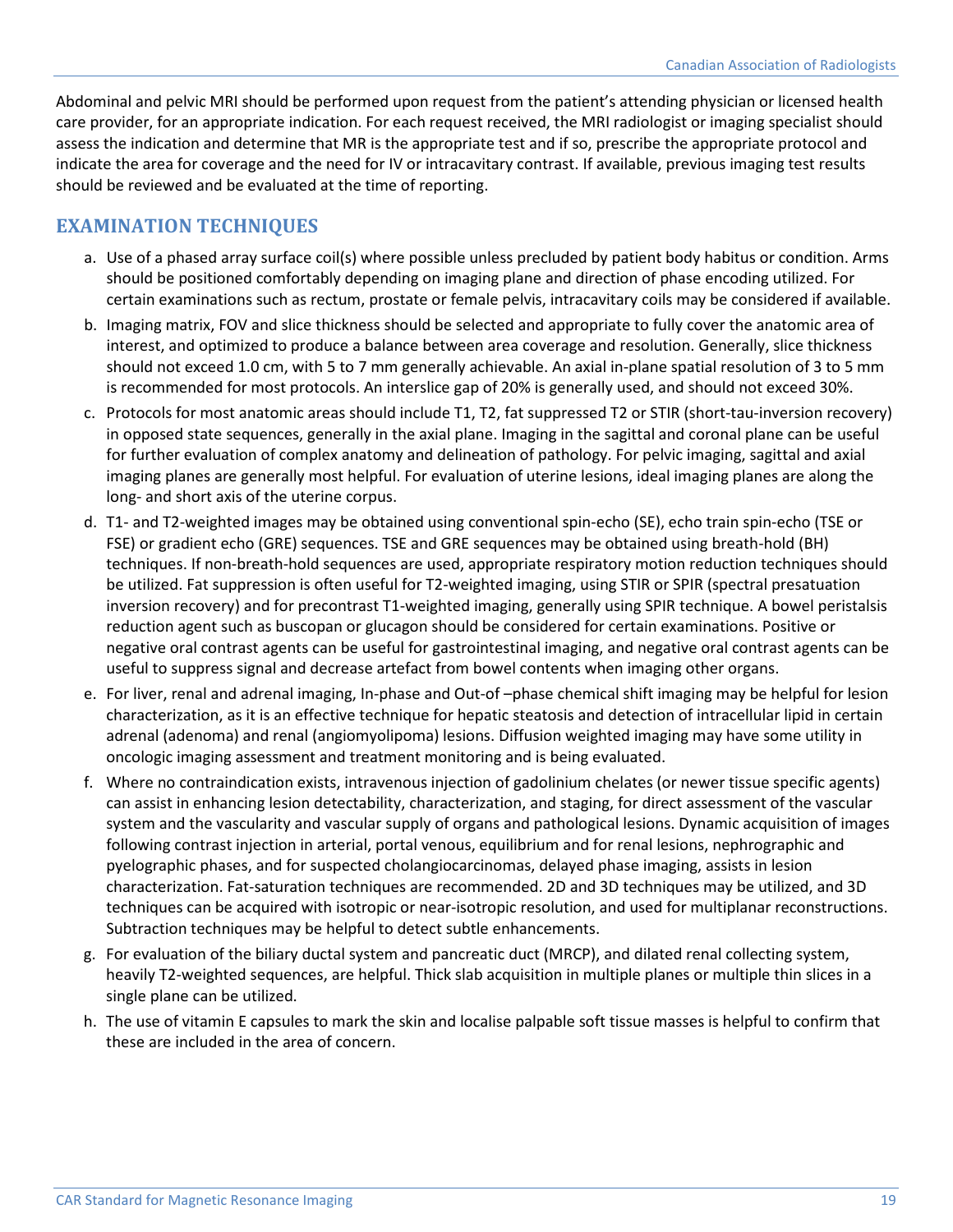## <span id="page-19-0"></span>**DETECTION, EVALUATION, AND/OR CHARACTERIZATION OF THE LIVER**

- a. Diffuse liver disease
- b. Findings requiring clarification from other imaging studies or laboratory abnormalities
- c. Focal hepatic lesions
- d. Known or suspected congenital abnormalities
- e. Known or suspected metastasis
- f. Potential liver donor
- g. Tumour response to treatment
- h. Vascular patency

#### <span id="page-19-1"></span>**DETECTION, EVALUATION, AND/OR CHARACTERIZATION OF THE PANCREAS**

- a. Chronic pancreatitis or complications of acute pancreatitis
- b. Indeterminate lesions detected with other imaging modalities
- c. Known or suspected pancreatic masses
- d. Pancreatic duct anomalies, obstruction or dilatation
- e. Pancreatic or peripancreatic fluid collections
- f. Surgical planning for pancreatic neoplasms

## <span id="page-19-2"></span>**DETECTION, EVALUATION, AND/OR CHARACTERIZATION OF THE BILE DUCTS AND GALLBLADDER**

- a. Bile duct and gallbladder cancer
- b. Bile duct or gallbladder stones
- c. Biliary ductal dilatation

#### **OTHER**

- a. Assessment of inflammatory disorders of the bowel
- b. Detection and characterization of intra-abdominal fluid collections
- c. Detection and characterization of retroperitoneal neoplasms other than above
- d. Detection and evaluation of primary and metastatic peritoneal neoplasms
- e. Evaluation of ureteral abnormalities
- f. Preoperative assessment of gastric neoplasms

## <span id="page-19-3"></span>**DETECTION, EVALUATION, AND/OR CHARACTERIZATION OF THE SPLEEN**

- a. Clarification of diffuse abnormalities of the spleen
- b. Indeterminate lesions detected with other imaging modalities

## <span id="page-19-4"></span>**DETECTION, EVALUATION, AND /OR CHARACTERIZATION OF THE KIDNEYS AND URINARY TRACT**

- a. Indeterminate lesions detected with other imaging modalities
- b. MR Urography for evaluation of the collecting system for abnormalities of anatomy or physiology
- c. Potential renal donor assessment
- d. Staging and preoperative assessment of renal neoplasms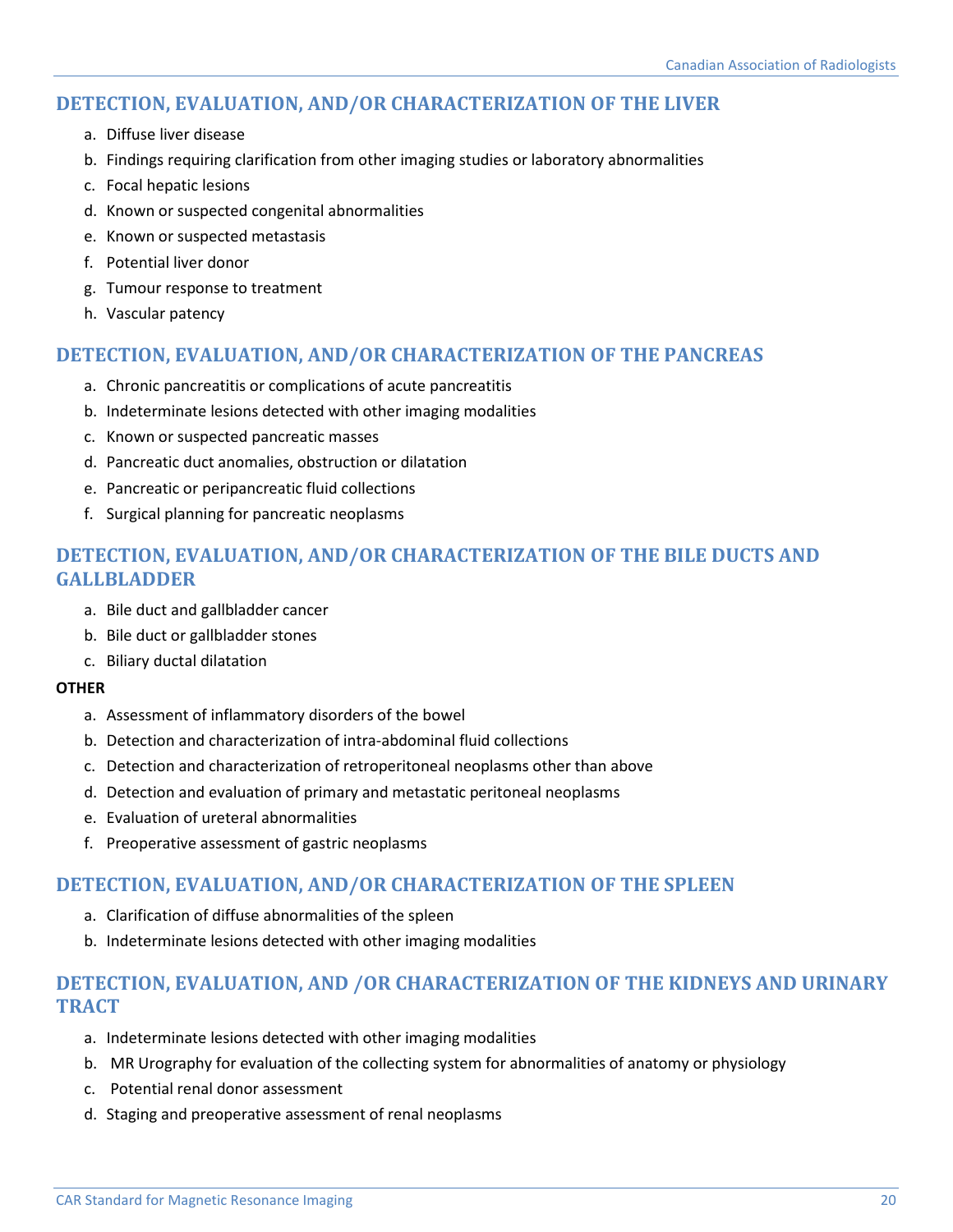#### <span id="page-20-0"></span>**DETECTION, EVALUATION, AND /OR CHARACTERIZATION OF THE ADRENAL GLANDS**

- a. Indeterminate lesions detected with other imaging modalities
- b. Pheochromocytoma and functioning adrenal adenoma

#### **OTHER**

- a. Assessment of inflammatory disorders of the bowel
- b. Detection and characterization of intra-abdominal fluid collections
- c. Detection and characterization of retroperitoneal neoplasms other than above
- d. Detection and evaluation of primary and metastatic peritoneal neoplasms
- e. Preoperative assessment of gastric neoplasms

## <span id="page-20-1"></span>**DETECTION, EVALUATION, AND/OR CHARACTERIZATION OF THE PELVIS: SOFT TISSUE COMPONENTS**

- a. Assessment for recurrence of tumors of the bowel, bladder, prostate, or gynecologic organs following surgical resection or exenteration
- b. Assessment of fetal and placental abnormalities
- c. Assessment of pelvic floor defects associated with urinary or fecal incontinence
- d. Detection and staging of gynecologic malignancies, including those originating in the vulva, cervix, uterus, ovaries, and fallopian
- e. Detection and staging of malignancies of the bowel, prostate, bladder, penis, and scrotum
- f. Determination of arterial and venous anatomy and patency
- g. Determination of number, location, and type (solid or hemorrhagic) of fibroids prior to myomectomy, hysterectomy, or uterine artery embolization
- h. Evaluation of complications following pelvic surgery, including abscess, urinoma, lymphocele, radiation enteritis, and fistula formation
- i. Evaluation of pelvic pain or mass, including detection of adenomyosis, ovarian cysts, torsion, tubo-ovarian abscess and benign solid masses, obstructed fallopian tubes, endometriomas, and fibroids
- j. Identification and staging of soft-tissue origin sarcomas
- k. Identification of a congenital anomaly of the male and female pelvic viscera
- l. Identification of the source of lower abdominal pain in pregnant women, including appendicitis and ovarian and uterine masses

#### <span id="page-20-2"></span>**ABDOMINAL AND PELVIC MR ANGIOGRAPHY**

MR angiography provides noninvasive and reliable assessment of primary vascular diseases involving the abdominal and pelvic vessels, the effects of tumors on vessels, vascular supply of tumors and source of hemorrhage. It can be done in patients who cannot tolerate iodinated or paramagnetic contrast. The technique continues to evolve and a variety of options are available including 2-dimensional, 3-dimensional, time-of-flight, phase contrast and contrast enhanced techniques.

## <span id="page-20-3"></span>**MAJOR ABDOMINAL AND PELVIC INDICATIONS**

- a. Assessment of etiology of hemorrhage
- b. Assessment of etiology, extent and severity of primary vascular processes, e.g. atherosclerotic occlusive disease, aneurysm, dissection, vascular malformations, venous thromboembolism
- c. Assessment of vascular supply of tumors
- d. Preoperative planning for transplantation, vascular surgery, tumor resection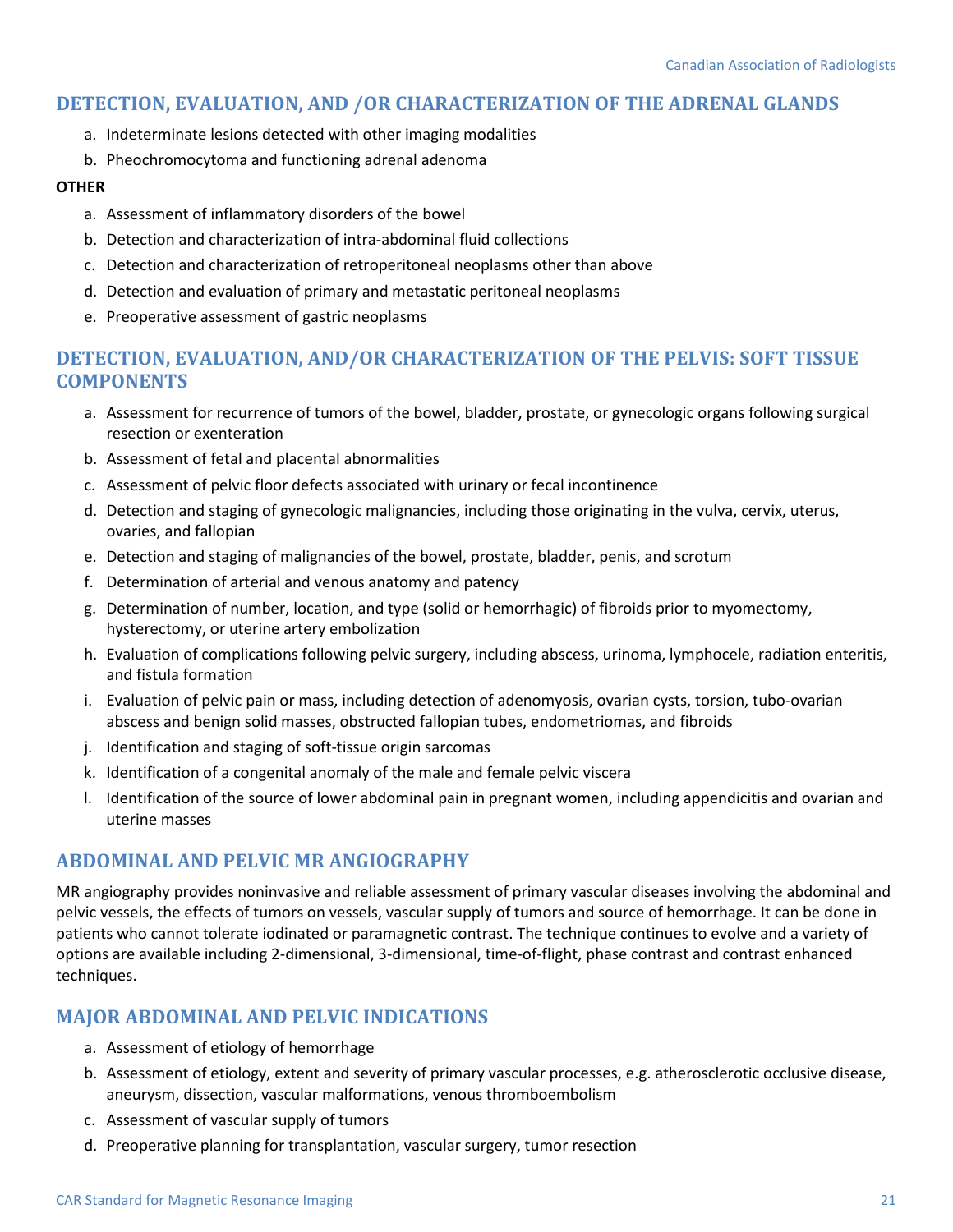## <span id="page-21-0"></span>**E. MUSCULOSKELETAL**

MRI is often the most sensitive, noninvasive diagnostic test for detecting anatomic abnormalities of the musculoskeletal system. Its' findings may be misleading if not closely correlated with the clinical history, physical examination, physiologic tests such as nerve conduction analysis and electromyography, and other imaging studies.

#### <span id="page-21-1"></span>**GENERAL CONSIDERATIONS**

- a. Dedicated coil is mandatory to maximize the signal to noise ratio and in plane resolution.
- b. Patients should be positioned appropriately in a comfortable position, thus allowing the patient to remain motionless. We should strive to place area of interest in the center of the magnetic field as homogeneity of the magnet is best at its center. Use of vitamin E capsules is recommended to locate subtle soft tissue masses in order to confirm that the examination has included the relevant area of clinical concern.
- c. The choice of sequences may be optimized to address specific clinical questions and may vary due to local preferences. A typical imaging protocol may be composed of conventional spin-echo, fast (turbo) spin-echo, STIR, and gradient-recalled echo pulse sequence types. The exact repetition time (TR), echo time (TE), and flip angle chosen will depend on the field strength of the magnet and the desired relative contrast weighting. It usually includes images acquired in multiple imaging planes.
- d. Field of view depend on the anatomic structure under consideration, e.g. for the knee the FOV should be 16 cm or smaller. A maximum slice thickness should be less than 4mm for knee and shoulder and between 1.5-3 mm for wrist and elbow. The slice gap should not exceed 10% and preferably with newer scanners and stronger gradients, no slice gap should be used.
- e. Imaging of articular cartilage disorders can be accomplished with a variety of pulse sequences, including fast spin-echo, proton-density weighted, T2- weighted sequences with or without fat suppression, or 3D gradientrecalled (GRE) sequences. The use of 3D isotropic sequences (GRE, turbo spin echo PD or T2) is gaining popularity given its multiplanar reformat capabilities.
- f. The use of gadolinium chelates for enhancement permits more specific detection, characterization, and staging of musculoskeletal masses, and their recurrence. Gadolinium also has a role in the evaluation of inflammatory disorders.
- g. In cases of MR arthrography, T1-weighted images with fat suppression either 2D (fast) spin-echo or 3D spoiled gradient-echo sequence are utilized to assess labral pathology. At least one T2-weighted sequence is usually included with MR arthrography to show abnormalities that are not visible on T1 weighted images and to outline fluid that does not communicate with the injected joint. Additionally, a T1-weighted sequence without fat suppression is useful for evaluating bone marrow and characterization of soft tissue lesions.
- h. Axial oblique images parallel to the femoral neck or Radial reformatted images around the femoral neck are used to assess femoroacetabular impingement.
- i. In joints containing large metallic implants metal reducing techniques including altering sequence parameters to include a combination of longer echo trains, increased receiver bandwidth, smaller fields of view (FOV), increased matrix size in the frequency-encoding direction, and control of the phase and frequency encoding directions are used to reduce, but typically do not completely eliminate, metal artifacts.

#### <span id="page-21-2"></span>**INDICATIONS FOR MRI IN THE MUSCULOSKELETAL SYSTEM**

#### **Primary indications for MRI of the musculoskeletal system include, but are not limited to:**

- a. Arthritides: inflammatory, infectious, neuropathic, degenerative, crystal-induced and post- traumatic
- b. Congenital and developmental conditions: dysplasia, symptomatic and asymptomatic normal variants.
- c. Fractures: traumatic, insufficiency, stress and pathologic in etiology.
- d. Infections of bone, joint, or soft tissue
- e. Intra-articular bodies: chondral, osteochondral, osseous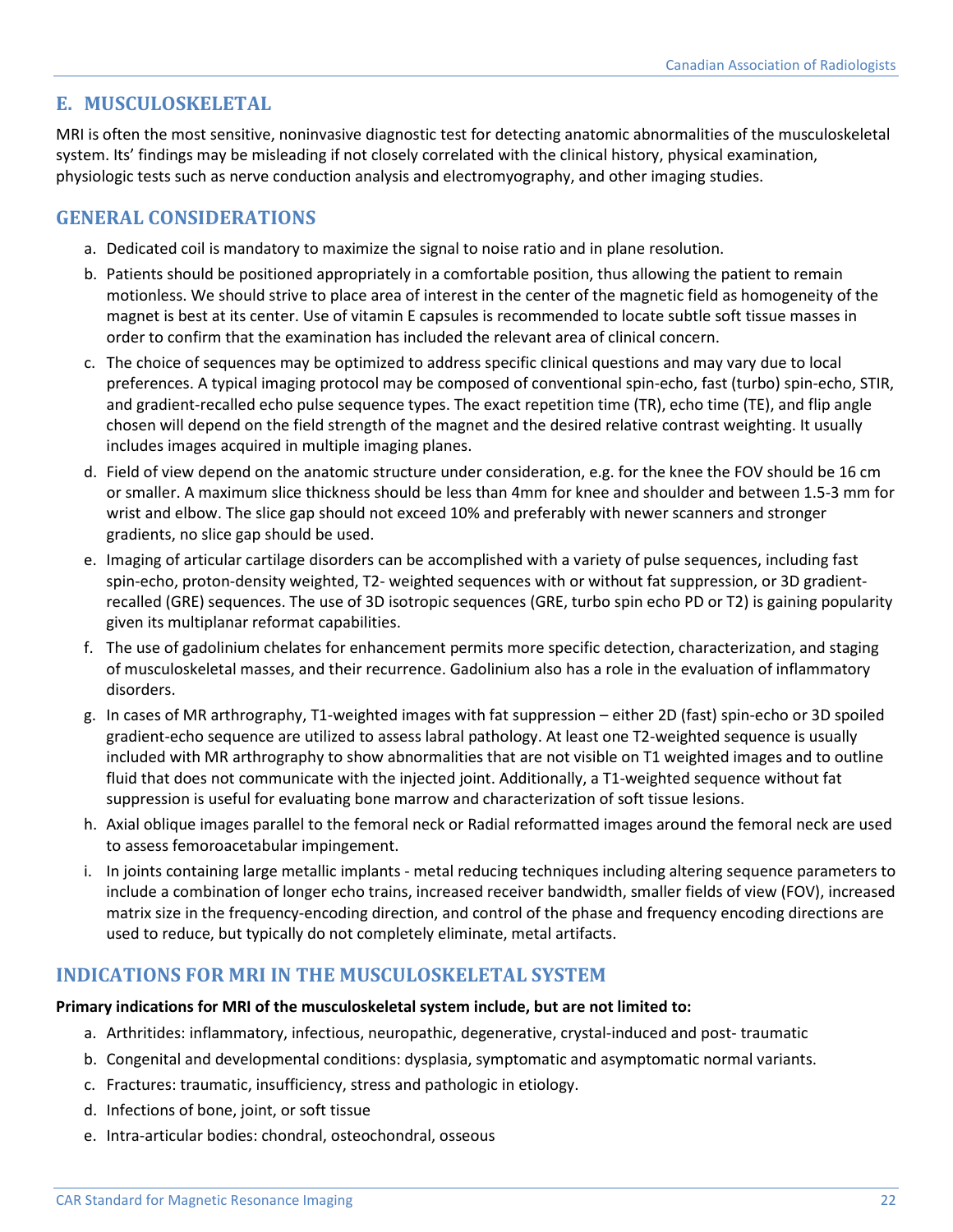- f. Marrow abnormalities: bone contusions, osteonecrosis, marrow edema syndromes, stress fractures and staging of marrow replacing disease (metastasis, myeloma and primary marrow disease staging).
- g. Meniscal and labral disorders: nondisplaced and displaced tears, discoid meniscus, meniscal cysts; complications of meniscal and labral surgeries.
- h. Muscle and myotendinous disorders: partial and complete tears, inflammatory, infectious, neuropathic and degenerative myopathies.
- i. Neoplastic disorders (benign and malignant): of bone, joint, or soft tissue
- j. Neurologic conditions: nerve entrapment and compression, denervation peripheral neuritis,
- k. Osteochondral and articular cartilage abnormalities: osteochondral fractures, osteochondritis dissecans, degenerative chondrosis, chondral fractures.
- l. Synovial-based disorders: inflammatory and nodular synovitis, tenosynovitis, bursitis, ganglion cysts
- m. Tendon disorders: partial and complete tears, tendonitis, tendinopathy, treated tears, and xanthomas .
- n. Vascular conditions: entrapment, aneurysm, stenosis, occlusion,

#### <span id="page-22-0"></span>**EXTENDED INDICATIONS**

- a. Arthritides: monitor response to treatment
- b. Infectious disease: Monitor response to treatment and determine best site for sampling
- c. Inflammatory disorders: assess most appropriate site for sampling or biopsy and monitor response to treatment
- d. Neoplastic disease: Assess most appropriate site for sampling, monitor response to treatment and follow-up for recurrence
- e. Pelvis: Sports hernias (Athletic Pubalgia)

#### <span id="page-22-1"></span>**INDICATIONS FOR MR ARTHROGRAPHY IN MSK**

- a. Hip: Nondisplaced and displaced labral tears, paralabral cysts.
- b. Knee: Nondisplaced and displaced meniscal tears, parameniscal cysts; Post-operative meniscus.
- c. Shoulder: Nondisplaced and displaced labral tears, paralabral cysts; Post-operative shoulder.

## <span id="page-22-2"></span>**F. CARDIOVASCULAR [vi](#page-37-0)**

Cardiovascular MR (CMR) has seen tremendous developments over the past 10 years. It is now one of the most powerful tools to evaluate cardiac anatomy, function, perfusion and viability.

## <span id="page-22-3"></span>**INDICATIONS FOR CARDIOVASCULAR MRI**

#### **Indications include the assessment of:**

- a. Cardiac masses and thrombus
- b. Congenital heart disease
- c. Ischemic heart disease
- a. Coronary artery stenosis or anomalous origin
- b. Myocardial perfusion at rest and exercise or pharmacological stress
- c. Myocardial viability
- d. Non-ischemic cardiomyopathy
- e. Pericardial disease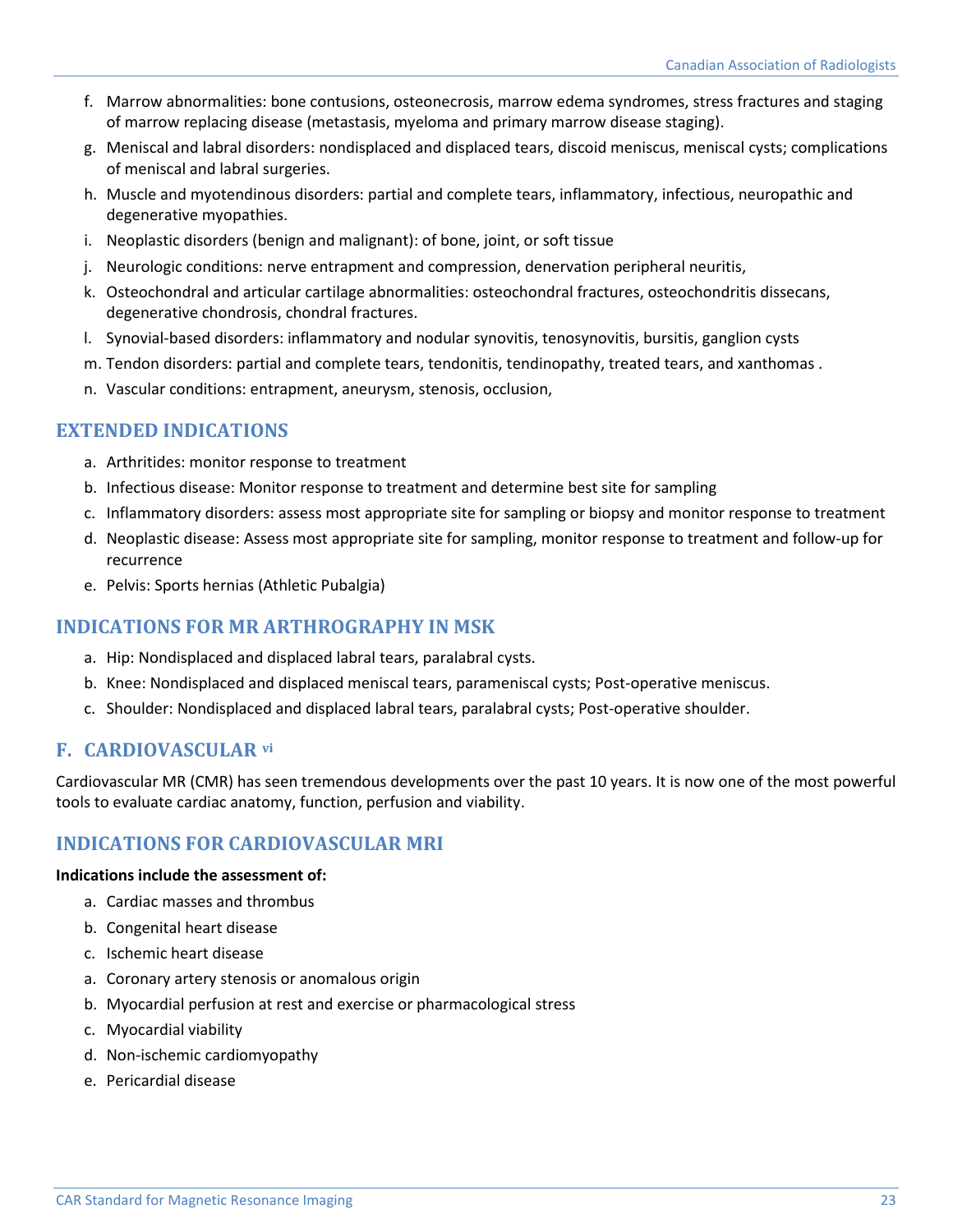- f. Valvular heart disease
- g. Vascular imaging
- h. Ventricular morphology, function and mass

Imaging techniques used in CMR depend on the specific indication and the question to be answered at the end of the scan. The minimum standard MRI technique should endeavour to maximize the signal to noise ratio (SNR) and fidelity of anatomic registration and should include the following:

- a. In adult cardiac applications the phased array body coil may be used but a dedicated cardiac coil is preferred for optimal SNR). The selected field of view (FOV) should be appropriate to the size of the thoracic cavity. For pediatric applications, volumetric coils appropriate to the child size and age should be used.
- b. Slice thickness of 5-10 mm is suitable for most applications (6-8 mm most common). Occasionally, thicker slices are used (eg 15mm for T2-weighted TIR black-blood sequences).
- c. Slice gap between 0-50%
- d. Matrix and slice profile selection resulting in an in-plane resolution of up to  $< 1 \times 1$  mm
- e. Optimized cardiac gating and respiratory ordered phase encoding, motion reduction techniques should be employed. The vectorcardiogram (VCG) method improves the reliability of R-wave detection because it overcomes magnetohydrodynamic effects. When the ECG signal is suboptimal (due to patient's large body habitus or a large pericardial effusion, for example), peripheral pulse gating using a peripheral pulse monitor can be a useful alternative to vectorcardiogram gating. Imaging that is triggered by the peripheral pulse wave will begin after the onset of left ventricular systole and therefore imaging of systole may be missed during the trigger window in prospective gating. To include the full duration of systolic ventricular contraction, retrospective gating is required (rather than prospective gating). Most imaging techniques which acquire images at a single temporal phase of the cardiac cycle (black-blood TSE, first pass perfusion, delayed enhancement) use prospective gating while cine imaging techniques employ retrospective gating.
- d. Respiratory gating strategies are available which synchronize data acquisition to the respiratory cycle and/or prospectively adjust slice position to compensate for motion. Navigator echo respiratory gating techniques monitor and correct for respiratory motion of the heart. Respiratory gating is most useful in the sedated pediatric and dyspneic heart failure population but navigator echo respiratory gating is also useful in 3D coronary MRA.
- f. Parallel acquisition techniques can reduce scan time by deriving spatial encoding information from multi-element coil arrays. Generally a factor of 2 is used routinely and higher parallel factors can further reduce acquisition times and improve temporal resolution at the price of progressive SNR loss.

## <span id="page-23-0"></span>**CARDIOVASCULAR MRI APPLICATIONS**

#### a. **BLACK-BLOOD IMAGING**

- o Single shot turbo or fast spin-echo imaging is now standard for imaging of the heart and great vessels. This can be performed in multiple planes and is an excellent tool for anatomical surveys especially in the setting of congenital heart or pericardial disease. The advantages of this sequence is the relatively short acquisition time but due to the single shot technique, there is relatively low signal compared to turbo or fast spin echo sequences. Double inversion pulses can be added to these sequences to null the signal from blood and improve the "black blood" appearance.
- o Traditional T1 and T2-weighted turbo or fast spin-echo imaging with and without fat saturation can be used to assess structural abnormalities of the ventricles and pericardium as well as cardiac and pericardial masses.
- o T2-weighted turbo/ fast spin-echo sequences can be combined with double inversion recovery (DIR) pulses for improved nulling of blood signal (T2-weighted DIR FSE or TSE). They can be used without or with fat saturation that can be achieved using chemical fat saturation or spectral adiabatic pulse sequences (T2 SPAIR) or with a third inversion recovery pulse to null fat (so called "triple inversion or TIR"). All of these T2-weighted DIR fat saturated sequences can be used to detect myocardial edema in the setting of suspected acute myocarditis,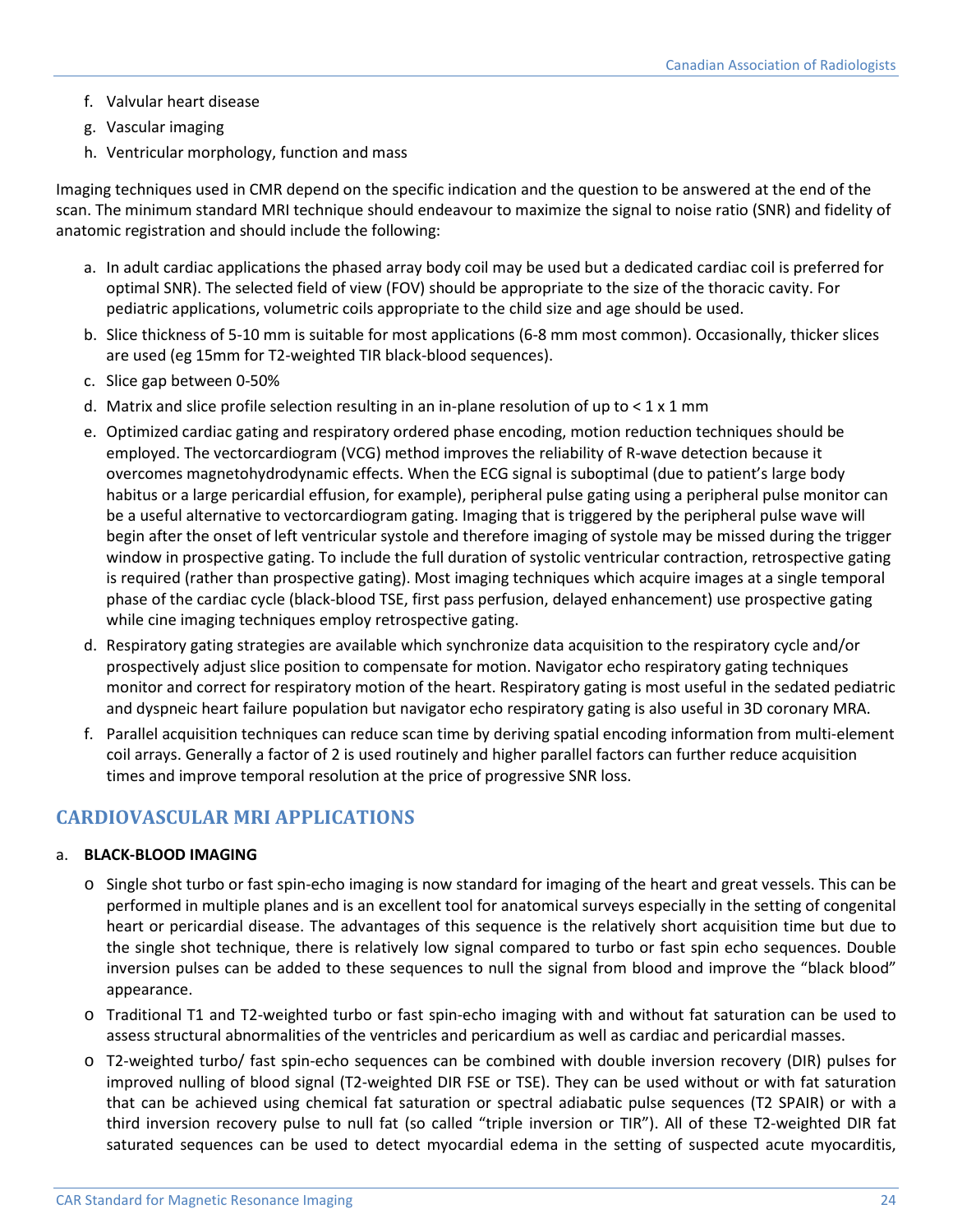acute myocardial infarction as well as for tissue characterization in the setting of a suspected cardiac or pericardial tumour. It is also possible to add a T2 preparation pulse prior to a steady state free precession (SSFP) sequence to increase the T2 weighting and use this to assess for myocardial T2 signal abnormalities but this is not widely used.

o Myocardial T2\* imaging is used to assess the presence of myocardial iron due to difficulties associated with myocardial biopsy (invasive procedure, sampling error etc). It is a segmented gradient multi-echo technique which enables the calculation of T2\* for the myocardium typically assessed at the interventricular septum. T2\* is an exponential decay constant which is affected by local magnetic field inhomogeneities as well as spin-spin relaxation (T2 relaxation or decay). T2\* decay is accelerated by myocardial iron deposition due to the paramagnetic effects of iron. However, compared to the well established calibration curves correlating liver iron concentration with liver T2\* values where liver iron can in fact be quantified, myocardial iron cannot be quantified.

#### b. **WHITE-BLOOD IMAGING**

- o Single shot steady state free precession (SSFP) imaging in multiple planes (multiple long axis views and short axis stacks) can be used as an alternate to single shot turbo spin-echo (TSE) for anatomical delineation or as localizers.
- o Breath-hold cine imaging using steady state free precession has replaced spoiled gradient echo cine imaging in most cases to assess cardiac anatomy and function due to its improved SNR, improved endocardial delineation and faster acquisition times. Atrial and ventricular volumes and myocardial mass can be calculated with a high degree of accuracy and reproducibility and MRI is considered the gold standard for assessment of ventricular size and function. Dobutamine infusion during image acquisition has been used to detect wall motion abnormalities as a result of inducible myocardial ischemia. This is generally performed in academic centres with close physician monitoring and its use in routine clinical practice has yet to be adopted. Adenosine stress perfusion MRI is also increasingly being used to evaluate myocardial ischemia. The safety of both methods of pharmacological stress CMR has been demonstrated when performed in experienced centers.
- o Real time SSFP cine imaging can be used in the setting of suspected pericardial constriction or when ECG gating is impossible due to severe arrhythmia. Its clinical application will evolve over time.
- o Myocardial tagging involves the placement of a saturation grid or lines across the heart and this is used in combination with cine imaging. The deformation of the lines may help in the assessment of wall motion for strain analysis and pericardial-myocardial adhesions that may be seen in constrictive pericarditis. Some centres use myocardial tagging to delineate myocardial tumours (which typically do not contract whereas normal myocardium does) but this is not widely used in clinical practice.
- o ECG-triggered 3D SSFP imaging using free breathing with navigator tools to compensate for respiratory motion can be used to image the coronary arteries, but this application is not widespread. Gadolinium is not necessary but if gadolinium is being injected as part of the examination, this sequence is usually completed post gadolinium to take advantage of the improved CNR after contrast injection.

#### c. **FLOW-SENSITIVE IMAGING TECHNIQUES**

Phase contrast imaging is a gradient-echo (GRE) technique which is the cornerstone of flow velocity measurement in MRI. It is used for shunt quantification in congenital heart disease and to assess regurgitant fractions in valvular regurgitation and the severity of stenosis in aortic coarctation or valvular stenotic lesions. A breath-held (shorter acquisition with more accurate localization of slice if planning from images that were obtained in end expiration) or free-breathing (better temporal resolution and avoids potential altered physiology with breath-held technique) approach can be used. An appropriate encoding velocity must be used to avoid aliasing (when encoding velocity is set too low) or poor SNR (when encoding velocity set too high).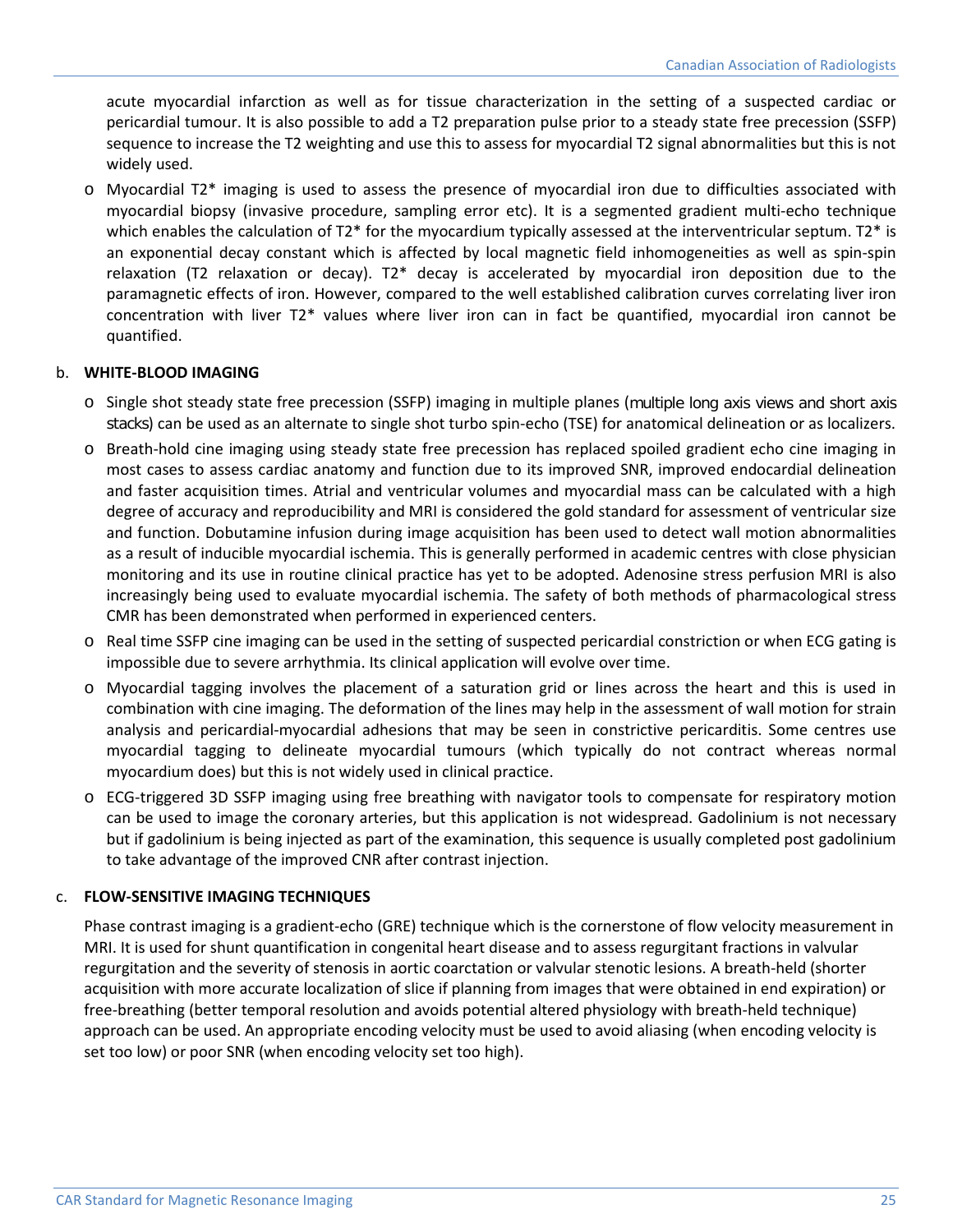#### d. **PERFUSION IMAGING TECHNIQUES**

MR perfusion techniques are all based on the dynamic imaging of the first pass of Gadolinium based, T1-shortening contrast agents through the myocardium. Ultrafast imaging sequences are required to acquire images at three to five slice positions each heartbeat. Variations of GRE, SSFP and hybrid GRE-echo planar pulse sequences can be used along with parallel imaging to increase performance. Stress imaging can be done during adenosine or dipyridamole infusion and compared to first-pass rest imaging for the identification of reversible ischemia, followed by delayed enhancement imaging to assess for infarct. This is generally performed in academic centres with close physician monitoring.

#### e. **LATE GADOLINIUM ENHANCEMENT TECHNIQUES**

T1-weighted inversion recovery GRE imaging performed between 10 to 20 minutes after gadolinium injection is the mainstay for detecting the presence and extent of myocardial infarction. There is expanded extracellular volume of distribution in damaged myocytes found in infarction which leads to retention of gadolinium compared to normal myocardium in which the gadolinium has washed out. When the MRI signal intensity of normal myocardium has been effectively nulled, infarcted myocardium should appear bright or 'hyper-enhanced'. This technique is also valuable in the characterization of non-ischemic cardiomyopathies with specific enhancement patterns described in the presence of various myopathies and/or infiltrative diseases. Delayed hyper-enhancement can also occur in the setting of myocarditis and both the degree and area of enhancement can decrease over time as some of the hyperenhancement may relate to edema rather than infarct.

For delayed enhancement imaging using T1-weighted inversion recovery gradient echo sequences, it is important to first determine the inversion time that selectively nulls the signal from normal myocardium. This TI is generally between 200-300 msec but this can vary depending on the specific gadolinium contrast agent used, the dose, and the field strength (1.5T vs. 3.0T). If a phase sensitive inversion recovery GRE sequence is utilized (often part of the same breath held acquisition as the magnitude images), image contrast is less vulnerable to improper choice of TI and is relatively stable for a wide range of TI times. Most vendors also provide a TI scout sequence which will systematically vary the TI to provide a preview to aid in the appropriate selection of TI time.

Another option for delayed enhancement imaging is to use an inversion recovery prepared 3D breath hold whole heart SSFP sequence This has the advantage of faster acquisition time but at the price of reduced spatial resolution and SNR.

#### f. **VASCULAR IMAGING TECHNIQUES**

Magnetic resonance angiography is a robust and reliable technique that can be applied to visualize the extra-cardiac thoracic vasculature in routine clinical practice. Magnetic resonance coronary angiography is still considered a field of research as compensation of cardiac and respiratory motion cannot be achieved in all patients. However, it can be used successfully to image the coronary arteries in patients who have regular heart rates and consistent tidal volumes to visualize the proximal two thirds of the coronary arteries. MR coronary angiography is a reasonable option in young patients to exclude anomalous course because it avoids radiation that would be required with coronary CT angiography.

#### **Specific Vascular Indications**

- a. aortic disease for follow-up of acute aortic syndromes, aneurysms or vasculitis
- b. suspected congenital heart disease due to the frequent association of vascular variants and malformations

A rapid 3-dimensional spoiled gradient echo acquisition is obtained during the intravenous injection of a gadoliniumbased contrast agent. A rapid 2-dimensional T1-weighted gradient echo sequence is run to detect the arrival of contrast agent either as a pre-scan using a small test bolus of contrast or immediately preceding the 3-dimensional MR angiogram which is manually or automatically triggered when the contrast agent arrives. Prospective gating can reduce cardiac motion artifacts but at the expense of increased scan time and therefore usually the MR angiograms are not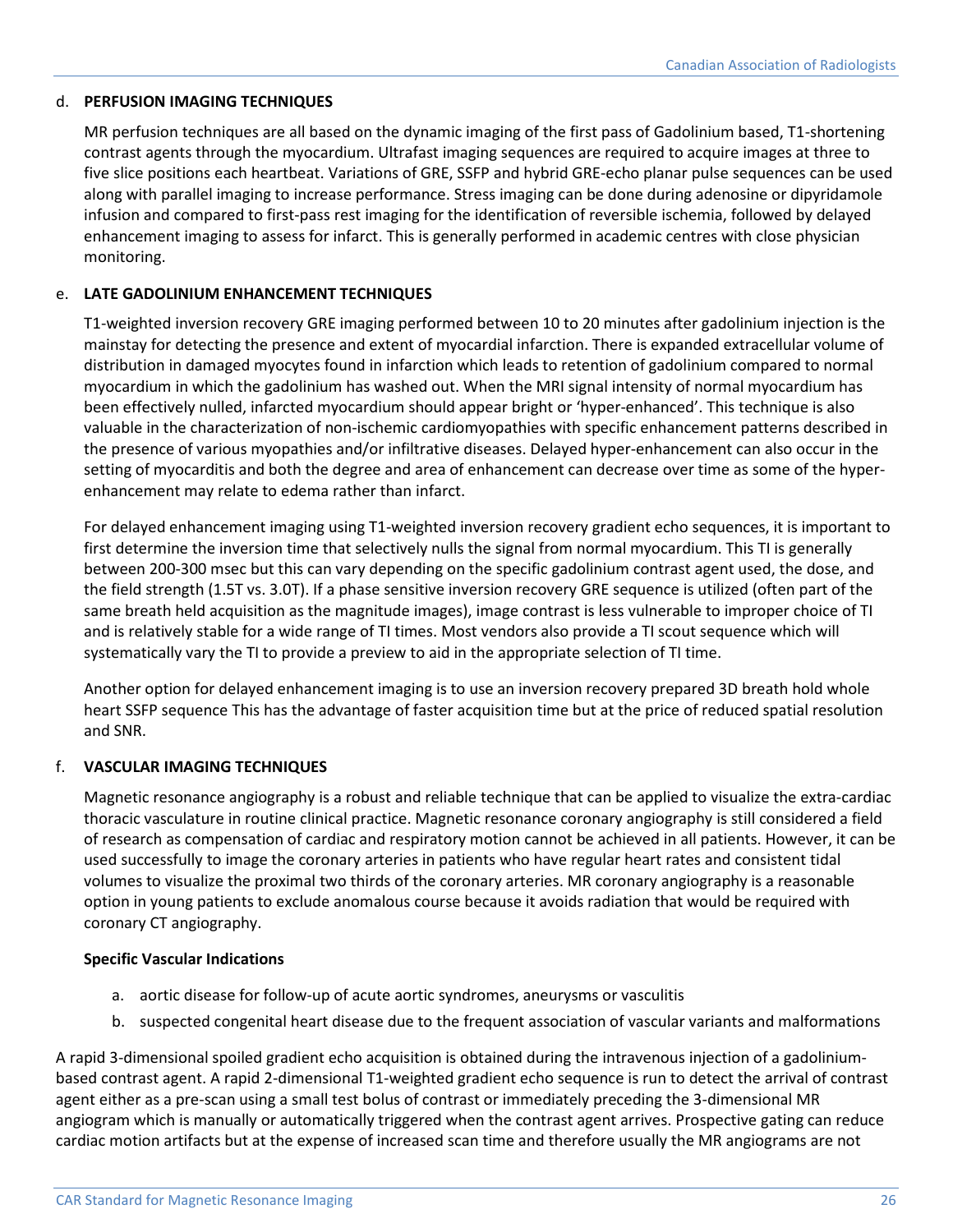cardiac gated. This does lead to blurring of structures located in close proximity to the beating heart such as the aortic root and ascending aorta.

Time-resolved 3-dimensional MRA provides dynamic information with a temporal resolution of 0.5-3.0 seconds. In order to increase the speed of acquisition, through-plane spatial resolution is sacrificed using parallel imaging acceleration and data sharing techniques. This technique requires only a small amount of contrast (typically only 3-4 cc) and captures the dynamics of blood flow through the right and left circulation. This is particularly useful when temporal information is required such as outlining feeding and draining vessels in the case of arteriovenous malformations, AV fistulas, shunts and anomalous connections.

## <span id="page-26-0"></span>**G. CHEST [vii](#page-37-1)**

MRI is presently used as a problem solving modality. The principle applications are evaluation of the chest wall, mediastinal and hilar structures. All other pertinent imaging studies should be reviewed before MRI imaging is undertaken.

The minimum standard MRI technique for scanning the chest should endeavor to maximization of SNR and fidelity of anatomic registration and should include the following:

In adults the body coil is suitable. The selected FOV should be appropriate to the size of the thoracic cavity. For pediatric applications, volumetric coils appropriate to the child size and age should be used.

## <span id="page-26-1"></span>**INDICATIONS FOR IMAGING THE CHEST**

- a. anterior mediastinal mass or pericardial mass to rule out mediastinal or cardiac invasion
- b. chest wall mass
- c. lung cancer (chest wall, diaphragmatic, or pericardial invasion)
- d. mesothelioma (chest wall, diaphragmatic, or pericardial invasion)
- e. pulmonary angiography
- f. thoracic outlet syndrome

For the evaluation of mediastinal and hilar structure adjacent to the heart cardiac gating may be required, with the relative weighting in a given image governed by required RR interval of the cardiac cycle. Relatively Tl-weighted or PDweighted images in a combination ofaxial, sagittal, coronal and oblique planes are suitable when evaluating anatomy. For evaluation of the superior mediastinum, cardiac gating is not always required, providing greater flexibility for TI and T2 weighting.

Gadolinium chelates are required to distinguish cystic versus solid masses (where both cysts and solid masses may have homogenously bright T2 signal) and may be helpful in demarcating tumour borders and possible invasion of vascular structures.

Repeat phases post gadolinium chelate injection may be helpful to distinguish from slow flow in the pulmonary veins vs. thrombus or tumour invasion.

When alternate mediastinal, hilar and chest wall pathologies are under evaluation T1 and T2-weighted images in a combination of axial, sagittal and coronal planes as well as; additional planes may be required in certain instances. Additional sequences (e.g. STIR) may be of value in specific instances to look for edema.

Slice thickness of between 7-10 mm is suitable for most applications but is also dependent on the size of the mass being evaluated and thinner slices may be necessary for small lesions.

Slice gap between 20-30%, preferably 20%.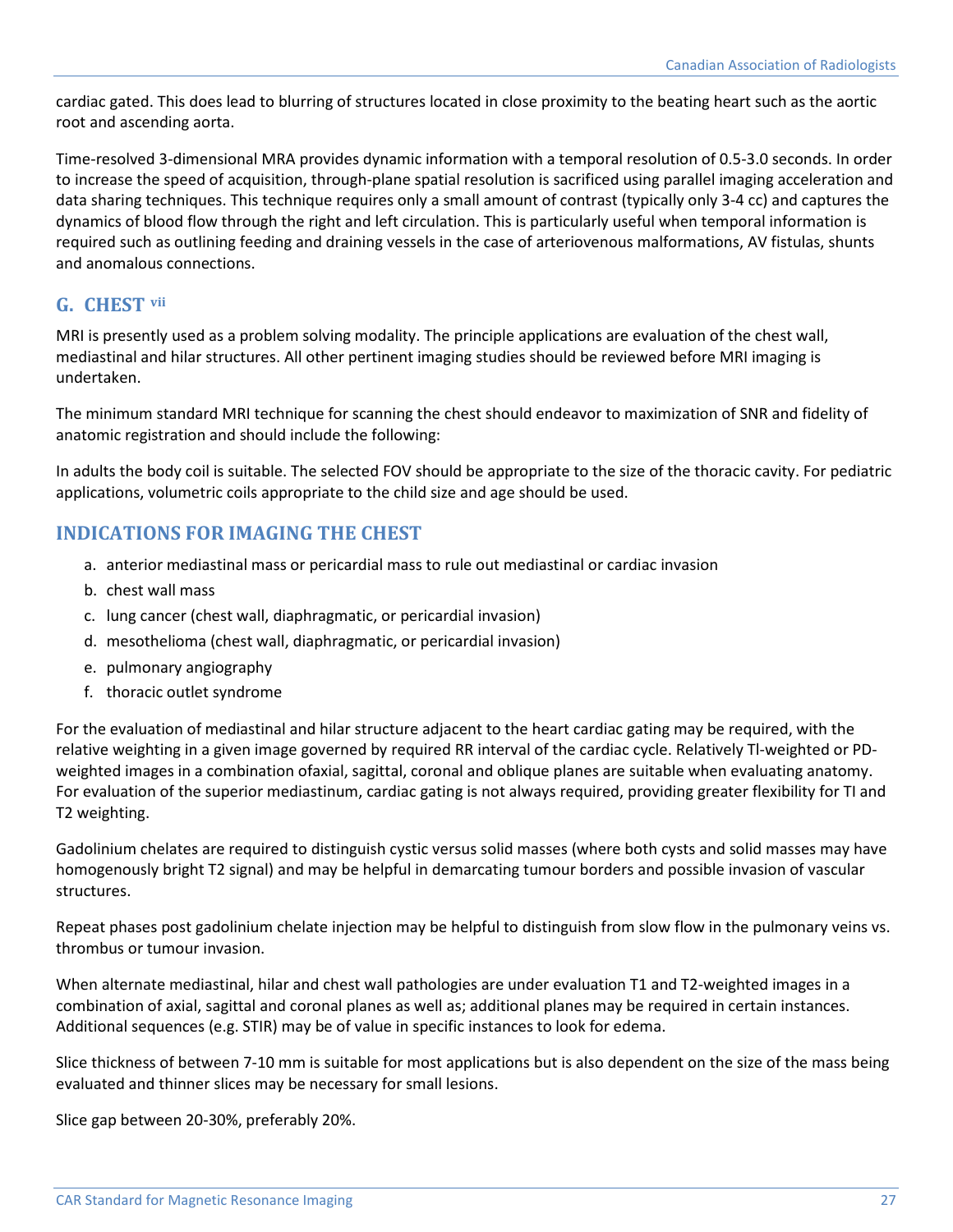Gadolinium chelates should be utilized in the evaluation of recurrent or post-therapy residual chest wall and mediastinal tumours.

Magnetic resonance angiography is a robust and reliable technique that can be applied to visualize the thoracic vasculature in routine clinical practice. To assess thoracic outlet syndrome, imaging with arms up and down is necessary for thoracic outlet syndrome where the kinking of the subclavian arteries may be positional. Imaging bilateral subclavian arteries is useful for comparison and time resolved MRA can be helpful in cases of steal phenomenon due to proximal subclavian stenosis resulting in retrograde flow in the ipsilateral vertebral artery.

In some cases, phase contrast imaging at the level of the vertebral arteries may also show the reverse direction of flow in cases of proximal subclavian stenosis. However, the small caliber of the vertebral arteries may be problematic for phase contrast imaging.

Magnetic resonance angiography may also be useful to rule out acute pulmonary thromboembolic disease in the setting of iodinated contrast allergy. It should be performed only in centers that routinely perform it and perform it well as investigators have found great variability in the sensitivity and specificity of the technique depending on the institution. The spatial resolution is limited to the detection of emboli in the segmental arteries. The accuracy of this technique is limited for subsegmental vessels.

# <span id="page-27-0"></span>**LUNG PERFUSION**

Information relating to pulmonary perfusion can be obtained using dynamic first-pass imaging of gadolinium-based contrast media. While 2D dynamic GRE sequences can be acquired with ultra-high temporal resolution (eg, 100 ms), 3D coverage is desired for maximizing sensitivity to segmental and sub-segmental perfusion defects (eg, pulmonary embolism). Recent advancements in parallel imaging and novel k-space acquisition strategies have improved the feasibility of obtaining 3D coverage of the entire lung in approximately 1.5 s, but with a penalty in SNR. Assuming optimal temporal resolution and SNR, quantitative estimates of perfusion in ml/min/g parenchyma can be obtained by sampling the changing signal intensity over the initial transit of the contrast agent for a given parenchymal region of interest. Perfusion and blood volume can be estimated for each region by applying a tracer kinetic model. These techniques are still investigational and not used routinely in clinical practice.

# <span id="page-27-1"></span>**LUNG VENTILATION**

It is also possible to assess regional ventilation with MRI. Most techniques are analogous to radionuclide imaging, whereby a radiolabelled gas or aerosolized tracer is inhaled and its distribution imaged. In MRI, hyperpolarized 129Xe or 3He is first created by applying a specialized laser light to amplify the fraction of magnetically active nuclei in the gas prior to inhalation by the patient. Images are typically acquired using a rapid train of low flip-angle pulses to track the rate at which the protons depolarize to their native state. In addition to the polarization equipment and gases, this approach requires hardware capable of multinuclear imaging and remains limited to a small number of academic centres. Alternatives such as oxygen-enhanced and aerosolized gadolinium-based techniques are also areas of active exploration. These techniques are still investigational and not used routinely in clinical practice.

## <span id="page-27-2"></span>**H. BREAST IMAGING [viii](#page-37-2)**

Breast MRI has made many advances in clinical imaging in the past decade. While it was an imaging tool used chiefly to image breast implants when the last set of ACR guidelines was introduced, it has now become an essential component of breast imaging, and now forms a vital role in the investigation of breast cancer, as well as in screening women at high risk for developing breast cancer. Whether it is used as a problem-solving tool, a screening test, or for staging patients with breast cancer, it has the highest sensitivity for detecting breast cancer of any clinical breast imaging tool available. These guidelines include the current applications of breast MRI as well as fundamental requirements for breast MRI imaging in clinical practice.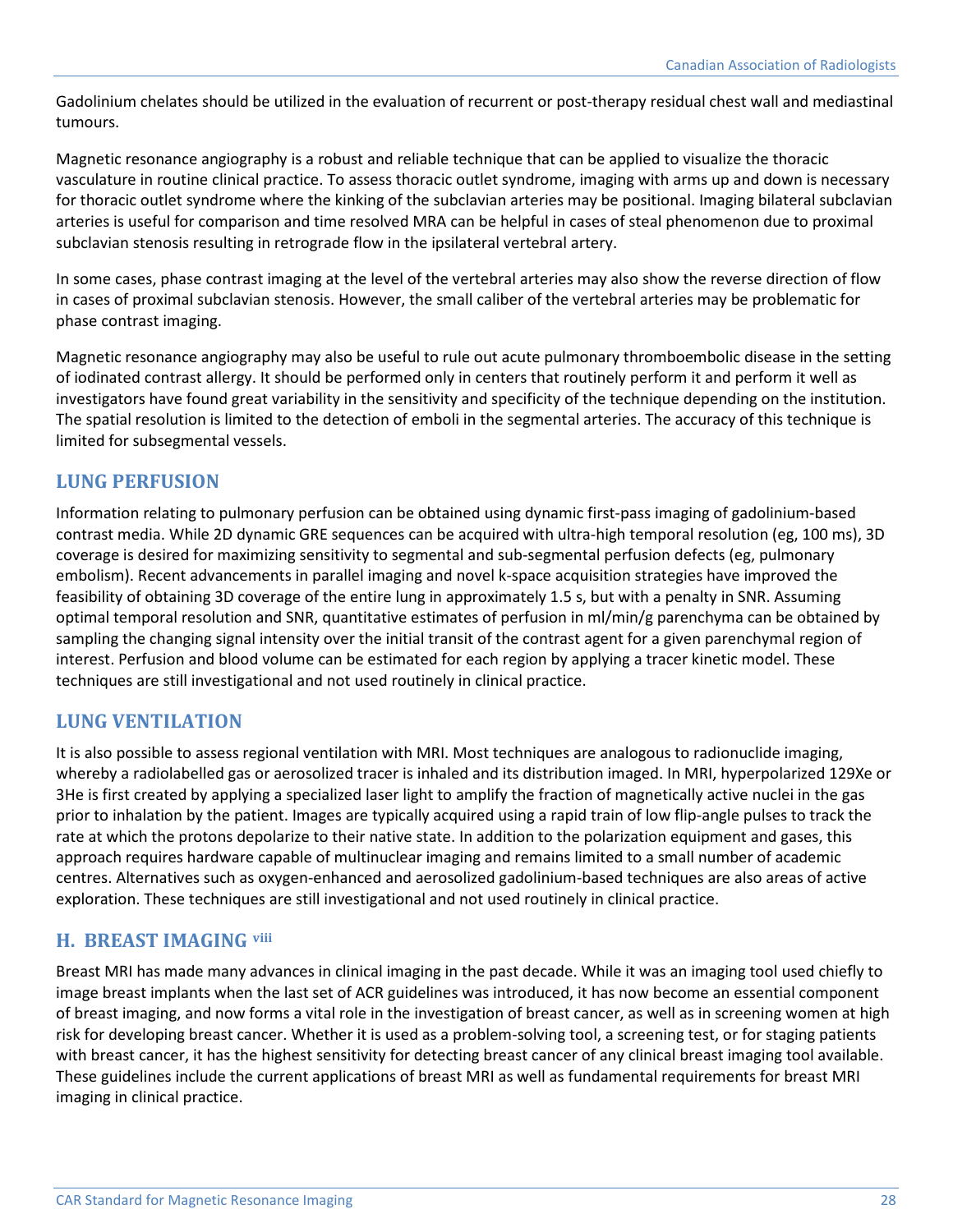## <span id="page-28-0"></span>**INDICATIONS FOR IMAGING THE BREAST**

- a. Breast implants: to determine presence of silicone implant rupture or other complications
- b. Definitive problem solving in equivocal mammographic clinical and/or US findings
- c. High risk screening: for screening women at high risk for breast cancer, with estimated lifetime risk of greater than 20-25% e.g. women who are BRCA 1 and 2 gene mutation carriers, women who received chest irradiation for treatment of another malignancy such as lymphoma between the ages of 10-30 years of age, PTEN Li-Fraumeni syndrome, Cowden syndrome, or Bannayan-Riley-Ruvalcaba syndrome, or one of these syndromes in first-degree relatives
- d. Neo-adjuvant chemotherapy: to assess response to chemotherapy
- e. Occult breast cancer: to determine the site of a primary carcinoma in a patient presenting with metastatic breast carcinoma such as axillary lymphadenopathy or other site of bony or body metastases when mammograms and breast ultrasound are negative; patients with suspicious bloody or serous nipple discharge and negative mammograms and breast ultrasound.
- f. Peri-operative evaluation: to assess for residual disease
- g. Preoperative staging: to assess extent of disease in the affected breast, and to screen for occult contralateral malignancy, expected in 3-6% of patients

#### <span id="page-28-1"></span>**PROTOCOLS**

Breast MRI protocols should be used to provide information on high-spatial resolution morphology, functional information on perfusion and capillary leakage, and tissue T1 and T2 relaxation times.

A dedicated breast coil is required for all cases of breast MRI. Only indications of assessment of implant do not require the intravenous injection of gadolinium chelates; all other indications for breast MRI currently need an IV injection of gadolinium. The standard dose of 0.1 mg/kg gadolinium is used, and is optimized with a power injector at a rate of 2-3 mls/sec, followed by a 10-20 ml saline flush.

#### <span id="page-28-2"></span>**DYNAMIC CONTRAST ENHANCED SEQUENCES**

The angiogenic activity of cancers constitutes the basis for breast cancer detection with breast magnetic resonance imaging.

#### <span id="page-28-3"></span>**HIGH-SPATIAL RESOLUTION SEQUENCES**

Breast MRI is the most sensitive imaging method currently available for demonstration of invasive breast cancer. However, angiogenic activity is not the only factor responsible for enhancement of the breast, and other conditions such as inflammatory processes in the breast, and increased hormonal activity may result in enhancing lesions. High spatial resolution images are required to best evaluate the borders of enhancing lesions, similar to interpretation of mammographic images, and to determine the most likely diagnosis. Higher spatial resolution increases the specificity and sensitivity of the MRI. The sensitivity of Breast MRI is maximized by correlation with the timing of menstrual cycle, such that optimal imaging, when feasible, such as with screening MRI, is performed in menstruating females between days 7-14 of the menstrual cycle.

#### <span id="page-28-4"></span>**BASIC REQUIREMENTS FOR BREAST MRI**

- a. A dedicated breast coil -there are several available coils on the market.
- b. Temporal resolution of less than 1-3 minutes per acquisition- ideally 60-90 seconds per acquisition.
- c. Dynamic imaging acquiring a stack of images temporally 3 times; 1 pre and 2 post thebolus injection of contrast. The first post contrast should be no later than 180 seconds after the contrast injection. The last set of images should be no earlier than 6 to 8 minutes after the contrast injection.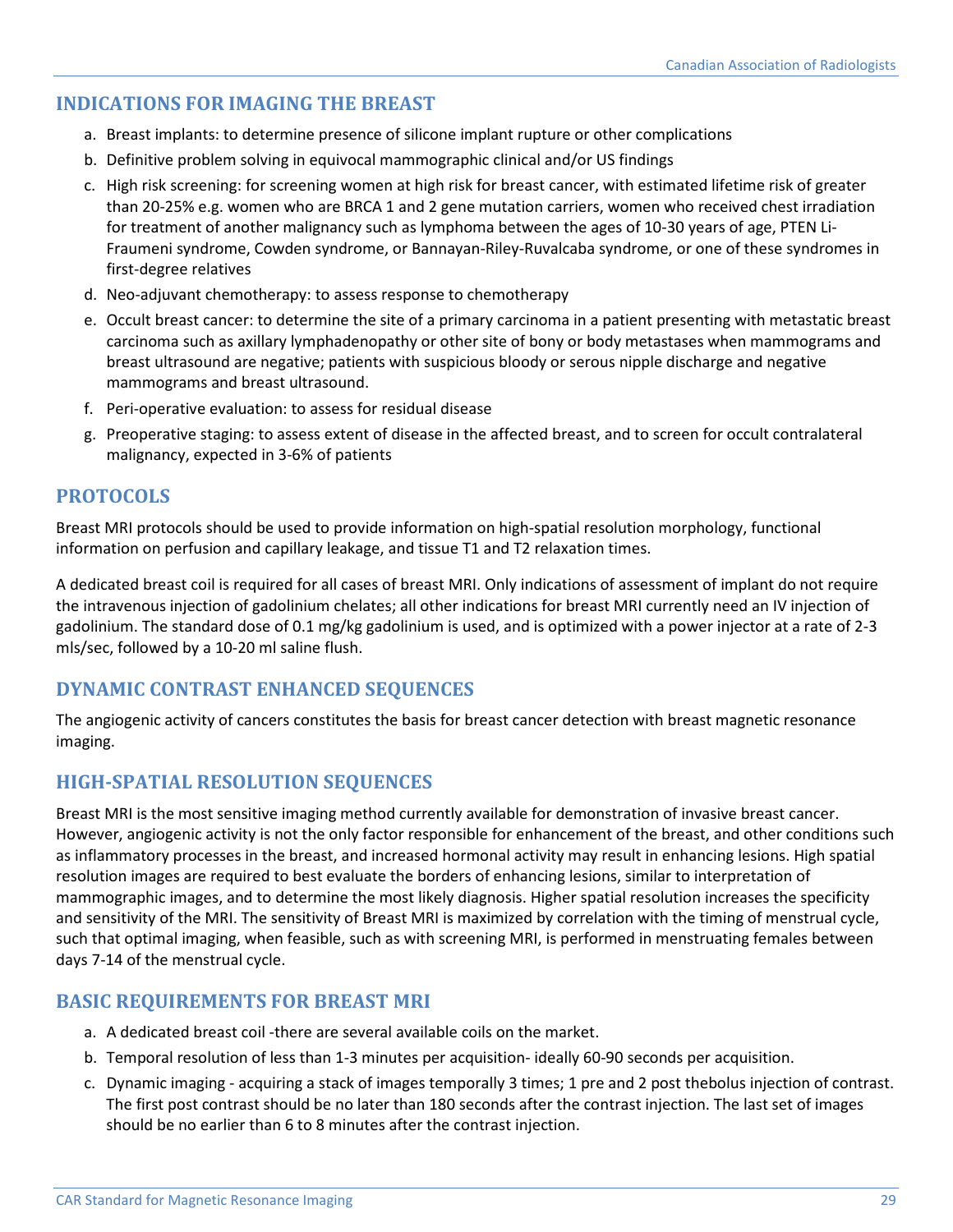- d. Spatial resolution that uses the largest imaging matrix within the acquisition window: in-plane pixel size of 0.5 X 0.5 to 1.0 X 1.0 mm and through plane pixel size of 1-3 mm.
- e. All dynamic contrast-enhanced breast MRI pulse sequences require a T1-weighted gradient echo (GRE) sequence that meets the requirements of adequate temporal resolution. This may be achieved with 2D multi-section or three-dimensional (3D), fast (turbo) or regular, spoiled or nonspoiled. Compared with 2D imaging, 3D imaging has the advantage of stronger T1 contrast, and uses a shorter repetition time than 2D, with a higher signal-to-noise ratio, which allows for thinner (higher spatial resolution) sections to be acquired.
- f. All 3D (2D T1 and T2 requires a certain range of TR to produce the appropriate contrast) pulse sequences should use the shortest possible repetition time and a large flip angle (larger with longer repetition times: usually 90 degrees for 2D and 25-50 degrees for 3D-GRE). Parallel imaging has enabled maximal spatial and temporal resolution.
- g. Current bilateral dynamic protocols use the transverse sagittal or coronal planes and may be vendor specific to optimise special and temporal resolution. If isotropic imaging is used, images can be successfully reformatted in all planes for viewing.
- h. Bilateral breast imaging protocols are required for all women undergoing screening (women at increased risk for breast cancer), and in all who undergo staging for a known breast cancer. This allows assessment of the contralateral breast and facilitates comparison to avoid diagnostic errors. There are very few indications where unilateral breast imaging is utilized.
- i. Fat suppression is ideally applied to the dynamic pulse sequences; but should not be used at the expense of temporal or spatial resolution. Fat suppression may be achieved by a number of methods, most commonly through active fat suppression or fat saturation, by eliminating signal from fatty tissue, or by choosing selective water excitation. Active fat suppression requires a very homogeneous filed across the entire FOV, which may be difficult to achieve with breast imaging, given the structure of the breasts. Specifically manually choosing a region of fat in the breast by which to "shim" to fat signal greatly helps improve the fat saturation. Some of the inhomogenous fat suppression may also be subtracted out.
- j. Kinetic date is acquired by visual assessment of the enhancement pattern, and by placing a region of interest (ROI) over the enhancing area. No more than 3-4 pixels should be included in the ROI, to minimize inaccurate averaging of the enhancement. The edges or maximally enhancing areas are the best to evaluate. A kinetic curve is generated with dedicated software.
- k. GRE T2 with or without fat saturation for evaluation of fluid, cysts, edema in the breasts

#### <span id="page-29-0"></span>**ADDITIONAL SEQUENCES**

- a. GRE T1 without fat saturation- for evaluation of fat, lymph nodes, and architecture of the breast
- b. May use the body coil to evaluate lymph nodes in the axillary and internal mammary nodal stations, cervical and supraclavicular areas
- c. Axial and sagital STIR with water saturation sequences may be used to determine the integrity of breast implants

## <span id="page-29-1"></span>**QUALITY ASSURANCE [ix](#page-38-0)**

Each facility should establish and maintain a medical outcomes audit program to follow up positive assessments and to correlate pathology results with the interpreting radiologist's findings. The audit should include evaluation of the accuracy of interpretation as well as appropriate clinical indications for the examination. Each center performing breast MRI should be able to obtain the correlative pathology results from either their own facility or one with whom they have a referral arrangement, by means of correlation with mammographic, sonographic and or MRI guided biopsies. Facilities must use the Breast Imaging Reporting and Data System (BI-RADS®)(ref) for final assessment codes and terminology for reporting and tracking outcomes.

For further Breast MRI requirements please refer to the CAR Standard on Breast Imaging.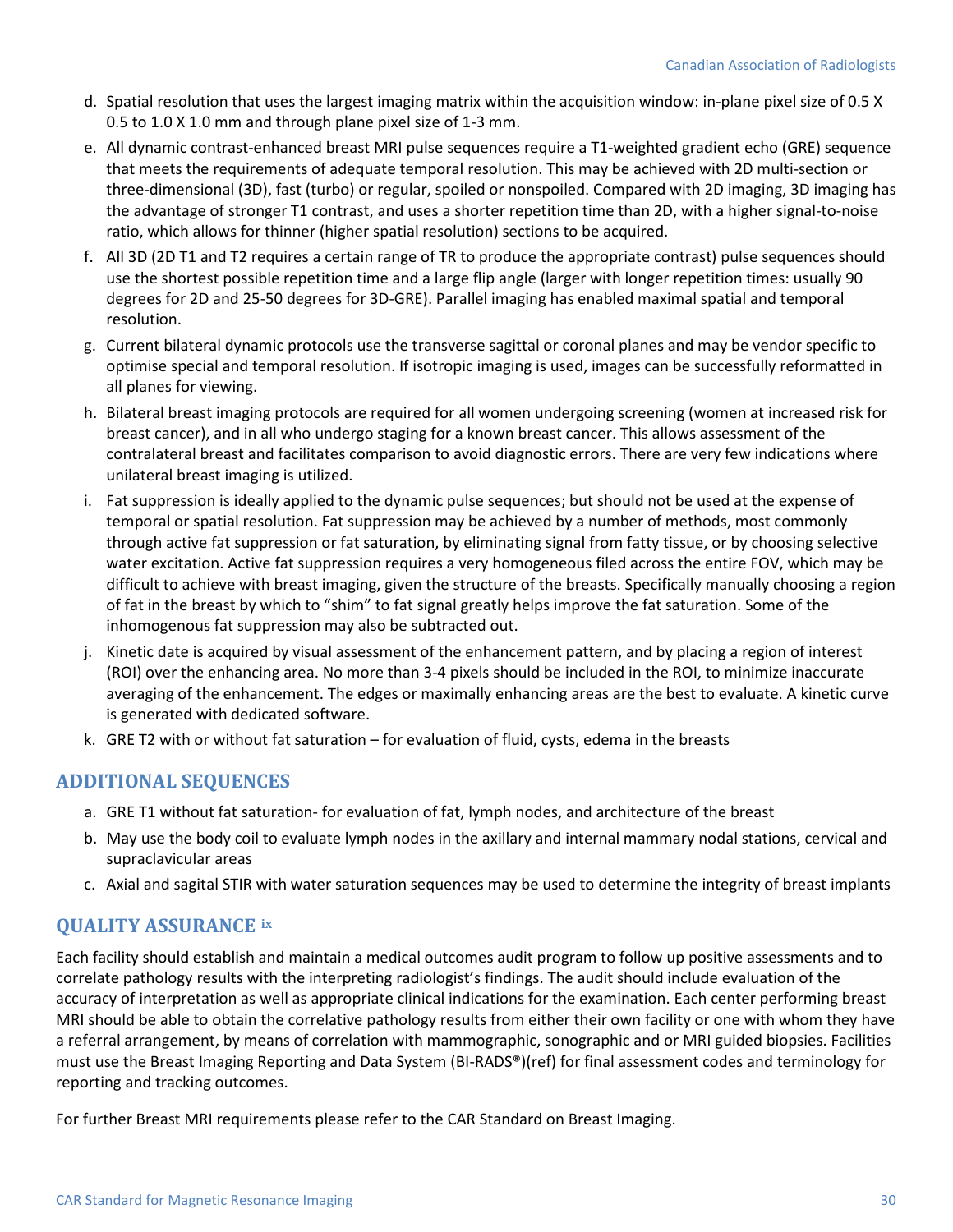## <span id="page-30-0"></span>**I. FETAL IMAGING [x](#page-38-1)**

MRI is an effective noninvasive diagnostic test for characterizing many fetal abnormalities; however, it should be interpreted with the relevant clinical history and prior sonographic findings. This is a specialized test and practiced in few institutions. It is used mainly for problem-solving and only in select circumstances for screening.

#### <span id="page-30-1"></span>**MEASURES FOR FETAL MOTION REDUCTION**

- a. Clinical measures such as keeping mother from consuming anything for 4 hours before the MR examination in allowable circumstances, and making sure that she is comfortable during the scan.
- b. Use of benzodiazepines to sedate the pregnant patient for the purpose of decrease fetal motion can be used in extremely limited and specialized situations.

## <span id="page-30-2"></span>**INDICATIONS FOR FETAL IMAGING**

#### **Neurologic Indications**

- a. Congenital anomalies of the brain or injury isanomalies of the brain or injury are suspected e.g. Ventriculomegaly, Agenesis of the corpus callosum, Holoprosencephaly, Cerebral cortical malformations, parenchymal injury in monochorionic twin
- b. Congenital anomalies of the spine, e.g. Neural tube defects, Sacrococcygeal teratomas
- c. Vascular abnormalities of the brain

#### **Non-Neurologic Indications**

- a. Fetal Abdominal or pelvic mass
- b. Fetal masses in the thorax, e.g. Congenital diaphragmatic hernia, Pulmonary sequestration, Congenital cystic adenomatoid malformation, Airway obstruction
- c. Fetal orbital malformations and growth, e.g. anophthalmia, micophthalmia, colobomatous cyst, quadratic growth model for lens, orbit and interocular distance.
- d. Masses of the face and neck, e.g. venolymphatic malformation, Hemangiomas, Goiter, Teratomas, Facial clefts

#### **Technical and Maternal Indications**

- a. Evaluation of placenta accreta (including its variants, placenta increta and placenta percreta) especially in presence of posterior upper segment and myomectomy scar.
- b. Fetal surgery assessment
- c. Maternal factors where fetus cannot be adequately assessed by sonography e.g. decreased amniotic fluid, large maternal body habitus, difficult position of the fetal head, and advanced gestational age, where shadowing from the calvarium can interfere with ultrasound images.

Present data have not conclusively documented any deleterious effects of MRI at 1.5 T on the developing fetus. However, MR scans at any stage of pregnancy should potentially affect the care of the patient or fetus during the pregnancy and the information cannot be acquired by ultrasonography. Intravenous contrast should not be used for fetal MRI.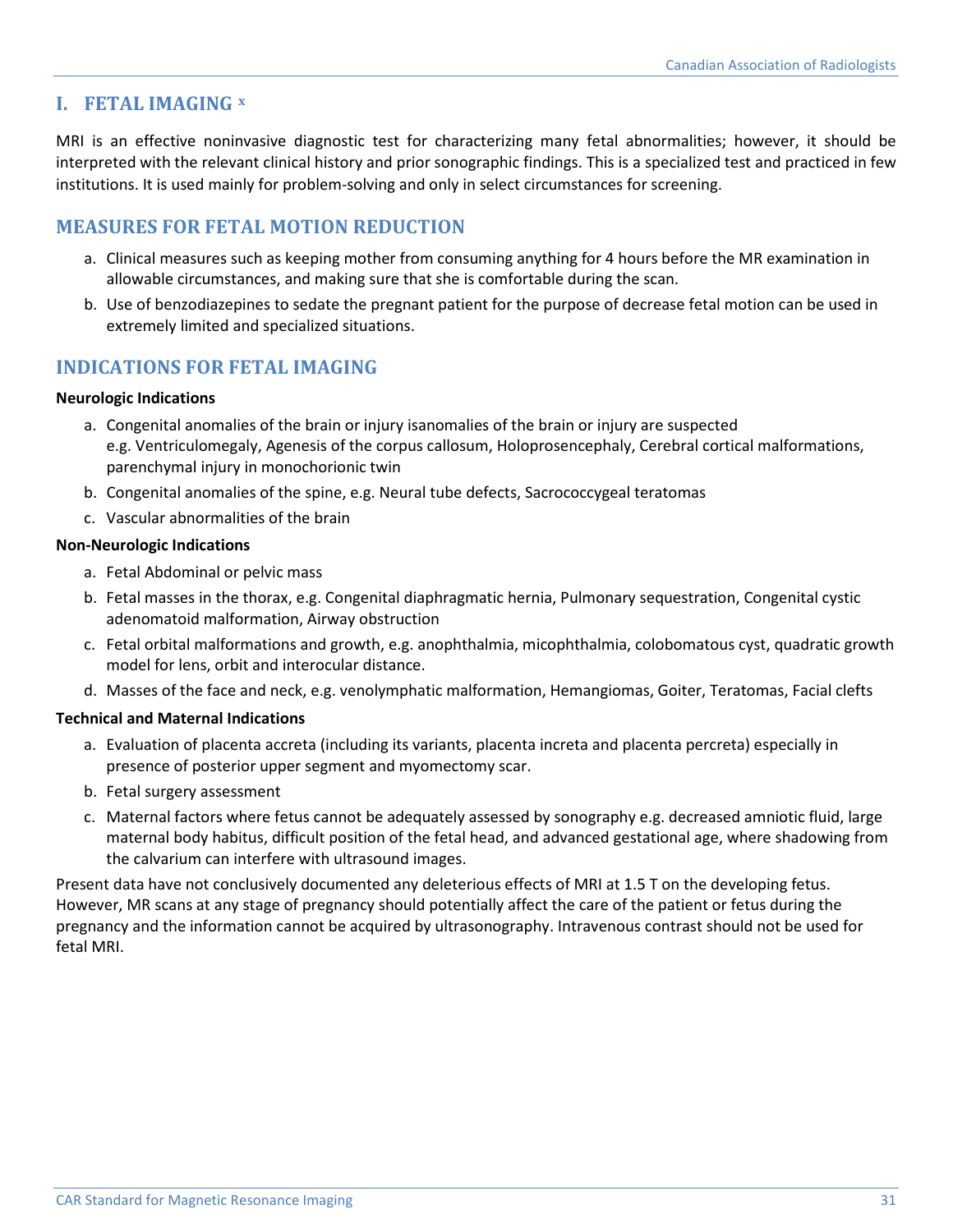# <span id="page-31-0"></span>**APPENDIX A - Sample Safety Questionnaire**

| Please answer all questions carefully and completely. The following items can interfere with the MRI study and your |  |
|---------------------------------------------------------------------------------------------------------------------|--|
| safety.                                                                                                             |  |

To be completed by patient or family member with knowledge of patient history.

| Name:                                                                                                                                                                            |  |                                               |               |                                   | Date of Birth: |               |               |              |
|----------------------------------------------------------------------------------------------------------------------------------------------------------------------------------|--|-----------------------------------------------|---------------|-----------------------------------|----------------|---------------|---------------|--------------|
| Weight:                                                                                                                                                                          |  |                                               |               |                                   | Height:        |               |               |              |
| <b>YES</b><br><b>NO</b>                                                                                                                                                          |  |                                               |               | What, When, Where (if applicable) |                |               |               |              |
| or defibrillator?                                                                                                                                                                |  | Do you now, or have you ever, had a pacemaker | $\square$ Yes | $\square$ No                      |                |               |               |              |
| Have you had heart surgery?                                                                                                                                                      |  |                                               | $\Box$ Yes    | $\square$ No                      |                |               |               |              |
| Have you had surgery for an aneurysm?                                                                                                                                            |  |                                               | $\Box$ Yes    | $\Box$ No                         |                |               |               |              |
| Do you have an implanted pump, stimulator,<br>electrodes or electronic device?                                                                                                   |  |                                               | $\square$ Yes | $\square$ No                      |                |               |               |              |
| Do you have stents, coils, filters or grafts?                                                                                                                                    |  |                                               | $\Box$ Yes    | $\square$ No                      |                |               |               |              |
| Have you had ear or eye surgery?                                                                                                                                                 |  |                                               | $\square$ Yes | $\square$ No                      |                |               |               |              |
| Have you ever sought medical attention to have<br>metal removed from your eyes?                                                                                                  |  |                                               | $\Box$ Yes    | $\square$ No                      |                |               |               |              |
| Is there a possibility you are pregnant?                                                                                                                                         |  |                                               | $\Box$ Yes    | $\square$ No                      |                |               |               |              |
| Do you have any kidney problems or are you on<br>dialysis?                                                                                                                       |  |                                               | $\Box$ Yes    | $\square$ No                      |                |               |               |              |
| Do you have diabetes, Lupus, history of kidney or<br>heart disease, TIA, stroke or poor circulation to<br>the legs or other parts (excluding varicose<br>veins)? Please specify. |  |                                               | $\Box$ Yes    | $\square$ No                      |                |               |               |              |
| If you have any allergies,                                                                                                                                                       |  | 1.                                            |               |                                   | 5.             |               |               |              |
| please list them:                                                                                                                                                                |  | 2.                                            |               |                                   | 6.             |               |               |              |
|                                                                                                                                                                                  |  | 3.                                            |               |                                   | 7.             |               |               |              |
|                                                                                                                                                                                  |  | 4.                                            |               |                                   | 8.             |               |               |              |
| Do you have:                                                                                                                                                                     |  |                                               |               |                                   |                |               | <b>YES</b>    | <b>NO</b>    |
| Breast implants/ penile implant                                                                                                                                                  |  |                                               |               |                                   |                |               | $\square$ Yes | $\square$ No |
| Hearing aid                                                                                                                                                                      |  |                                               |               |                                   |                | $\square$ Yes | $\square$ No  |              |
| Permanent eye liner or tattoo                                                                                                                                                    |  |                                               |               |                                   |                | $\square$ Yes | $\square$ No  |              |
| <b>Body piercing</b>                                                                                                                                                             |  |                                               |               |                                   |                | $\square$ Yes | $\square$ No  |              |
| Nicoderm or medication patch                                                                                                                                                     |  |                                               |               |                                   | $\square$ Yes  | $\square$ No  |               |              |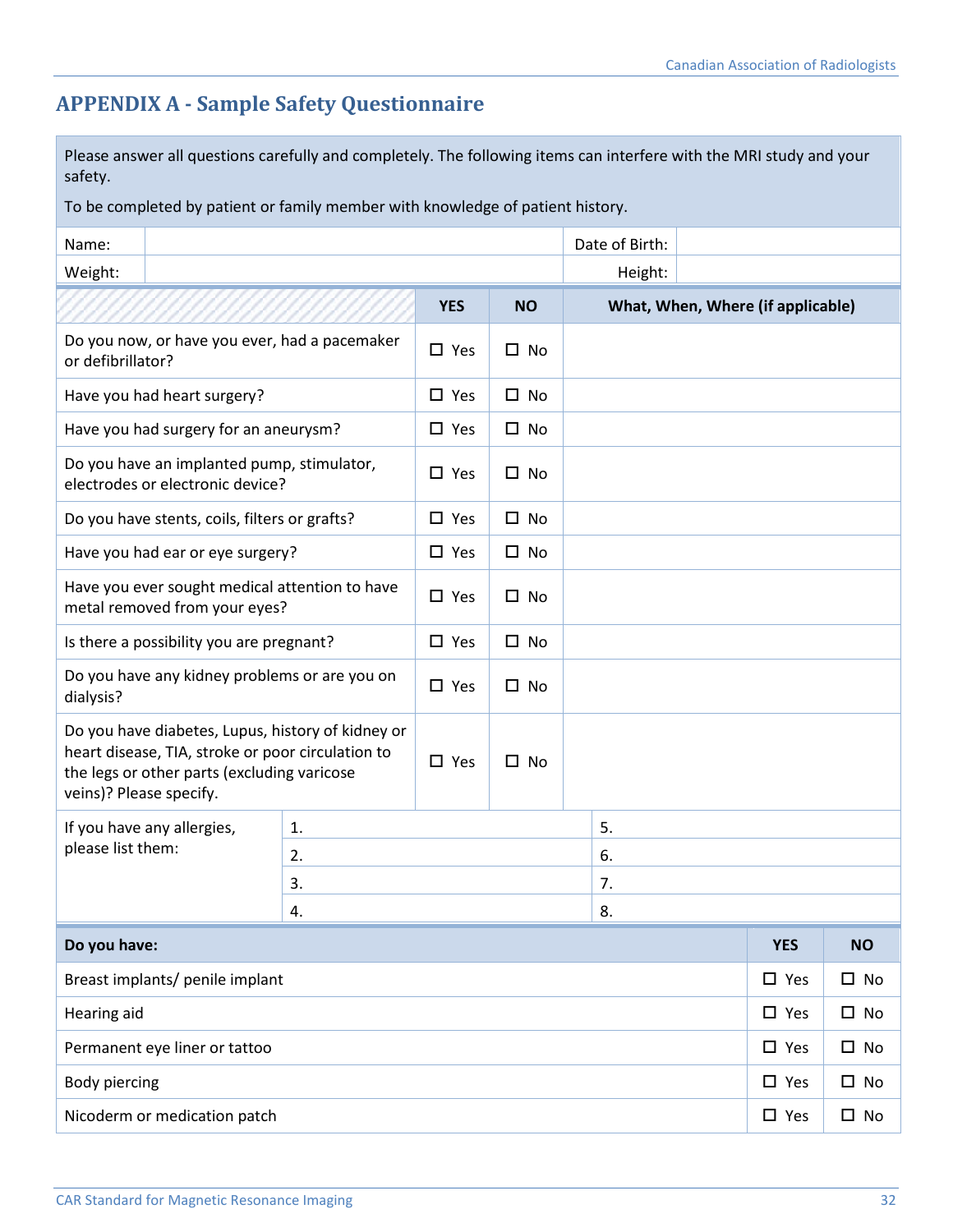| Do you have:                                                                                                                   |  |  |    |  |               | <b>YES</b>    | <b>NO</b>    |
|--------------------------------------------------------------------------------------------------------------------------------|--|--|----|--|---------------|---------------|--------------|
| Removable dental work                                                                                                          |  |  |    |  |               | $\square$ Yes | $\square$ No |
| Shrapnel/bullets                                                                                                               |  |  |    |  |               | $\square$ Yes | $\square$ No |
| A shunt                                                                                                                        |  |  |    |  |               | $\square$ Yes | $\square$ No |
| I.U.D. (Intrauterine device)                                                                                                   |  |  |    |  |               | $\square$ Yes | $\square$ No |
| Are you breast feeding?                                                                                                        |  |  |    |  |               | $\square$ Yes | $\square$ No |
| Have you ever had an MRI?                                                                                                      |  |  |    |  |               | $\square$ Yes | $\square$ No |
| If yes, did you have an injection of contrast?                                                                                 |  |  |    |  |               | $\square$ Yes | $\square$ No |
| If yes, did you have any reaction to the contrast?                                                                             |  |  |    |  |               | $\square$ Yes | $\square$ No |
| Do you have any type of prosthesis or metal in your body that has not been covered in this<br>questionnaire?                   |  |  |    |  |               | $\square$ Yes | No           |
| Are you taking medications for your heart, bronchitis, asthma or high blood pressure?                                          |  |  |    |  |               | $\square$ Yes | No           |
| If yes, please list them:<br>1.                                                                                                |  |  | 3. |  |               |               |              |
| 2.                                                                                                                             |  |  | 4. |  |               |               |              |
| Are you taking blood thinners?                                                                                                 |  |  |    |  | $\square$ Yes | $\square$ No  |              |
| Signature of person who completed the form:<br>Date:                                                                           |  |  |    |  |               |               |              |
|                                                                                                                                |  |  |    |  |               |               |              |
| Relationship to patient:<br>TO BE COMPLETED BY TECHNOLOGIST:                                                                   |  |  |    |  |               |               |              |
| eGFR calculated value (if applicable):                                                                                         |  |  |    |  |               |               |              |
| Date of blood test:                                                                                                            |  |  |    |  |               |               |              |
| The risk of the contrast/exam has been explained to the patient.<br>Verbal consent was obtained and venipuncture performed by: |  |  |    |  |               |               |              |
| Comments:                                                                                                                      |  |  |    |  |               |               |              |
| Questionnaire reviewed by:                                                                                                     |  |  |    |  |               |               |              |
| Injection performed by:                                                                                                        |  |  |    |  |               |               |              |
| Contrast used:                                                                                                                 |  |  |    |  | Reaction?     | $\Box$ Yes    | $\Box$ No    |
| Other drugs used:                                                                                                              |  |  |    |  | Reaction?     | $\Box$ Yes    | $\Box$ No    |
| Technologist Signature:                                                                                                        |  |  |    |  |               |               |              |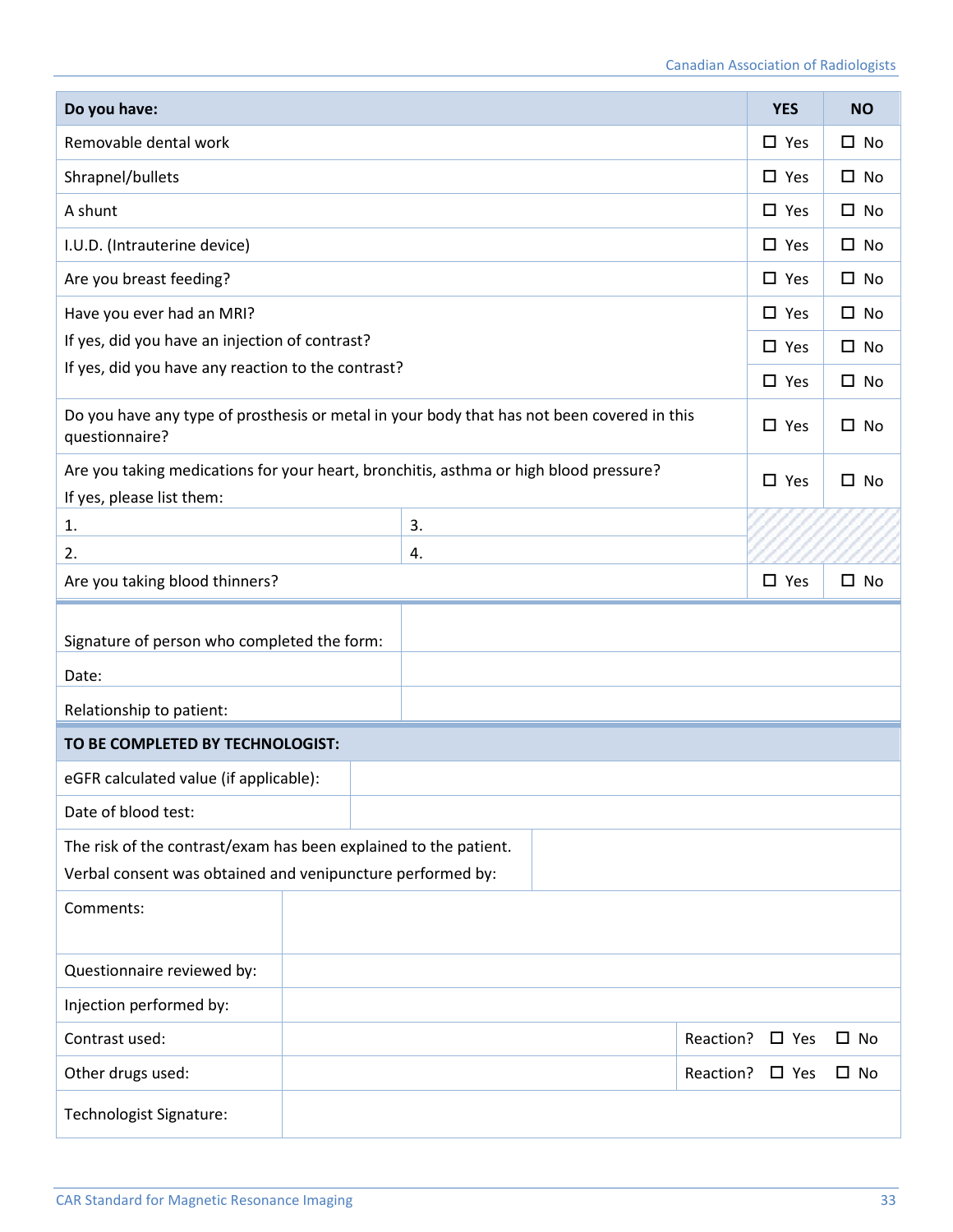# <span id="page-33-0"></span>**APPENDIX B - Sample Pre-Sedation Questionnaire**

|                                                               | The information you supply below assists in the development of your anesthesia care. This form should be completed<br>by each adult patient or by the parent/guardian if the patient is a child. |    |               |  |                 |               |               |              |
|---------------------------------------------------------------|--------------------------------------------------------------------------------------------------------------------------------------------------------------------------------------------------|----|---------------|--|-----------------|---------------|---------------|--------------|
| Please complete this questionnaire accurately and completely. |                                                                                                                                                                                                  |    |               |  |                 |               |               |              |
| Name:                                                         |                                                                                                                                                                                                  |    |               |  |                 |               |               |              |
| Date of Birth:                                                |                                                                                                                                                                                                  |    | Weight:       |  | Height:         |               |               |              |
| Blood<br>Pressure:                                            |                                                                                                                                                                                                  |    | Respirations: |  | Pulse:          |               |               |              |
|                                                               |                                                                                                                                                                                                  |    | <b>Name</b>   |  | <b>Reaction</b> |               |               |              |
| Allergies                                                     |                                                                                                                                                                                                  | 1. |               |  |                 |               |               |              |
| (please list name and reaction):                              |                                                                                                                                                                                                  | 2. |               |  |                 |               |               |              |
|                                                               |                                                                                                                                                                                                  | 3. |               |  |                 |               |               |              |
|                                                               | Current Medications (please include over-                                                                                                                                                        |    | 1.            |  | 4.              |               |               |              |
| meds):                                                        | the-counter, herbal and non-prescription                                                                                                                                                         |    | 2.            |  | 5.              |               |               |              |
|                                                               |                                                                                                                                                                                                  |    | 3.            |  | 6.              |               |               |              |
| Prior Operations and Approximate Year:<br>1.                  |                                                                                                                                                                                                  |    |               |  |                 |               |               |              |
|                                                               |                                                                                                                                                                                                  |    | 2.            |  |                 |               |               |              |
|                                                               |                                                                                                                                                                                                  |    | 3.            |  |                 |               |               |              |
| <b>BODY SYSTEM REVIEW</b>                                     |                                                                                                                                                                                                  |    |               |  |                 |               |               |              |
| Do you have any of the following medical conditions?          |                                                                                                                                                                                                  |    |               |  |                 |               | <b>YES</b>    | <b>NO</b>    |
| <b>High Blood Pressure</b>                                    |                                                                                                                                                                                                  |    |               |  |                 | $\Box$ Yes    | $\Box$ No     |              |
| <b>Treatment for Heart Attack</b><br>Date:                    |                                                                                                                                                                                                  |    |               |  |                 |               | $\Box$ Yes    | $\Box$ No    |
| Chest Pains / Angina                                          |                                                                                                                                                                                                  |    |               |  |                 |               | $\square$ Yes | $\square$ No |
|                                                               | Heart Murmur / Valvular Heart Disease / History of Rheumatic Fever                                                                                                                               |    |               |  |                 |               | $\square$ Yes | $\Box$ No    |
| <b>Congestive Heart Failure</b>                               |                                                                                                                                                                                                  |    |               |  |                 |               | $\square$ Yes | $\square$ No |
| Irregular Pulse / Palpitations / Atrial Fibrillation          |                                                                                                                                                                                                  |    |               |  |                 | $\square$ Yes | $\square$ No  |              |
| History of Angioplasty / Stent Insertion / or Heart Surgery   |                                                                                                                                                                                                  |    |               |  |                 |               | $\square$ Yes | $\square$ No |
| Pacemaker or I.C.D. Insertion<br>Date: Date:                  |                                                                                                                                                                                                  |    |               |  |                 | $\square$ Yes | $\Box$ No     |              |
| Poor Circulation / Peripheral Vascular Disease                |                                                                                                                                                                                                  |    |               |  |                 | $\square$ Yes | $\square$ No  |              |
| Asthma, Wheezing, Chronic Cough                               |                                                                                                                                                                                                  |    |               |  |                 |               | $\square$ Yes | $\Box$ No    |
| Recent Chest Cold or Pneumonia                                |                                                                                                                                                                                                  |    |               |  |                 |               | $\square$ Yes | $\square$ No |
| Recent Steroid Use (e.g. prednisone)<br>Date:                 |                                                                                                                                                                                                  |    |               |  |                 | $\square$ Yes | $\square$ No  |              |
| <b>Diabetes</b><br>Date Diagnosed:                            |                                                                                                                                                                                                  |    |               |  |                 | $\square$ Yes | $\square$ No  |              |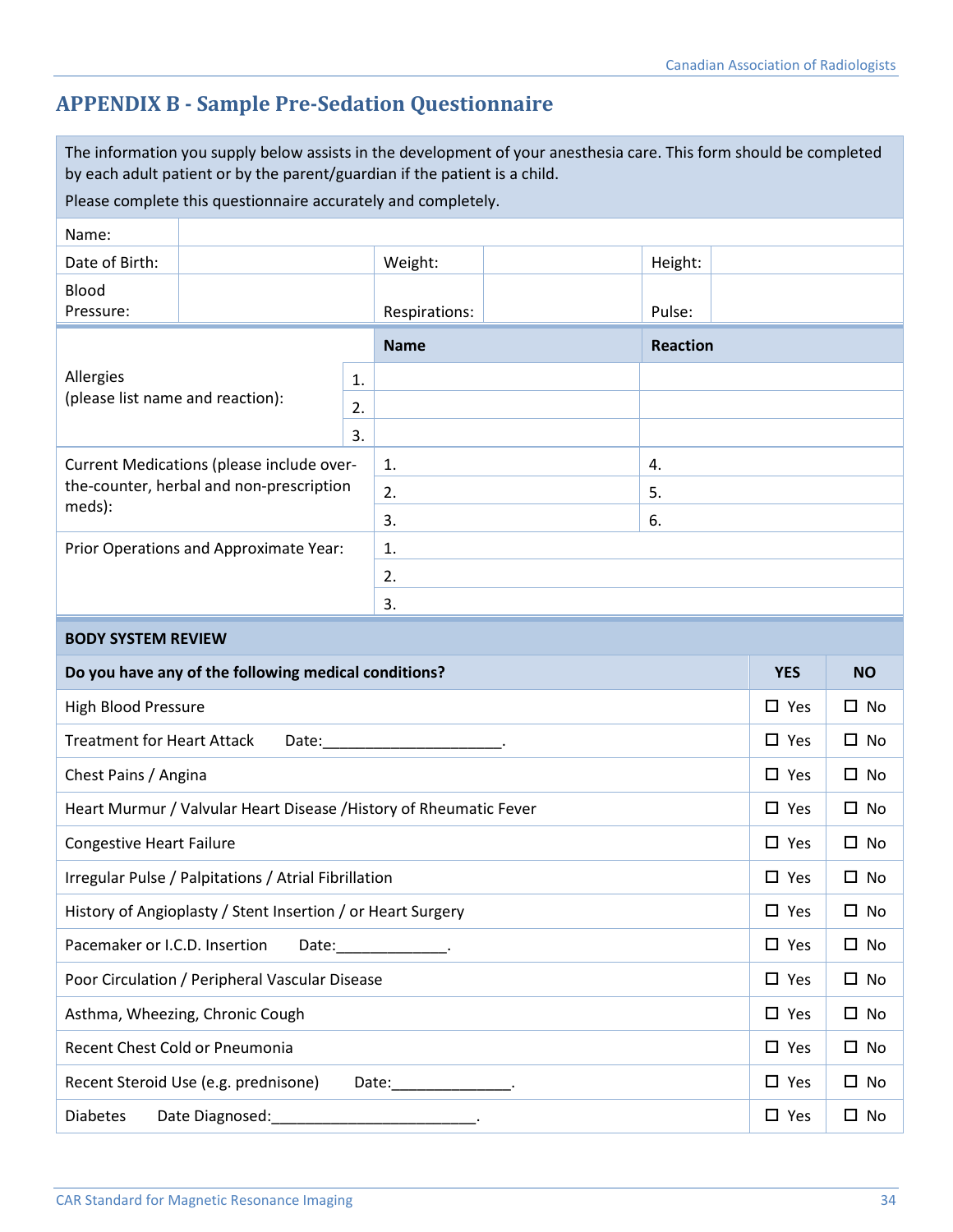| Do you have any of the following medical conditions?                                                                                | <b>YES</b>    | <b>NO</b>     |              |
|-------------------------------------------------------------------------------------------------------------------------------------|---------------|---------------|--------------|
| Hepatitis, Liver Disease, or Jaundice                                                                                               | $\square$ Yes | $\square$ No  |              |
| Thyroid gland problems / thyroid replacement medications                                                                            | $\square$ Yes | $\square$ No  |              |
| Kidney Problems / Dialysis / Transplant / Stones                                                                                    |               | $\square$ Yes | $\square$ No |
| Easily nauseated / motion sickness / migraine headaches                                                                             |               | $\square$ Yes | $\square$ No |
| Any injury or disease involving neck, spine or joints                                                                               |               | $\square$ Yes | $\square$ No |
| Do you have numbness, weakness, or paralysis of your extremities?                                                                   |               | $\square$ Yes | $\square$ No |
| Mental health problems - depression / anxiety / needle phobia                                                                       |               | $\square$ Yes | $\square$ No |
| Blood problems (e.g. anemia / low platelets)                                                                                        |               | $\square$ Yes | $\square$ No |
| Do you have any oral piercings, (such as studs or rings) in your tongue or lip?                                                     |               | $\square$ Yes | $\square$ No |
| Do you wear contact lenses?                                                                                                         | $\square$ Yes | $\square$ No  |              |
| Have you ever received a blood transfusion?                                                                                         |               | $\square$ Yes | $\square$ No |
| (Women) Are you pregnant?<br>Due date: __________________________.                                                                  |               | $\square$ Yes | $\Box$ No    |
| Do you (or did you) smoke?<br>Smoked for how many years? ________.<br>Quit date: _______________.                                   |               | $\square$ Yes | $\Box$ No    |
| Do you consume alcohol?<br>Drinks/week _________________________                                                                    | $\square$ Yes | $\square$ No  |              |
| Do you take or have you ever taken recreational drugs?                                                                              |               | $\Box$ Yes    | $\square$ No |
| Do you or your close relatives have a history of malignant hyperthermia (MH) or<br>pseudocholinesterase<br>deficiency?              | $\square$ Yes | $\square$ No  |              |
| Have you had a serious problem with previous anesthesia?                                                                            | $\square$ Yes | $\square$ No  |              |
| I have been told not to drive myself home or to operate heavy machinery within a 24-hour<br>period of receiving an anesthetic drug. | $\square$ Yes | $\square$ No  |              |
| Signature of person who completed this form:                                                                                        |               |               |              |
| Relationship to patient (if applicable):                                                                                            |               |               |              |
| Date:                                                                                                                               |               |               |              |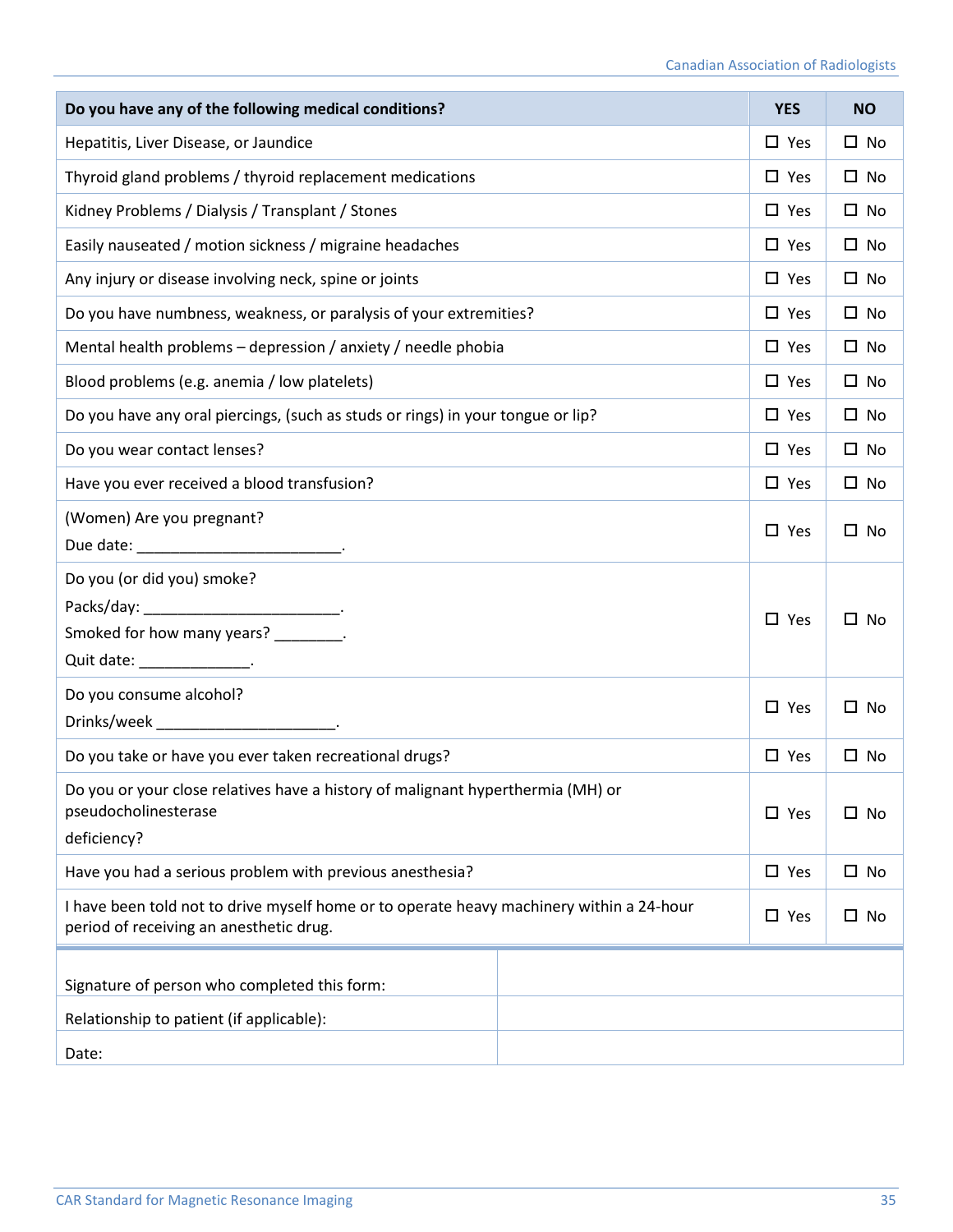# <span id="page-35-0"></span>**APPENDIX C - Acronyms**

For health professionals consulting with this document, please note that a list of vendor technical descriptions, comparisons and specifications can be accessed on the Siemens Global Website. The link to the MRI Acronyms document produced by Siemens Medical is the following:

[http://www.medical.siemens.com/siemens/en\\_US/gg\\_mr\\_FBAs/files/MAGNETOM\\_World/Application\\_Tips/MRI\\_Acron](http://www.medical.siemens.com/siemens/en_US/gg_mr_FBAs/files/MAGNETOM_World/Application_Tips/MRI_Acronyms.pdf) [yms.pdf](http://www.medical.siemens.com/siemens/en_US/gg_mr_FBAs/files/MAGNETOM_World/Application_Tips/MRI_Acronyms.pdf)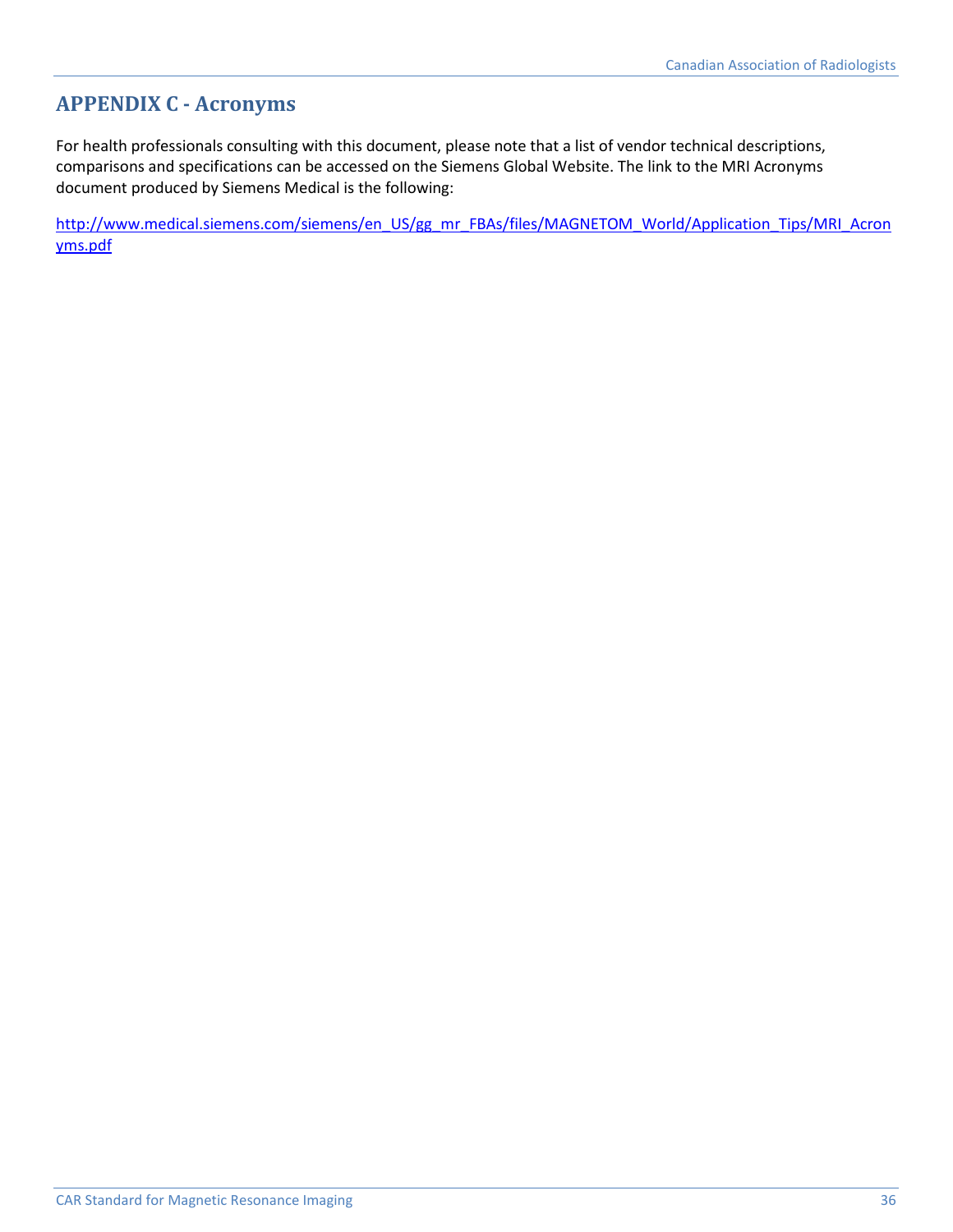# <span id="page-36-0"></span>**REFERENCES**

- 1. Penfield, J.G. Nephrogenic systemic fibrosis and the use of gadolinium-based contrast agents. Pediatric Nephrology, 23(12):2121-2129, 2008
- 2. King, W.K., Stockwell, J.A., DeGuzman, M.A., Simon, H.K. and Khan, N.S. Evaluation of a pediatric-sedation service for common diagnostic procedures. Academic Emergency Medicine, 13(6):673-676, 2006.
- 3. Côté, C.J., Notterman, D.A., Karl, H.W., Weinberg, J.A. and McCloskey, C. Adverse sedation events in pediatrics: A critical incident analysis of contributing factors. Pediatrics, 105(4Pt.1):805-814, 2000.
- <span id="page-36-1"></span>Acceptance Testing of magnetic Resonance Imaging Systems. Report of American Association of Physicists in Medicine (AAPM) Nuclear Magnetic Resonance Task Group No. 6, Medical Physics. 1992;19(l):217-219".
- <span id="page-36-2"></span>ACR Practice Guideline for the Performance of Magnetic Resonance Imaging (MRI) of the Brain
- <span id="page-36-3"></span>iii Debrey SM, Yu H, Lynch JK, et al. Diagnostic accuracy of magnetic resonance angiography for internal carotid artery disease: a systematic review and meta-analysis. Stroke 2008; 39:2237-2248.

Willinek WA, von Falkenhausen M, Born M, et al. Noninvasive detection of steno-occlusive disease of the supra-aortic arteries with three-dimensional contrast-enhanced magnetic resonance angiography: a prospective, intra-individual comparative analysis with digital subtraction angiography. Stroke 2005; 36:38-43.

Cosottini M, Pingitore A, Puglioli M, et al. Contrast-enhanced three-dimensional magnetic resonance angiography of atherosclerotic internal carotid stenosis as the noninvasive imaging modality in revascularization decision making. Stroke 2003; 34:660-664.

Nussel F, Wegmuller H, Huber P. Comparison of magnetic resonance angiography, magnetic resonance imaging and conventional angiography in cerebral arteriovenous malformation. Neuroradiology 1991; 33:56-61.

Pollock BE, Gorman DA, Brown PD. Radiosurgery for arteriovenous malformations of the basal ganglia, thalamus, and brainstem. J Neurosurg 2004; 100:210-214.

Adams WM, Laitt RD, Jackson A. The role of MR angiography in the pretreatment assessment of intracranial aneurysms: a comparative study. AJNR Am J Neuroradiol 2000; 21:1618-1628.

Wallace RC, Karis JP, Partovi S, Fiorella D. Noninvasive imaging of treated cerebral aneurysms, part I: MR angiographic follow-up of coiled aneurysms. AJNR Am J Neuroradiol 2007; 28:1001-1008.

Levy C, Laissy JP, Raveau V, et al. Carotid and vertebral artery dissections: three-dimensional time-of-flight MR angiography and MR imaging versus conventional angiography. Radiology 1994; 190:97-103.

Vertinsky AT, Schwartz NE, Fischbein NJ, Rosenberg J, Albers GW, Zaharchuk G. Comparison of multidetector CT angiography and MR imaging of cervical artery dissection. AJNR Am J Neuroradiol 2008; 29:1753-1760.

- <span id="page-36-4"></span>ACR Practice Guideline for the Performance of Magnetic Resonance Imaging (MRI) of the Adult Spine. Revised 2006 (Res. 8,35)\*
- <span id="page-36-5"></span>ACR Practice Guideline for the Performance of Magnetic Resonance Imaging (MRI) of the Soft Tissue Components of the Pelvis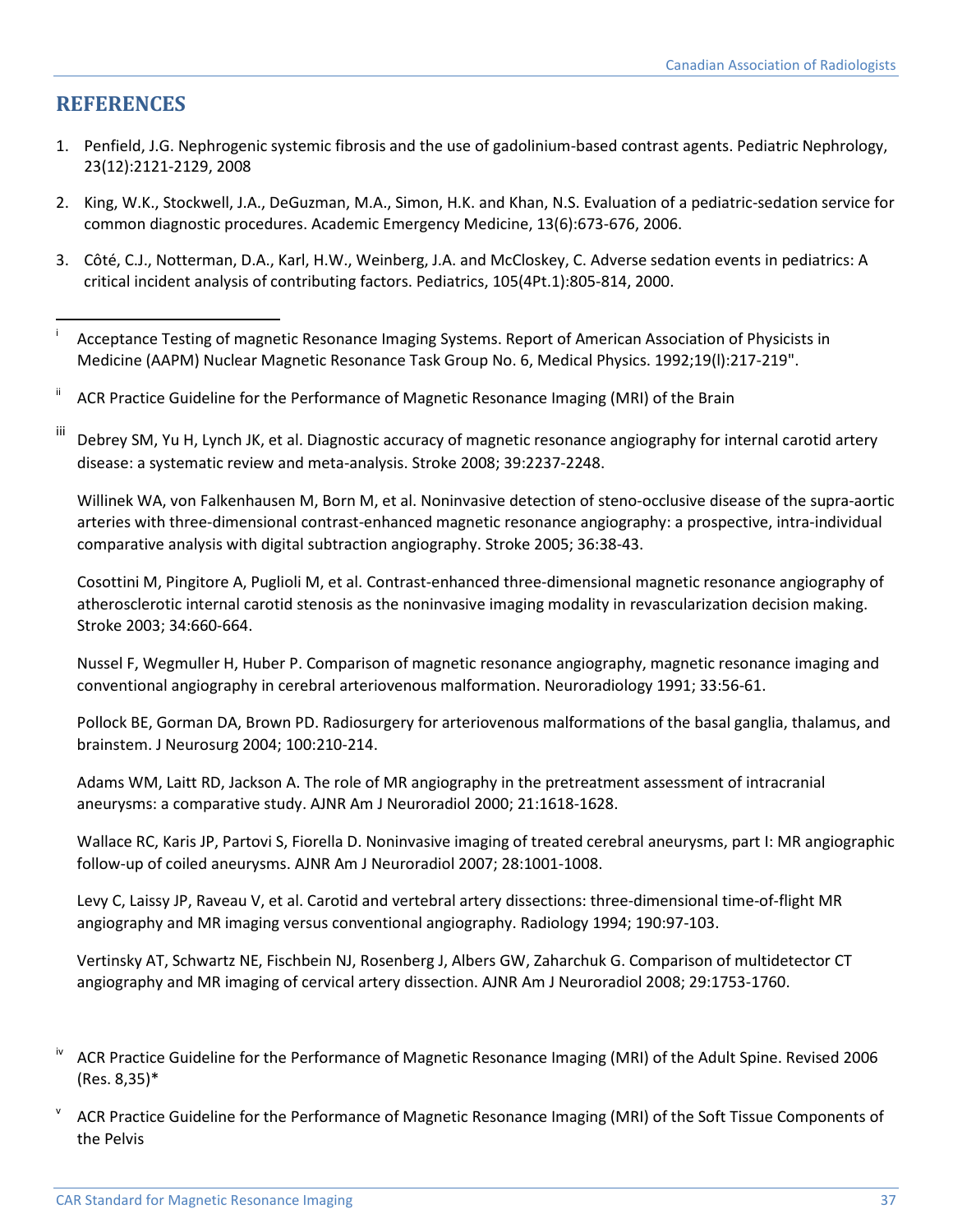ACR Practice Guideline for the Performance of Magnetic Resonance Imaging (MRI) of the Abdomen (Excluding the Liver)

ACR Practice Guideline for the Performance of Magnetic Resonance Imaging (MRI) of the Liver

 $\overline{\phantom{a}}$ 

Helmberger T, Holzknecht N, Lackerbauer CA, et al. Phased array superficial coil and breath hold technique in MRI of liver: comparison of conventional spin echo sequences with rapid fat suppressing gradient echo and turbo-spin sequences. Radiology 1995;35:919-924.

Mitchell DG, Palazzo J, Hann HW, et al. Hepatocellular tumors with high signal on T1-weighted MR images: chemical shift MR imaging and histologic correlation. J Comput Assist Tomogr 1991;15:762-769.

Coates GG, Borrello JA, McFarland EG, et al. Hepatic T2-weighted MRI: a prospective comparison of sequences including breath-hold half-Fourier turbo spin echo (HASTE). J Magn Reson Imaging 1998;8:642-649.

Yamashita Y, Hatanaka Y, Yamamoto H, et al. Differential diagnosis of focal liver lesions: role of spin-echo and contrast-enhanced dynamic MR imaging. Radiology 1994;193:59-65.

<span id="page-37-0"></span>Semelka RC, Helmberger TK. Contrast agents for MR imaging of the liver: Radiology 2001;218:27-38.

Semelka RC, Brow ED, Ascher SM, et al. Hepatic hemangiomas: a multi-institutional study of appearance on T2 weighted and serial gadolinium-enhanced gradient echo MR images. Radiology 1994;192:401-406.

Soyer P, Bluemke DA, Reichle R, et al. Imaging of intrahepatic cholangiocarcinoma 2. Hilar cholangio-carcinoma. AJR 1995;165:1433-1466.

<span id="page-37-1"></span>Rofsky NM, Lee VS, Laub G, et al. Abdominal MR imaging with a volumetric interpolated breath-hold examination. Radiology 1999;212:876-884.

Shellock FG, Crues JV. MR procedures: biologic effects, safety, and patient care. Radiology 2004;232:635-652.

Shellock FG. MR safety update 2002: implants and devices. J Magn Reson Imaging 2002;16:485-496.

Shellock FG. Biomedical implants and devices: assessment of magnetic field interactions with a 3.0-Tesla MR system. J Magn Reson Imaging 2002;16:721-732.

Shellock FG. Reference Manual for Magnetic Resonance Safety, Implants, and Devices. 2005 edition. Los Angeles, Calif: Biomedical Research Publishing Group; 2005.

Shellock FG. Magnetic Resonance Procedures: Health Effects and Safety. Boca Raton, Fla: CRC Press; 2001.

<span id="page-37-2"></span>Rezai AR, Finelli D, Nyenhuis JA, et al. Neurostimulation systems for deep brain stimulation: in vitro evaluation of magnetic resonance imaging-related heating at 1.5 Tesla. J Magn Reson Imaging 2002;15:241-250.

Finelli DA, Rezai AR, Ruggieri P, et al. MR imaging-related heating of deep brain stimulation electrodes: an in vitro study. AJNR 2002;23:1795-1802.

Shellock FG, Tkach JA, Ruggieri PM, et al. Aneurysm clips: evaluation of magnetic field interactions and translational attraction by use of "long-bore" and "short-bore" 3.0-T MR imaging systems. AJNR 2003;24:463-471.

Sawyer-Glover AM, Shellock FG. Pre-MRI procedure screening: recommendations and safety considerations for biomedical implants and devices. J Magn Reson Imaging 2000;12:92-106.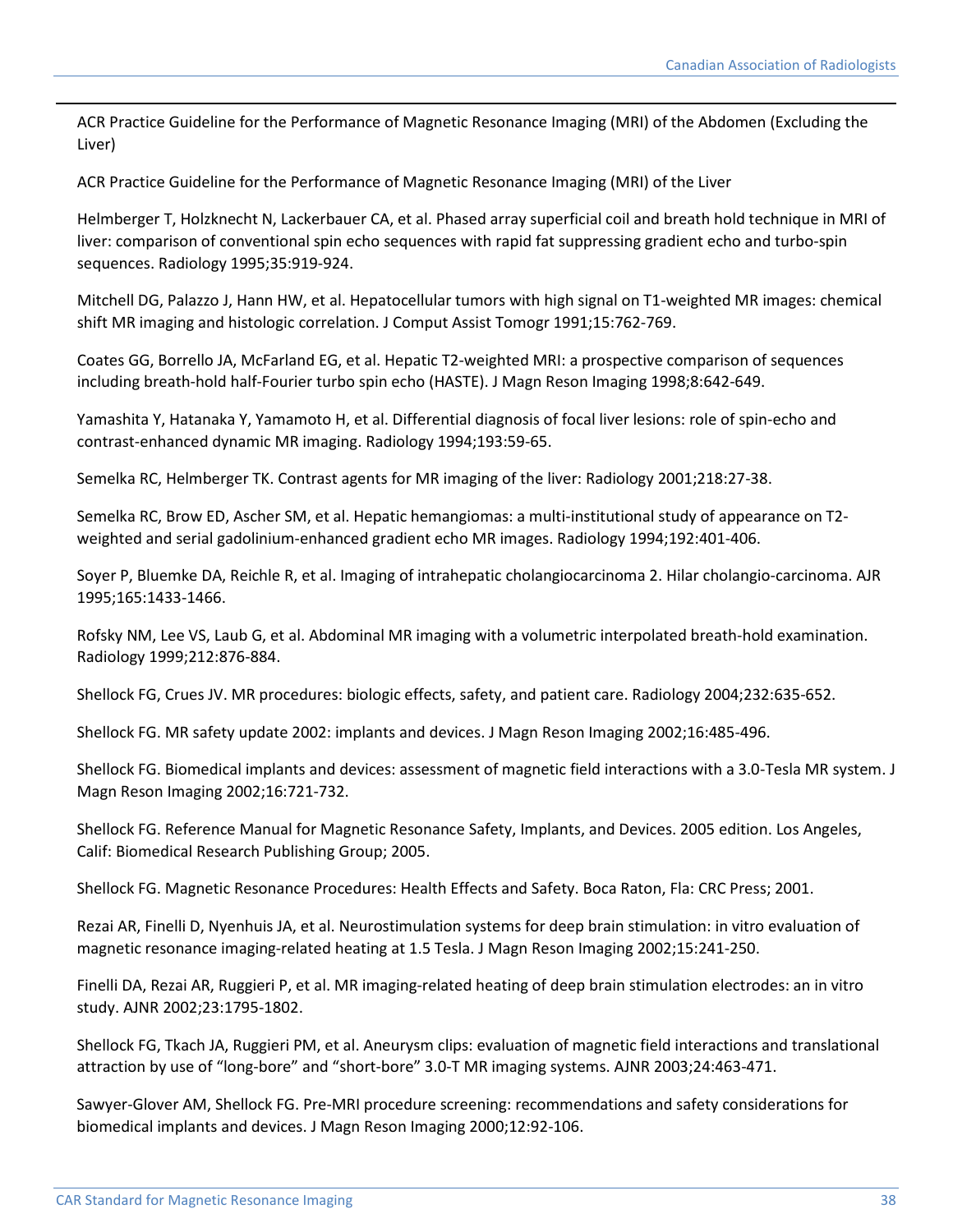<span id="page-38-0"></span>Colletti PM. Magnetic resonance procedures and pregnancy. In: Shellock FG, ed. Magnetic Resonance Procedures: Health E

<span id="page-38-1"></span>Bilbey JH, McLoughlin RF, Kurkjian PS, et al. MR imaging of adrenal masses: value of chemical-shift imaging for distinguishing adenomas from other tumors. AJR 1995;164:637-642

Blandino A, Gaeta M, Minutoli F, et al. MR pyelography in 115 patients with a dilated renal collecting system. Acta Radiol 2001;42:532-536.

Blandino A, Gaeta M, Minutoli F, et al. MR urography of the ureter. AJR 2002;179:1307-1314.

Campeau NG, Johnson CD, Felmlee JP, et al. MR imaging of the abdomen with a phased-array multicoil: prospective clinical evaluation. Radiology 1995;195:769-776

Fayad LM, Kowalski T, Mitchell DG. MR cholangiopancreatography: evaluation of common pancreatic diseases. Radiol Clin North Am 2003;41:97-114.

Ferrucci JT. Advances in abdominal MR imaging. Radiographics 1998;18:1569-1586

Fulcher AS, Turner MA. MR pancreatography: a useful tool for evaluating pancreatic disorders. Radiographics 1999;19:5-24

Fulcher AS, Turner MA, Capps GW, et al. Half-Fourier RARE MR cholangiopancreatography: experience in 300 subjects. Radiology 1998;207:21-32.

Gilfeather M, Woodward PJ. MR imaging of the adrenal glands and kidneys. Semin Ultrasound CT MR 1998;19:53-66.

Giovagnoni A, Fabbri A, Maccioni F. Oral contrast agents in MRI of the gastrointestinal tract. Abdom Imaging 2002;27:367-375

Gohde SC, Toth J, Krestin GP, et al. Dynamic contrast-enhanced FMPSPGR of the pancreas: impact on diagnostic performance. AJR 1997;168:689-696

Haider MA, Ghai S, Jhaveri K, et al. Chemical shift MR imaging of hyperattenuating (>10 HU) adrenal masses: does it still have a role? Radiology 2004;231:711-716.

Heinz-Peer G, Honigschnabl S, Schneider B, et al. Characterization of adrenal masses using MR imaging with histopathologic correlation. AJR 1999;173:15-22.

Ho VB, Allen SF, Hood MN, et al. Renal masses: quantitative assessment of enhancement with dynamic MR imaging. Radiology 2002;224:695-700

Hughes J, Jan W, Goodie J, et al. MR urography: evaluation of different techniques in non-dilated tracts. Clin Radiol 2002;57:989-994

Hussain HK, Korobkin M. MR imaging of the adrenal glands. Magn Reson Imaging Clin N Am 2004;12:515-544. Ichikawa T, Peterson MS, Federle MP, et al. Islet cell tumor of the pancreas: biphasic CT versus MR imaging in tumor detection. Radiology 2000;216:163-171

Ichikawa T, Peterson MS, Federle MP, et al. Islet cell tumor of pancreas: biphasic CT versus MR imaging in tumor detection. Radiology 2002;216:163.171.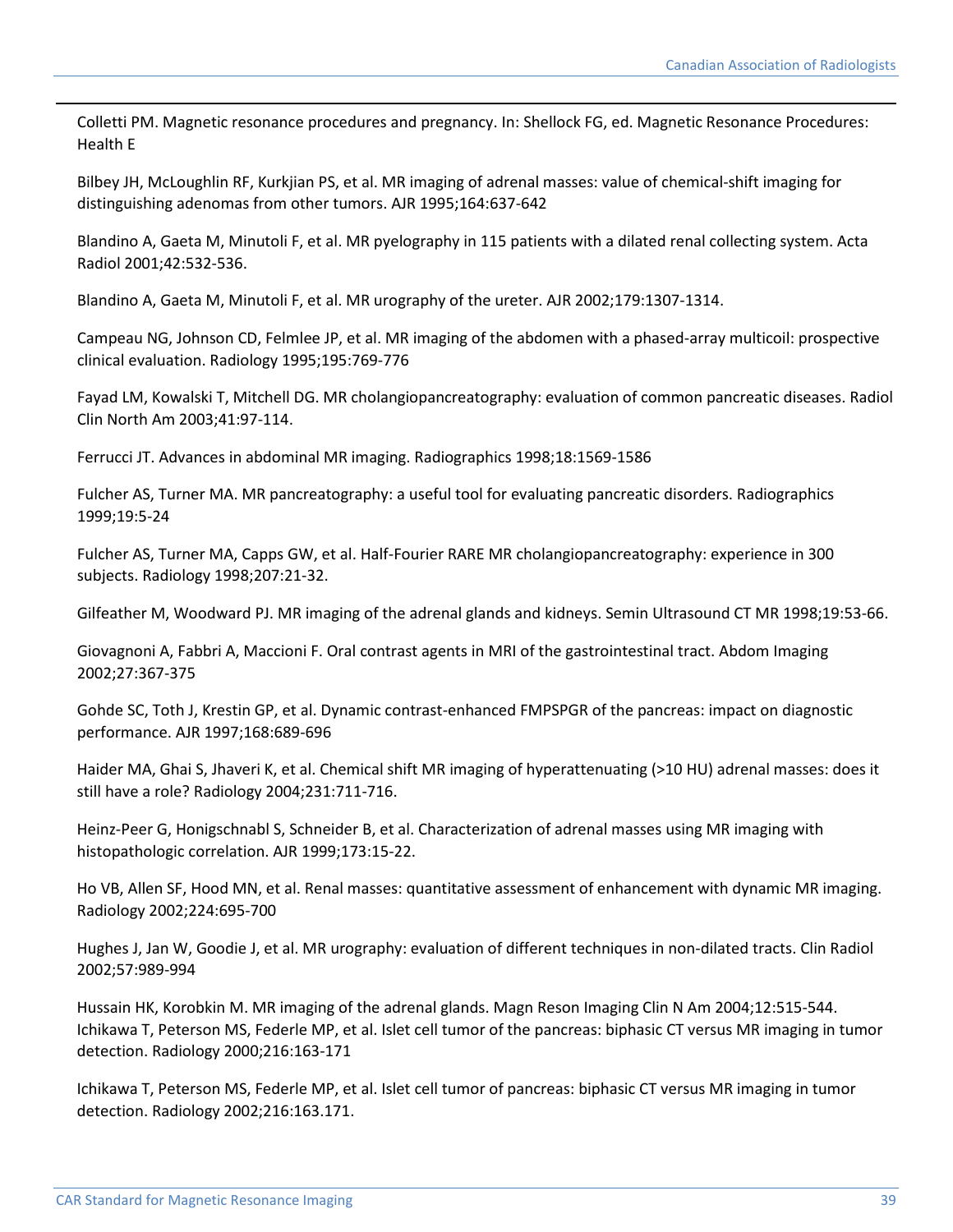Irie H, Honda H, Kaneko K, et al. Comparison of helical CT and MR imaging in detecting and staging small pancreatic adenocarcinoma. Abdom Imaging 1997;22:429-433

Israel GM, Korobkin M, Wang C, et al. Comparison of unenhanced CT and chemical shift MRI in evaluating lipid-rich adrenal adrenomas. AJR 2004;183:215-219

Kanematsu M, Shiratori Y, Hoshi H, et al. Pancreas and peripancreatic vessels: effect of imaging delay on gadolinium enhancement at dynamic gradient-recalled-echo MR imaging. Radiology 2000;215:95-102

Katzberg RW, Buonocore MH, Ivanovic M, et al. Functional, dynamic, and anatomic MR urography: feasibility and preliminary findings. Acad Radiol 2001;8:1083-1099

Katzberg RW, Ivanovic M, Buonocore MH, et al. Gadolinium-enhanced T1-weighted renal and abdominal MR imaging: quantitative discrepancy between clinical and in vitro findings. Acad Radiol 2002;9:679-687

Keogan MT, Edelman RR. Technologic advances in abdominal MR imaging. Radiology 2001;220:310-320

Kettritz U, Semelka RC. Contrast-enhanced MR imaging of the pancreas. Magn Reson Imaging Clin N Am 1996;4:87- 100

Koh DM, Miao Y, Chinn RJ, et al. MR imaging evaluation of the activity of Crohn's disease. AJR 2001;177:1325-1332

Korobkin M, Lombardi TJ, Aisen AM, et al. Characterization of adrenal masses with chemical shift and gadoliniumenhanced MR imaging. Radiology 1995;197:411-418

Lee JKT, Marcos HB, Semelka RC. MR imaging of the small bowel using the HASTE sequence. AJR 1998;170:1457-1463

Lee VS, Rusinek H, Johnson G, et al. MR renography with low-dose gadopentetate dimeglumine: feasibility. Radiology 2001;221:371-379

Leyendecker JR, Elsayes KM, Gratz BI, et al. MR cholangiopancreatography: spectrum of pancreatic duct abnormalities. AJR 2002;179:1465-1471

Lomas DJ. Technical developments in bowel MRI. Eur Radiol 2003;13:1058-1071

Low RN, Francis IR. MR imaging of the gastrointestinal tract with IV gadolinium and diluted barium oral contrast media

compared with 1997;169:1051-1059

 $\overline{\phantom{a}}$ 

Low RN, Francis IR, Sigeti JS, et al. Abdominal MR imaging: comparison of T2-weighted fast and conventional spinecho, and contrast-enhanced fast multiplanar spoiled gradient-recalled imaging. Radiology 1993;186:803-811

Low RN, Sebrechts CP, Politoske DA, et al. Crohn disease with endoscopic correlation: single-shot fast spin-echo and gadolinium-enhanced fat-suppressed spoiled gradient-echo MR imaging. Radiology 2002-222:652-660

Ly JN, Miller FH. MR imaging of the pancreas: a practical approach. Radiol Clin North Am 2002; 40:1289-1306.

Maccioni F, Viscido A, Broglia L, et al. Evaluation of Crohn disease activity with magnetic resonance imaging. Abdom Imaging 2000, 25:219-228.

Matos C, Winant C, Deviere J. Magnetic resonance pancreatography. Abdom Imaging 2001;26:243-253.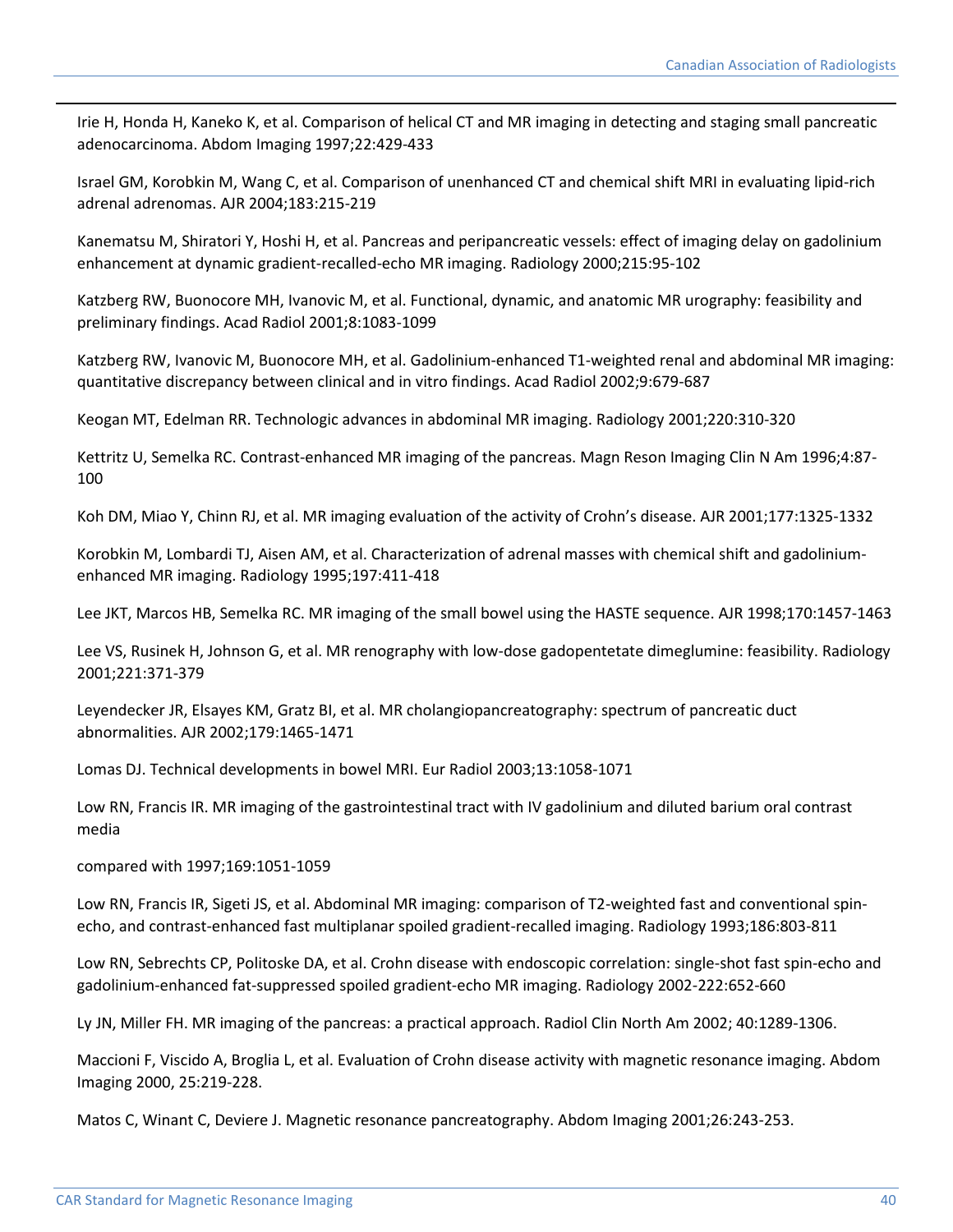May DA, Pennington DJ. Effect of gadolinium concentration on renal signal intensity: in vitro study with a saline bag model. Radiology 2000;216:232-236

Mitchell DG, Crovello M, Matteucci T, et al. Benign adrenocortical masses: diagnosis with chemical shift MR imaging. Radiology 1992;185:345-351

Mitchell DG. Chemical shift magnetic resonance imaging: applications in the abdomen and pelvis. Top Magn Reson Imaging 1992;4:46-63

Mitchell DG, Fast MR imaging techniques: impact in the abdomen. J Magn Reson Imaging 1996;6:812-821

Nitz WR. Fast and ultrafast non-echo-planar MR imaging techniques. Eur Radiol 2002;12:2866-2882

Nolte-Ernsting CC, Staatz G, Tacke J, et al. MR urography today. Abdom Imaging 2003;28:191-209

Oshio K, Feinberg DA. GRASE (gradient-and-spin-echo) imaging: a novel fast MRI technique. Magn Reson Med 1991;20:344-349

Outwater EK, Siegelman ES, Radecki PD, et al. Distinction between benign and malignant adrenal masses: value of T1 weighted chemical-shift MR imaging. AJR 1995;165:579-583.

Pennington DJ, Lonergan GJ, Flack CE, et al. Experimental pyelonephritis in piglets: diagnosis with MR imaging. Radiology 1996;201:199-205

Regan F, Bohlman ME, Khazan R, et al. MR urography using HASTE imaging in the assessment of ureteric obstruction. AJR 1996;167:1115-1120.

Rezai AR, Finelli D, Nyenhuis JA, et al. Neurostimulation systems for deep brain stimulation: in vitro evaluation of magnetic resonance imaging-related heating at 1.5 Tesla. J Magn Reson Imaging 2002-15:241-250.

Rezai AR, Phillips M, Baker KB, et al. Neurostimulation system used for deep brain stimulation (DBS): MR safety issues and implications of failing to follow safety recommendations. Invest Radiol 2004;39:300-303

Rofsky NM, Lee VS, Laub G, et al. Abdominal MR imaging with a volumetric interpolated breath-hold examination. Radiology 1999;212:876-884.

Sawyer-Glover AM, Shellock FG. Pre-MRI procedure screening: recommendations and safety considerations for biomedical implants and devices. J Magn Reson Imaging 2000;12:92-106

Scialpi M, Di Maggio A, Midiri M, et al. Small renal masses: assessment of lesion characterization and vascularity on dynamic contrast-enhanced MR imaging with fat suppression. AJR 2000;175:751-757

Semelka RC, Ascher SM. MR imaging of the pancreas. Radiology 1993;188:593-602

Semelka RC, Balci NC, Op de Beeck B, et al. Evaluation of a 10-minute comprehensive MR imaging examination of the upper abdomen. Radiology 1999;211:189-195

Shellock FG. Magnetic Resonance Procedures: Health Effects and Safety. Boca Raton, Fla: CRC Press: 2001

Staatz G, Nolte-Ernsting CC, Adam GB, et al. Feasibility and utility of respiratory-gated, gadolinium-enhanced weighted magnetic resonance urography in children. Invest Radiol 2000;35:504-512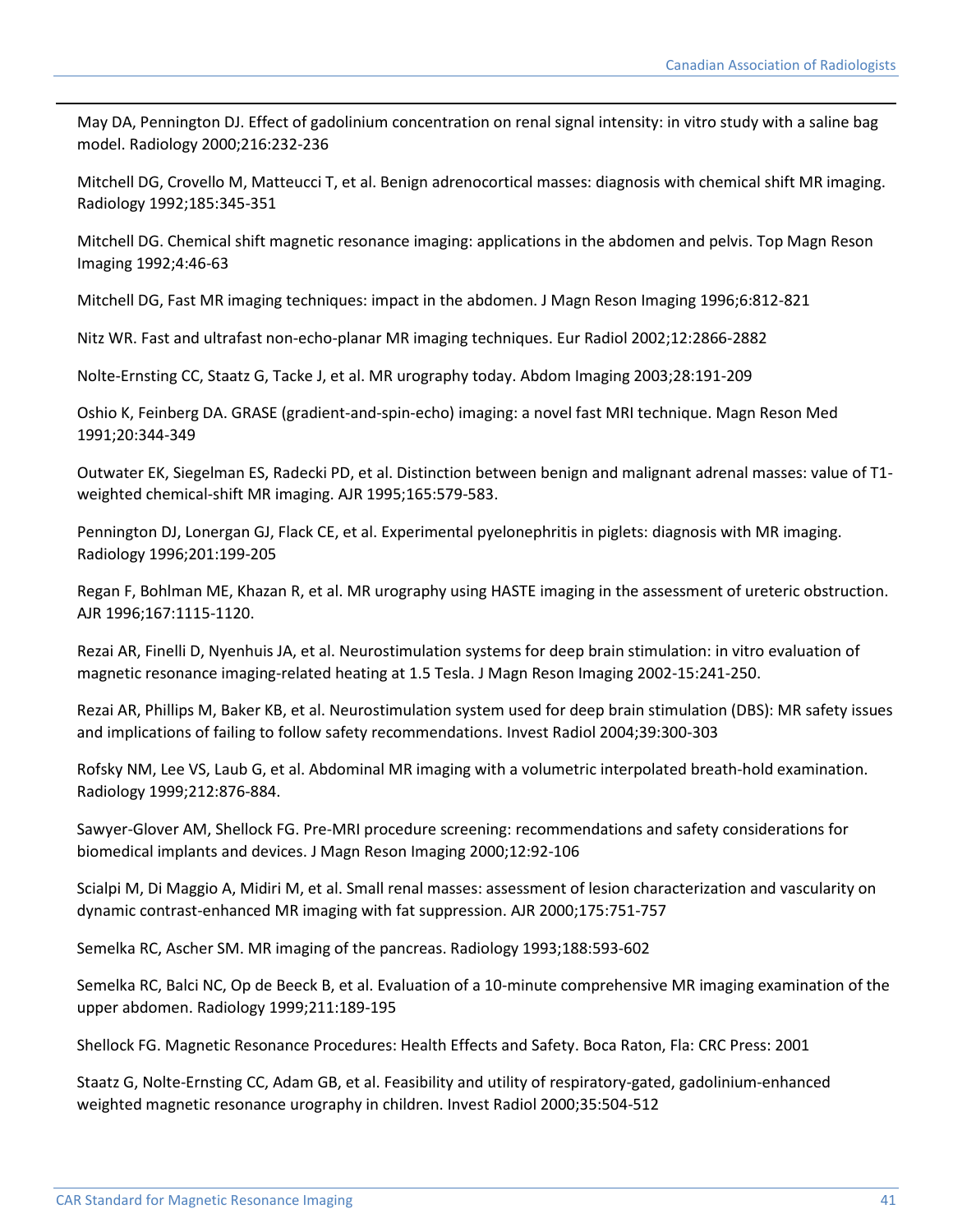Sudah M, Vanninen R, Partanen K, et al. MR urography in evaluation of acute flank pain: T2-weighted sequences and gadolinium-enhanced three-dimensional FLASH compared with urography. Fast low-angle shot. AJR 2001;176:105- 112

Szopinski K, Szopinska M, Borowka A, et al. Magnetic resonance urography: initial experience of a low-dose DTPAenhanced technique. Eur Radiol 2000;10:1158-1164

Teh HS, Ang ES, Wong WC, et al. MR renography dose gadopentetate dimeglumine as an alternative to radionuclide renography. AJR 2003;181:441-450

Tsushima Y, Ishizaka H, Matsumoto M. Adrenal masses: differentiation with chemical shift, fast low-angle shot MR imaging. Radiology 1993;186:705-709.

Weiser AC, Amukele SA, Leonidas JC, et al. The role of gadolinium enhanced magnetic resonance imaging for children with suspected acute pyelonephritis. J Urol 2003;169:2308-2311

Ascher SM, Jha RC, Reinhold C. Benign myometrial conditions: leiomyomas and adenomyosis. Top Magn Reson Imaging 2003;14:281-304.

Ascher SM, Imaoka I, Lage JM. Tamoxifen-induced uterine abnormalities: the role of imaging. Radiology 2000;214:29- 38

Atri M, Reinhold C, Mehio AR, et al. Adenomyosis: US features with histologic correlation in an in-vitro study. Radiology 2000;215:783-790

Barentsz JO, Berger-Hartog O, Witjes JA, et al. Evaluation of chemotherapy in advanced urinary bladder cancer with fast dynamic contrast-enhanced MR imaging. Radiology 1998;207:791-797

Barentsz JO, Engelbrecht MR, Witjes JA, et al. MR imaging of the male pelvis. Eur Radiol 1999; 9:1722-1736.

Blomlie V, Rofstad EK, Trope C, et al. Critical soft tissues of the female pelvis: serial MR imaging before, during, and after radiation therapy. Radiology 1997;203:391-397

Cornud F, Flam T, Chauveinc L, et al. Extraprostatic spread of clinically localized prostate cancer: factors predictive of pT3 tumor and of positive endorectal MR imaging examination results. Radiology 2002;224:203-210

D'Amico AV, Schnall M, Whittington R, et al. Endorectal coil magnetic resonance imaging identifies locally advanced prostate cancer in select patients with clinically localized disease. Urology 1998;51:449-454

DeSouza NM, Williams AD. Uterine arterial embolization for leiomyomas: perfusion and volume changes at MR imaging and relation to clinical outcome. Radiology 2002;222:367-374

Fielding JR. MR imaging of the female pelvis. Radiol Clin North Am 2003;41:179-192.

Fielding JR. Practical MR imaging of female pelvic floor weakness. Radiographics 2002;22:295-304.

Frei KA, Kinkel K, Bonel HM, et al. Prediction of deep myometrial invasion in patients with endometrial cancer: clinical utility of contrast-enhanced MR imaging – a meta-analysis and Bayesian analysis. Radiology 2000;216:444-449.

Funt SA, Hricak H. Ovarian malignancies. Top Magn Reson Imaging 2003;14:329-337

International Commission on Non-Ionizing Radiation Protection (ICNIRP) statement, medical magnetic resonance procedures: protection of patients. Health Physics 2004;87:197-216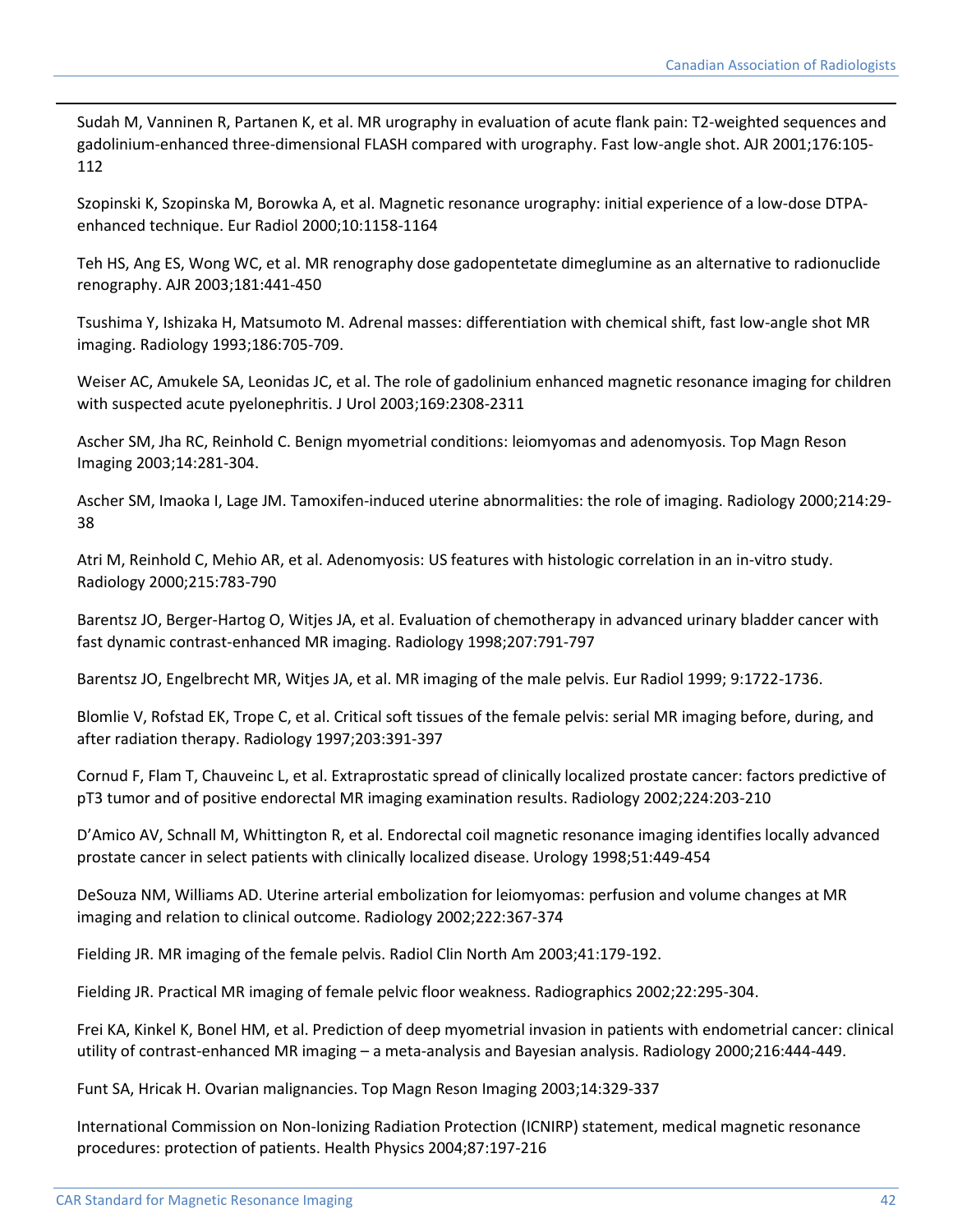Kinkel K, Tardivon AA, Soyer P, et al. Dynamic contrast-enhanced subtraction versus T2-weighted spin-echo MR imaging in the follow-up of colorectal neoplasm: a prospective study of 41 patients. Radiology 1996;200:453-458.

Levine D, Barnes PD, Edelman RR. Obstetric MR imaging. Radiology 1999;211:609-617einhold C, Hricak H, Forstner R, et al. Primary amenorrhea: evaluation with MR imaging. Radiology 1997;203:383-390

Reinhold C, Hricak H, Forstner R, et al. Primary amenorrhea: evaluation with MR imaging. Radiology 1997; 203:383- 390.

Sala EJ, Atri M. Magnetic resonance imaging of benign adnexal disease. Top Magn Reson Imaging 2003;14:305-327

Troiano RN, McCarthy SM. Mullerian duct anomalies: imaging and clinical issues Radiology 2004-233:19-34

Twickler DM, Setiawan AT, Evans RS, et al. Imaging of puerperal septic thrombophlebitis: prospective comparison of MR imaging, CT and sonography. AJR 1997;169:1039-1043.

Yu KK, Hricak H, Subak LL, et al. Preoperative staging of cervical carcinoma: phased array coil fast spin-echo versus body coil spin-echo T2-Weighted MR imaging. AJR 1998; 171: 707-711.

Hendel RC, Patel MR, Kramer CM, Poon M, Hendel RC, Carr JC, Gerstad NA, Gillam LD, Hodgson JM, Kim RJ, Kramer CM, Lesser JR, Martin ET, Messer JV, Redberg RF, Rubin GD, Rumsfeld JS, Taylor AJ, Weigold WG, Woodard PK, Brindis RG, Hendel RC, Douglas PS, Peterson ED, Wolk MJ, Allen JM, Patel MR, for the American College of Cardiology Foundation Quality Strategic Directions Committee Appropriateness Criteria Working Group, American College of Radiology, Society of Cardiovascular Computed Tomography, Society for Cardiovascular Magnetic Resonance, American Society of Nuclear Cardiology, North American Society for Cardiac Imaging, Society for Cardiovascular Angiography and Interventions, Society of Interventional Radiology. ACCF/ACR/SCCT/SCMR/ASNC/NASCI/SCAI/SIR 2006 appropriateness criteria for cardiac computed tomography and cardiac magnetic resonance imaging: a report of the American College of Cardiology Foundation Quality Strategic Directions Committee Appropriateness Criteria Working Group, American College of Radiology, Society of Cardiovascular Computed Tomography, Society for Cardiovascular Magnetic Resonance, American Society of Nuclear Cardiology, North American Society for Cardiac Imaging, Society for Cardiovascular Angiography and Interventions, and Society of Interventional Radiology. J Am Coll Cardiol. 2006;48: 1475–1497.

Kramer CM, Barkhausen J, Flamm SD, Kim RJ, Nagel E. Standardized cardiovascular magnetic resonance imaging (CMR) protocols, Society for Cardiovascular Magnetic Resonance: Board of Trustees Task Force on Standardized Protocols. J Cardiovasc Magn Reson. 2008;10:35.

Hundley WG, Bluemke D, Bogaert JG, Friedrich MG, Higgins CB, Lawson MA, McConnell MV, Raman SV, van Rossum AC, Flamm S, Kramer CM, Nagel E, Neubauer S. Society for Cardiovascular Magnetic Resonance guidelines for reporting cardiovascular magnetic resonance examinations. J Cardiovasc Magn Reson. 2009;11:5.

American College of Cardiology Foundation Task Force on Expert Consensus Documents, Hundley WG, Bluemke DA, Finn JP, Flamm SD, Fogel MA, Friedrich MG, Ho VB, Jerosch-Herold M, Kramer CM, Manning WJ, Patel M, Pohost GM, Stillman AE, White RD, Woodard PK. ACCF/ACR/AHA/NASCI/SCMR 2010 expert consensus document on cardiovascular magnetic resonance: a report of the American College of Cardiology Foundation Task Force on Expert Consensus Documents. J Am Coll Cardiol. 2010 Jun 8;55(23):2614-62.

American College of Cardiology Foundation Task Force on Expert Consensus Documents, Hundley WG, Bluemke DA, Finn JP, Flamm SD, Fogel MA, Friedrich MG, Ho VB, Jerosch-Herold M, Kramer CM, Manning WJ, Patel M, Pohost GM, Stillman AE, White RD, Woodard PK. ACCF/ACR/AHA/NASCI/SCMR 2010 expert consensus document on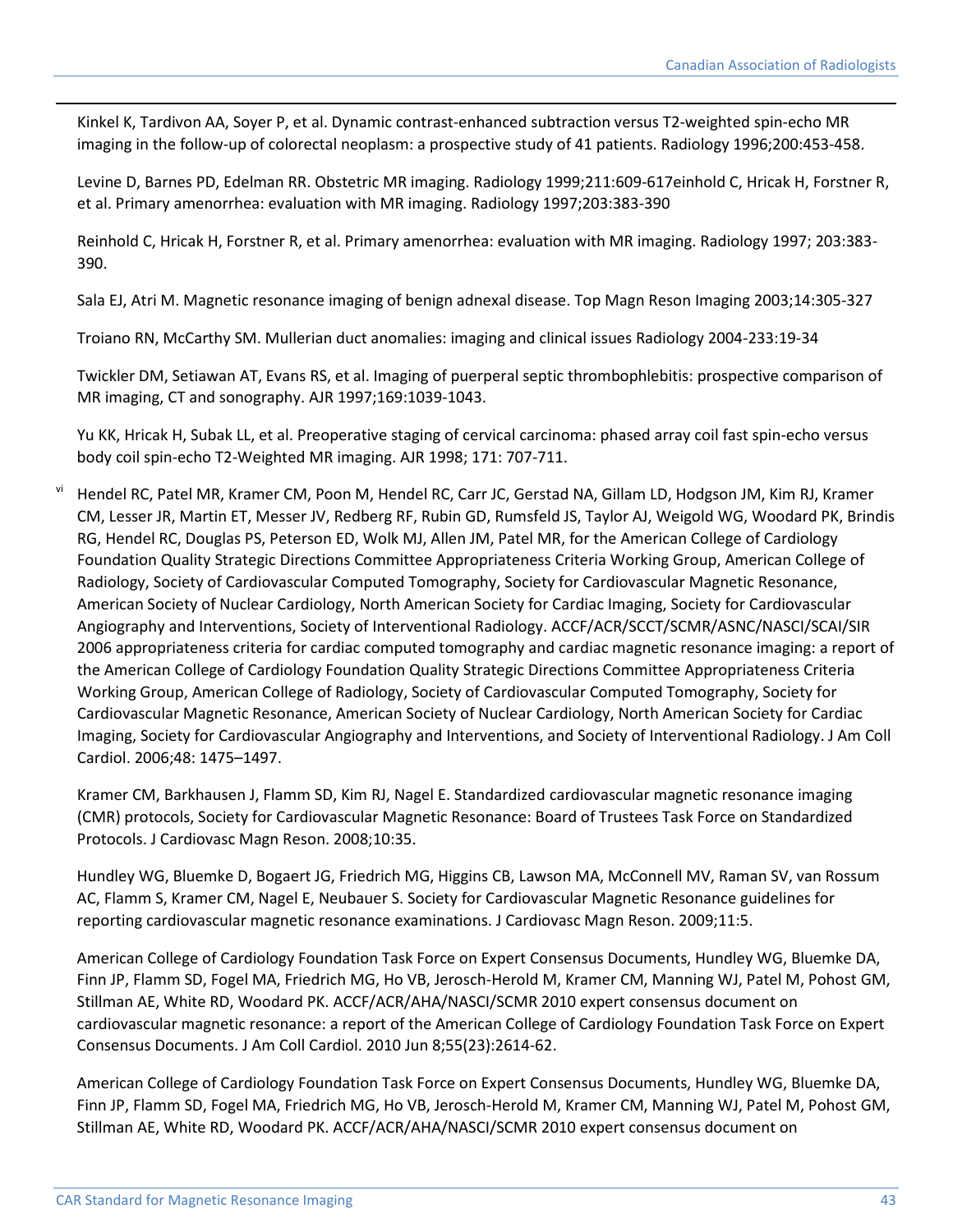cardiovascular magnetic resonance: a report of the American College of Cardiology Foundation Task Force on Expert Consensus Documents. Circulation. 2010 Jun 8;121(22):2462-508.

Hundley WG, Bluemke D, Bogaert JG, Friedrich MG, Higgins CB, Lawson MA, McConnell MV, Raman SV, van Rossum AC, Flamm S, Kramer CM, Nagel E, Neubauer S. Society for Cardiovascular Magnetic Resonance guidelines for reporting cardiovascular magnetic resonance examinations. J Cardiovasc Magn Reson. 2009 Mar 3;11:5.

Kramer CM, Barkhausen J, Flamm SD, Kim RJ, Nagel E; Society for Cardiovascular Magnetic Resonance Board of Trustees Task Force on Standardized Protocols. Standardized cardiovascular magnetic resonance imaging (CMR) protocols, society for cardiovascular magnetic resonance: board of trustees task force on standardized protocols. J Cardiovasc Magn Reson. 2008 Jul 7;10:35.

Finn JP, Nael K, Deshpande V, Ratib O, Laub G. Cardiac MR imaging: state of the technology. Radiology. 2006 Nov;241(2):338-54.

Simonetti OP, Cook S. Technical Aspects of Pediatric CMR. Journal of Cardiovascular Magnetic Resonance. 2006;8: 581–593

Lotz J, Meier C, Leppert A, Galanski M. Cardiovascular flow measurement with phase-contrast MR imaging: basic facts and implementation. Radiographics. 2002 May-Jun;22(3):651-71.

Ramazzotti A, Pepe A, Positano V, Rossi G, De Marchi D, Brizi MG, Luciani A, Midiri M, Sallustio G, Valeri G, Caruso V, Centra M, Cianciulli P, De Sanctis V, Maggio A, Lombardi M. Multicenter validation of the magnetic resonance T2\* technique for segmental and global quantification of myocardial iron. J Magn Reson Imaging. 2009 Jul;30(1):62-8.

Xavier Demondion, Pascal Herbinet, Serge Van Sint Jan, Nathalie Boutry, Christophe Chantelot, and Anne Cotton. Imaging Assessment of Thoracic Outlet Syndrome. Radiographics November-December 2006 26:1735-1750.

Gadolinium-Enhanced Magnetic Resonance Angiography for Pulmonary Embolism A Multicenter Prospective Study (PIOPED III)Paul D. Stein, MD; Thomas L. Chenevert, PhD; Sarah E. Fowler, PhD; Lawrence R. Goodman, MD; Alexander Gottschalk, MD;Charles A. Hales, MD; Russell D. Hull, MBBS, MSc; Kathleen A. Jablonski, PhD; Kenneth V. Leeper Jr., MD; David P. Naidich, MD; Daniel J. Sak, DO; H. Dirk Sostman, MD; Victor F. Tapson, MD; John G. Weg, MD; and Pamela K. Woodard, MD, for the PIOPED III (Prospective Investigation of Pulmonary Embolism Diagnosis III) Investigators\* Ann Intern Med. 2010;152:434-443.

Hopkins SR, Prisk GK. Lung perfusion measured using magnetic resonance imaging: New tools for physiological insights into the pulmonary circulation. J Magn Reson Imaging. 2010 Dec;32(6):1287-301.

Hopkins SR, Levin DL, Emami K, Kadlecek S, Yu J, Ishii M, Rizi RR. Advances in magnetic resonance imaging of lung physiology. J Appl Physiol. 2007 Mar;102(3):1244-54.

American College of Radiology (ACR) Practice Guideline for the Performance of Magnetic Resonance Imaging (MRI) of Breast 2004

American Cancer Society (ACS) Guidelines for Breast Screening With MRI as an Adjunct to Mammography 2009

Cancer Care Ontario (CCO) 2006

 $\overline{\phantom{a}}$ 

Canadian Association of Radiologists (CAR) Consensus Guidelines for the Prevention of Contrast Induced Nephropathy (2005)